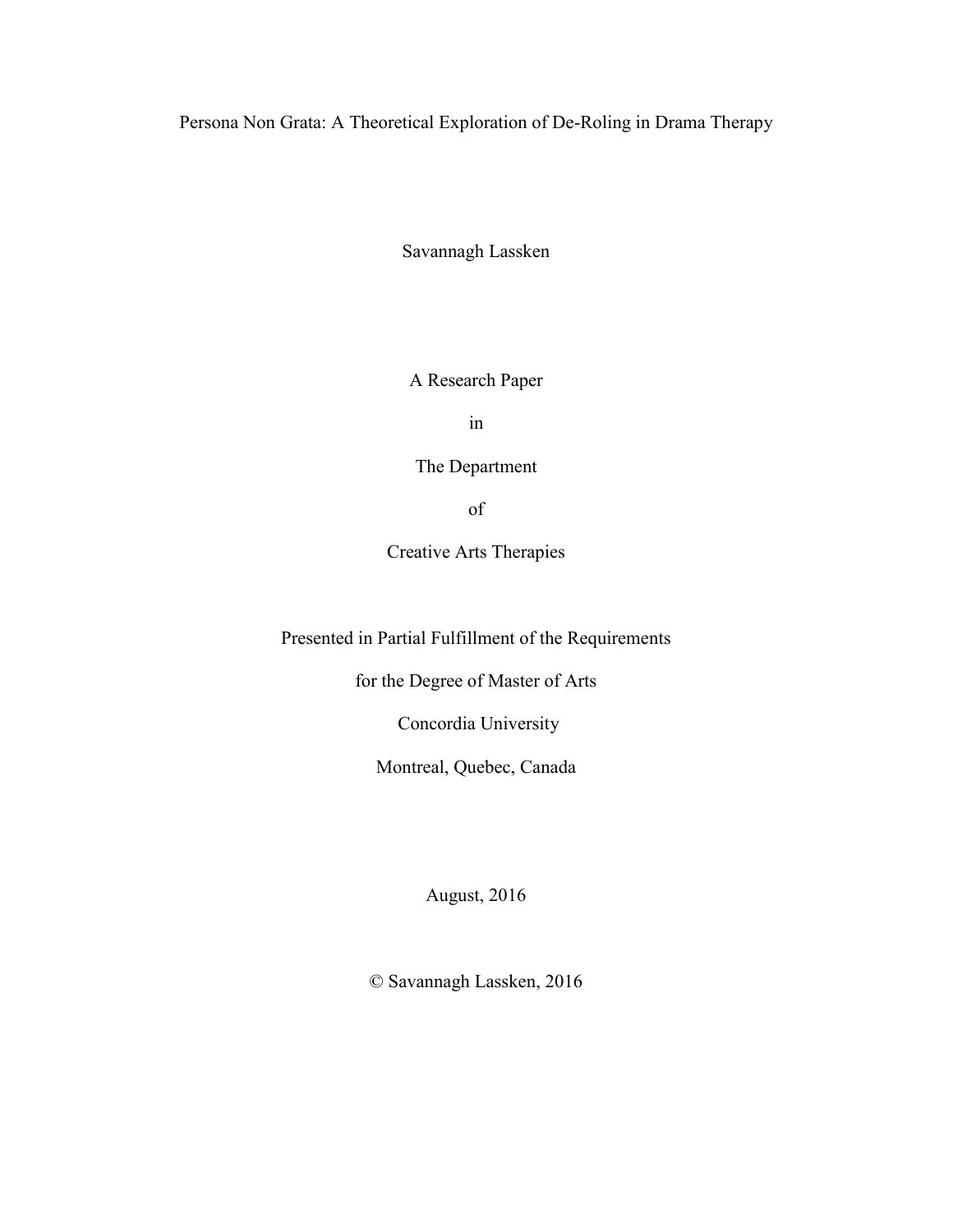# **CONCORDIA UNIVERSITY**

School of Graduate Studies

This research paper prepared

By: Savannagh Lassken

Entitled: Persona Non Grata: A Theoretical Exploration of De-Roling in Drama Therapy

and submitted in partial fulfilment of the requirements for the degree of

# **Master of Arts (Creative Arts Therapies; Drama Therapy Option)**

complies with the regulations of the University and meets the accepted standards with respect to originality and quality as approved by the research advisor.

Research Advisor:

*Bonnie Harnden, MA, RDT*

Department Chair:

*Yehudit Silverman, M.A., R-DMT, RDT*

*August, 2016*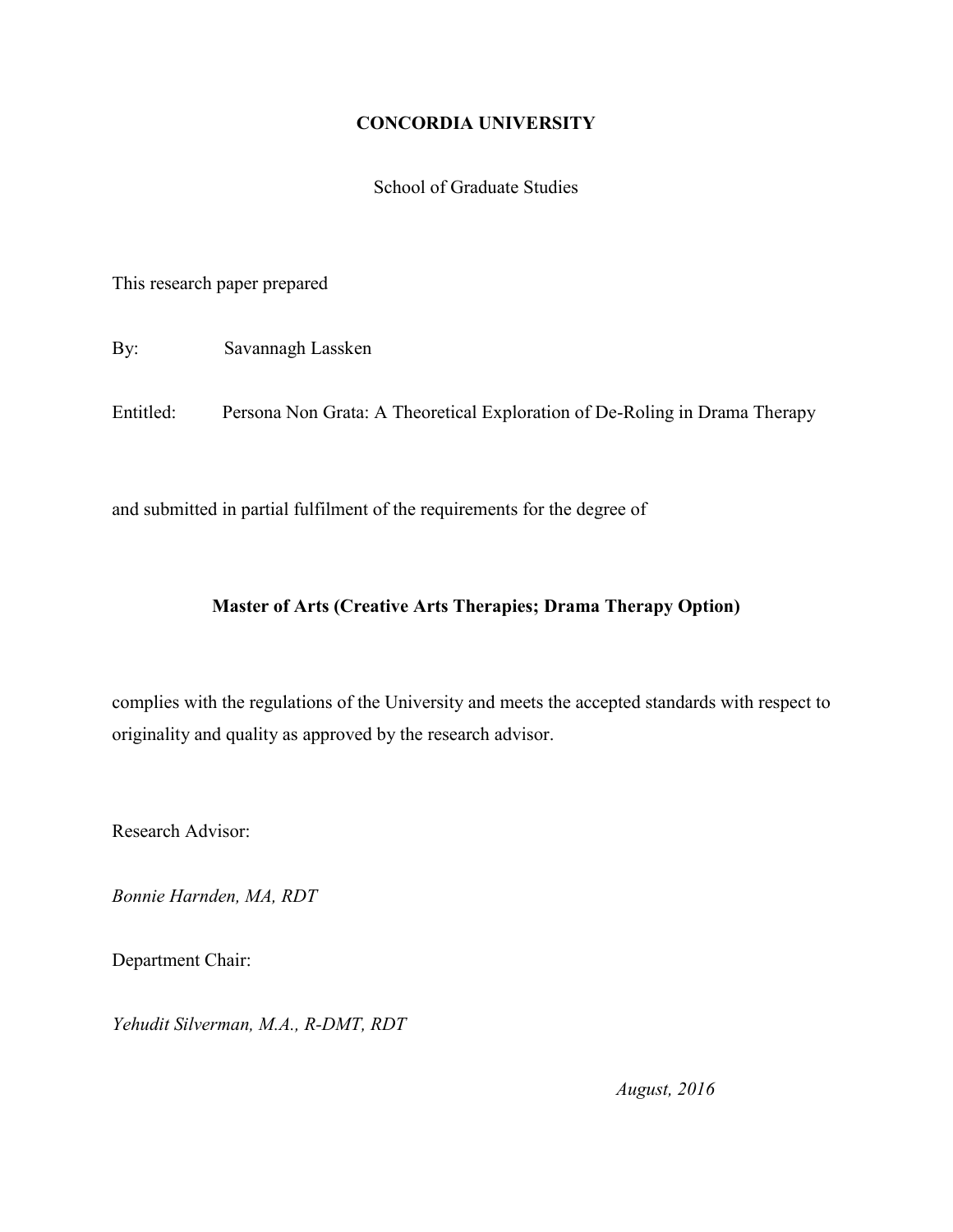#### **ABSTRACT**

Persona Non Grata: A Theoretical Exploration of De-Roling in Drama Therapy Literature

#### Savannagh Lassken

This research examines the phenomenon of de-roling in drama therapy literature and inquiries about its purpose and application. As de-roling has historical roots in acting, a therapeutic underpinning is sought to define its purpose in a healing context. An expansive search spanned drama therapy literature, with exclusion criterion being artefacts devoid of a de-rolement component and content expressed in a language other than English. Application of de-roling is found to include interventions utilizing: physical, verbal, props, space, costumes and cognitive aspects. Literature indicates the purpose for de-roling relates to: (1) transitioning from one state of being to another, (2) sharing and reflecting on character enactment, (3) letting go of a character or a negatively felt sensation, (4) setting boundaries to create distance, and (5) integrating for learning and to amalgamate character qualities. Other professions using a deroling method, namely theatre, education, mental health and medicine are explored to discover variance in purpose and application. Exploration of the five outlined purposes delivers new and diverse ways to view de-roling therapeutically. Future exploration using other research methodologies is suggested.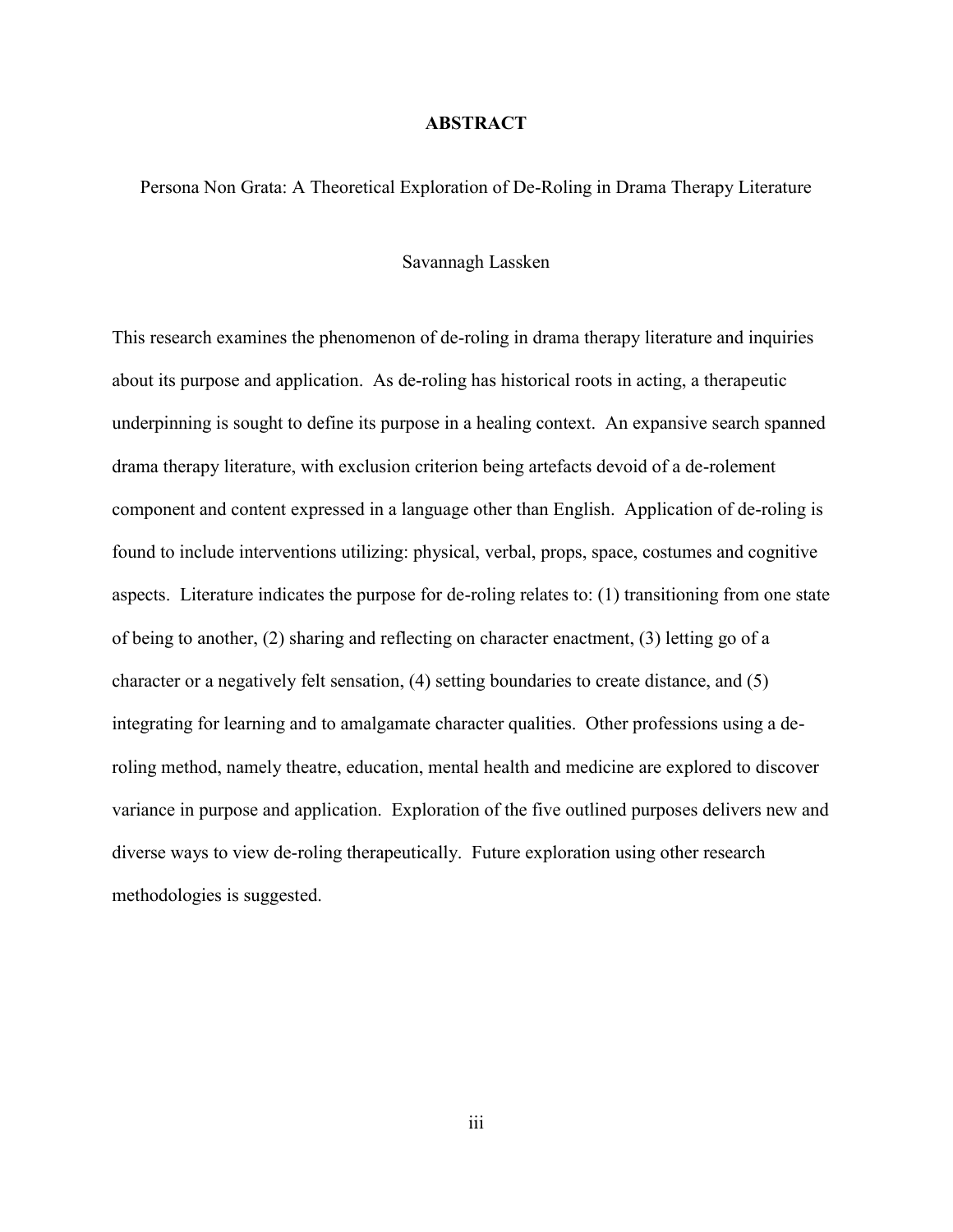#### **ACKNOWLEDGEMENTS**

I would first like to acknowledge the clients I worked with, who entrusted me with their stories, and bravely allowed themselves to be vulnerable. It has been an honour to witness their growth, and respectively, to greet my own.

I am deeply grateful for guidance by professors in the Department of Creative Arts Therapies who consistently inspired heart filled learning. I would like to personally thank Jessica Bleuer, who believed in me when my own belief faltered; Bonnie Harnden for her guidance, wisdom and encouragement; Shea Wood for her dedication, insight and generously sharing her knowledge; Stephen Snow for his steadfastness and earnestness; Yehudit Silverman for her anchoring presence and creativity; Mira Rosenberg for her inspiring sense of play, and Jason Butler for his assistance in the beginning stages of this process and being an inspirational guide.

From my colleagues, I take a piece of each of them with me, for it was another privilege to evolve alongside brilliant, diverse, and deeply caring individuals. I wish to acknowledge their support, humour, and loving qualities on the road to becoming a drama therapist. To my on-site supervisors: Sondra Goldman and Valerie Decroisselles-Savoie who possessed incredible patience, empathy and understanding; I am so grateful.

To my family, I am indebted to you for your generosity, support and encouragement. I am wholeheartedly grateful to my loving partner who cleared a pathway for me to work tirelessly on this endeavour. And finally, to my two daughters who inspired a sense of play, wonder and life long learning.

iv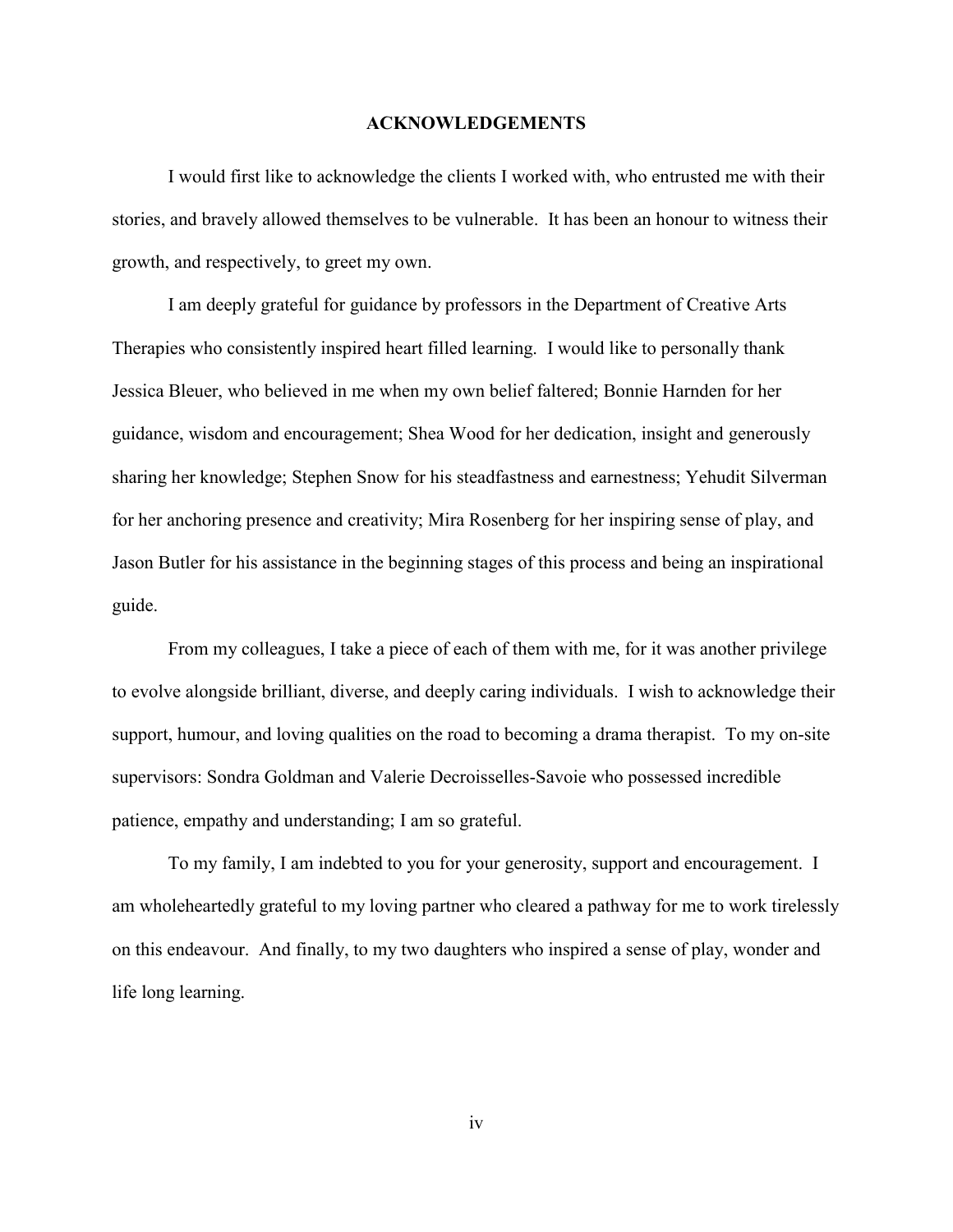"De-roling – the leaving a role – is as important to the effectiveness of role work as enrolement and even the role play itself."

Jones, 2007, p. 216

"There is no such rarified position as a fully de-roled human being."

Robert Landy, 2009, p. 76

"The purpose of art is washing the dust of daily life off our souls."

Pablo Picasso, BrainyQuotes, n.d.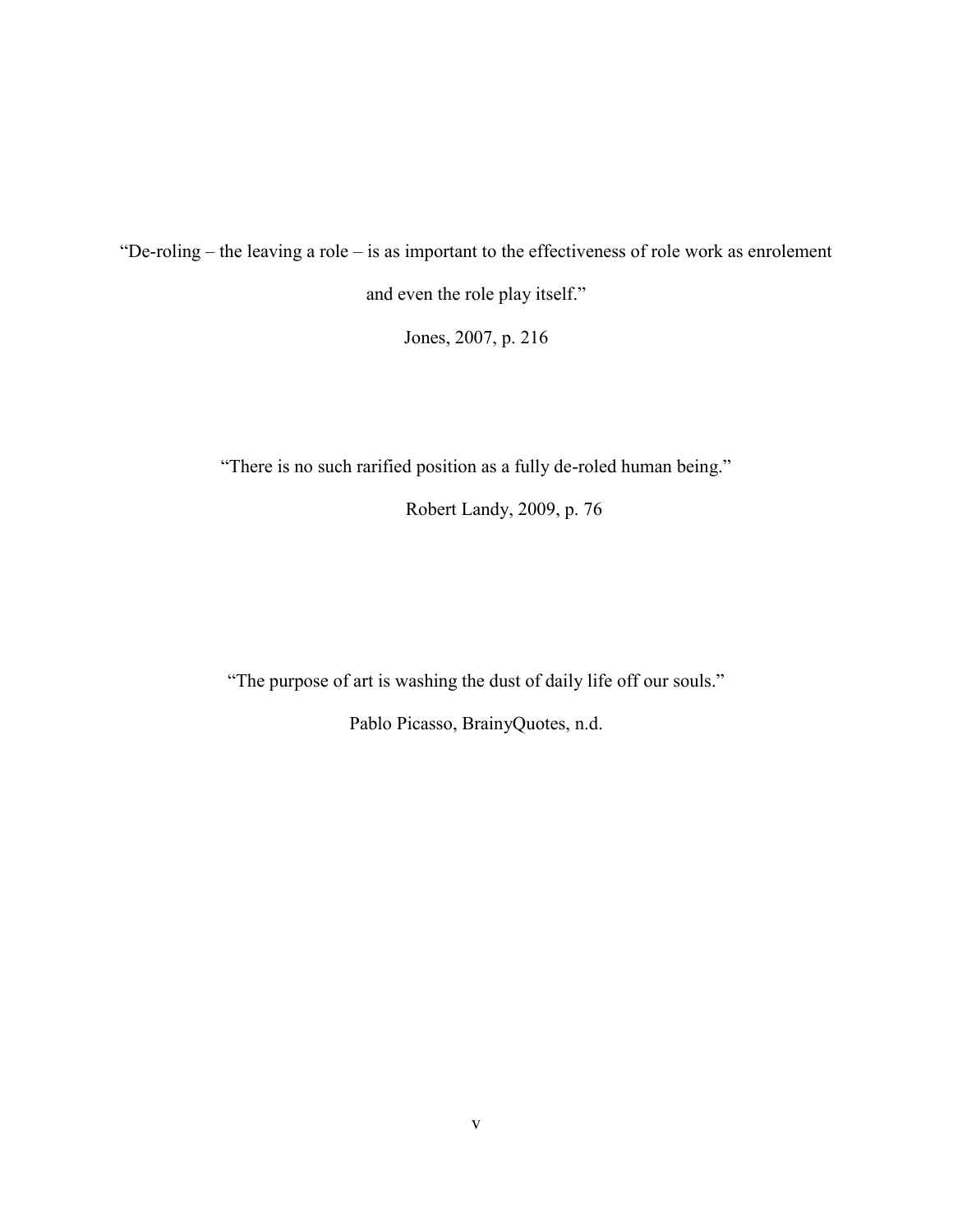# **TABLE OF CONTENTS**

| Chapter Three: Expanding the Significance and Function of De-Roling 30 |  |
|------------------------------------------------------------------------|--|
|                                                                        |  |
|                                                                        |  |
|                                                                        |  |
|                                                                        |  |
|                                                                        |  |
|                                                                        |  |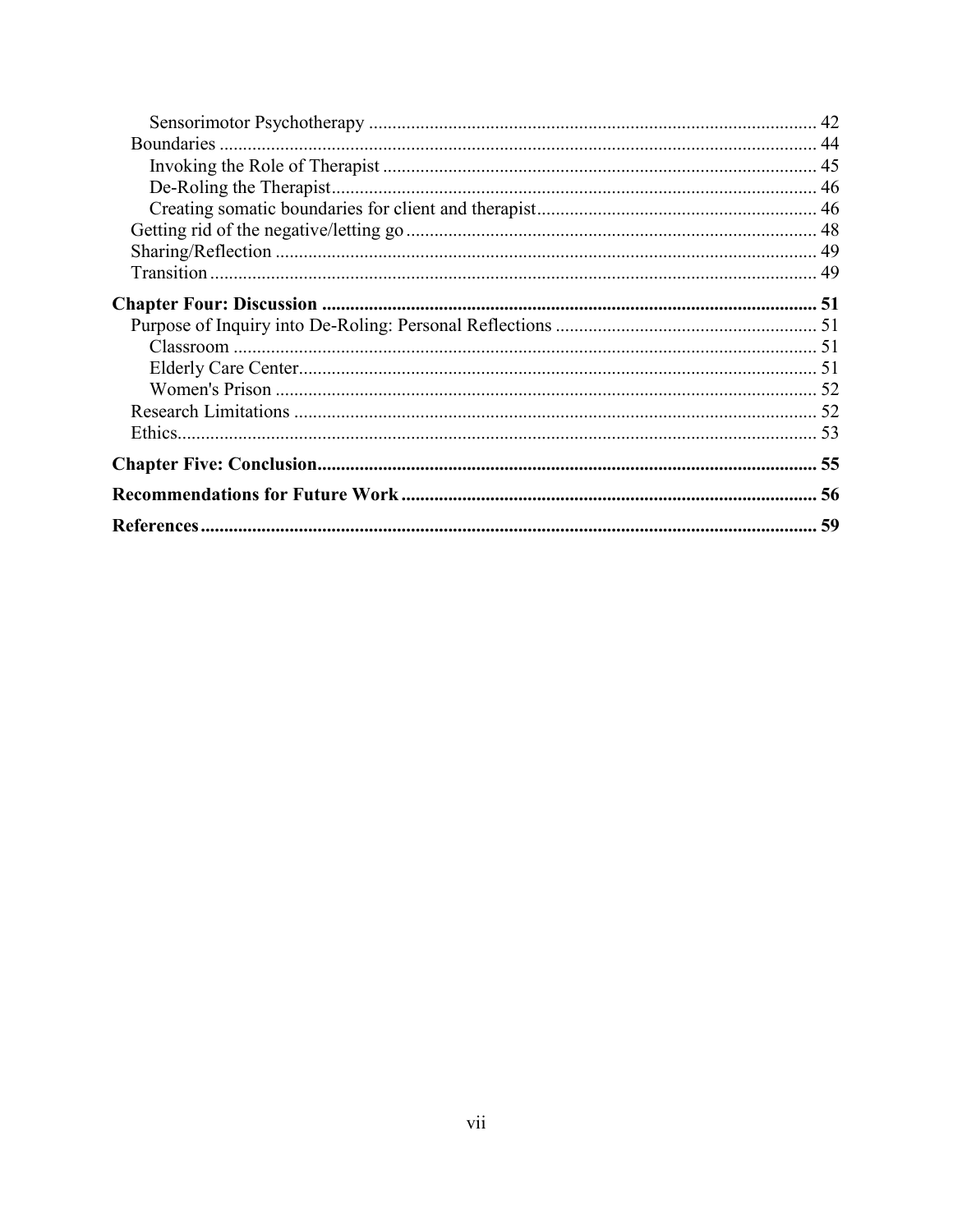# **List of Tables**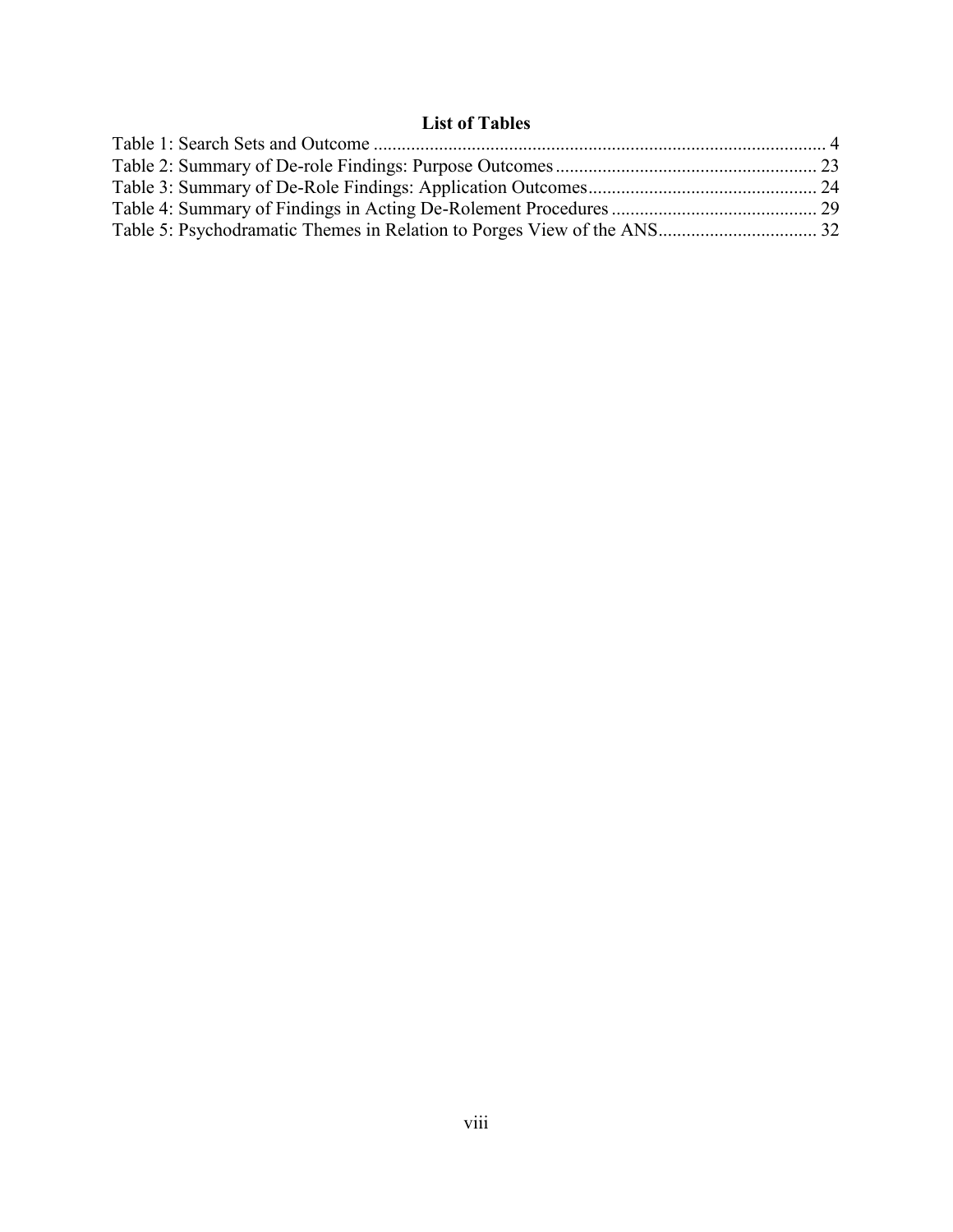# **List of Figures**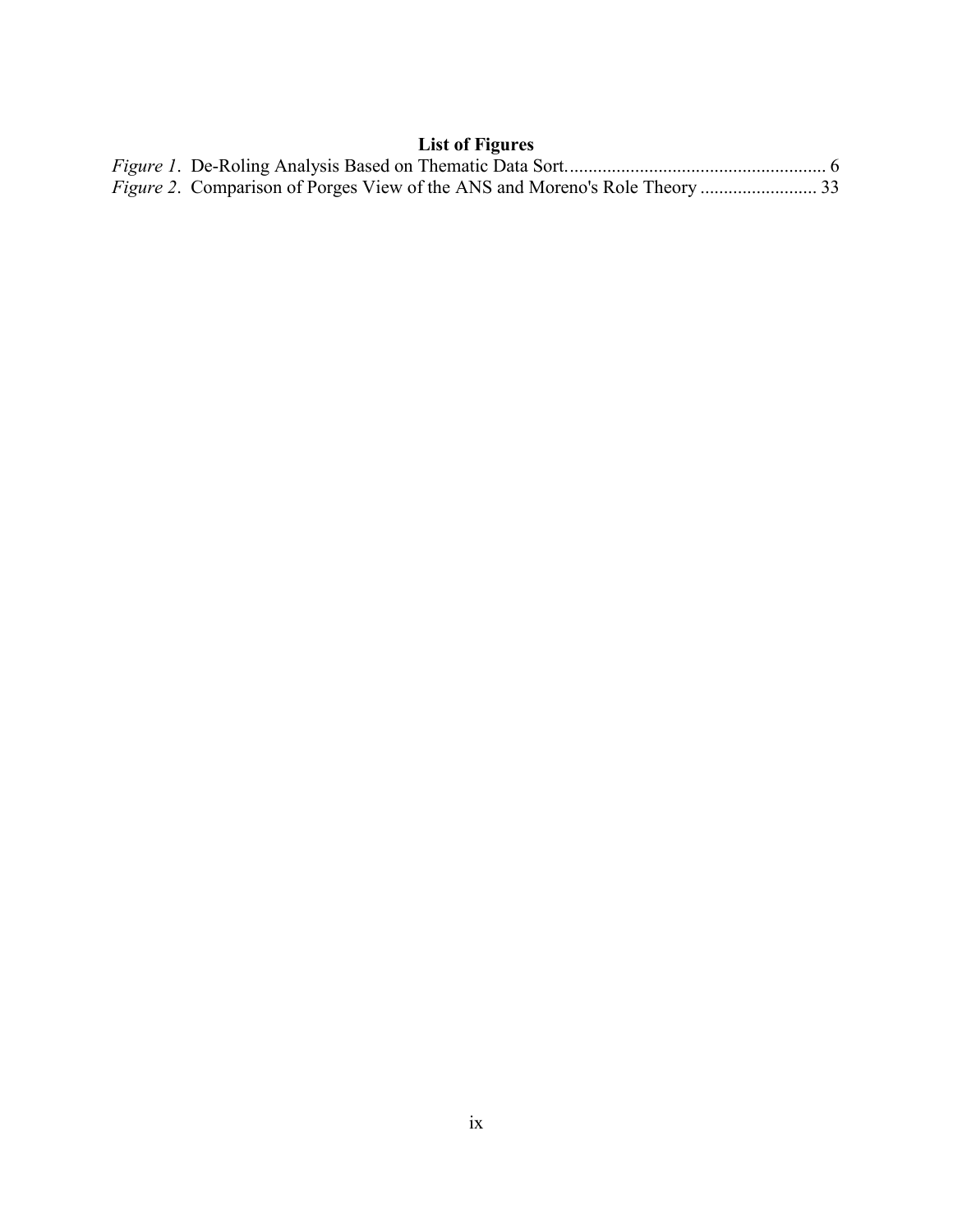#### **Chapter One: Introduction**

Roles play a part in defining the self, contingent on actions and interactions with others and the world (Landy, 1993; Sarbin, 1986). In drama therapy, an intentional use of "role" provides a self-discovery outlet for clients to: try on new roles, gain insight into stagnantly expressed roles and identify contradictory or counter roles. Transitioning from one role to another is a process, involving a mental, emotional, behavioural, and physiological shift (Landy, 2009). In a therapeutic setting, the therapist facilitates role transitions and attunes to changes in the client's display of affect and behaviour. Role creation can include adapting the space, using props, and adding costumes, to facilitate the client's self-exploration. Transitioning away from a role, or *de-rolement,* is a process where the role played ceremoniously ends and awareness is essential: (1) to validate contributions attained from playing the role (Landy, 1992) and (2) to reestablish connection with one's authentic self (Grootboom, 2012) or gain neutrality (Landy, 2009).

A role transition in daily life frequently happens without dedicated conscious awareness towards understanding the implications of one's role choice(s). For example, a parent arriving home from work, stepping away from their work role and into the role of parent may or may not consist of a ritual consciously orchestrated around this shift. Transitional rituals happen in three stages: (1) as a separation from one reality and state of being, (2) to transitioning into new "territory", where there is a potential for change, and (3) as an opportunity to re-integrate newly acquired wisdom and transformation (Jennings, 1992, p. 13). Jennings (1992) equates rite-ofpassage or transitional rituals with the sacred space held in drama therapy, a place where vulnerabilities can be safely held, witnessed, and transformed. De-roling rituals in drama therapy possess these stages and provide a space to contain and process emerging changes.

Methods of de-rolement are diverse and take into consideration the client's circumstances, needs and consequently, the therapist's intervention choice. Transitioning back to "self" occurs through reclaiming cognitive, affective, somatic, spatial, and physical aspects of one's identity. In applying a de-roling technique the therapist's intention is to witness a sense of congruency in the client's comportment and a full and safe return to the "here and now" of reality. Synchronicity of the self is not achieved if emotional and physical expression is not consistent, leaving a gap and a false sense of self to linger (Cuddy, 2015).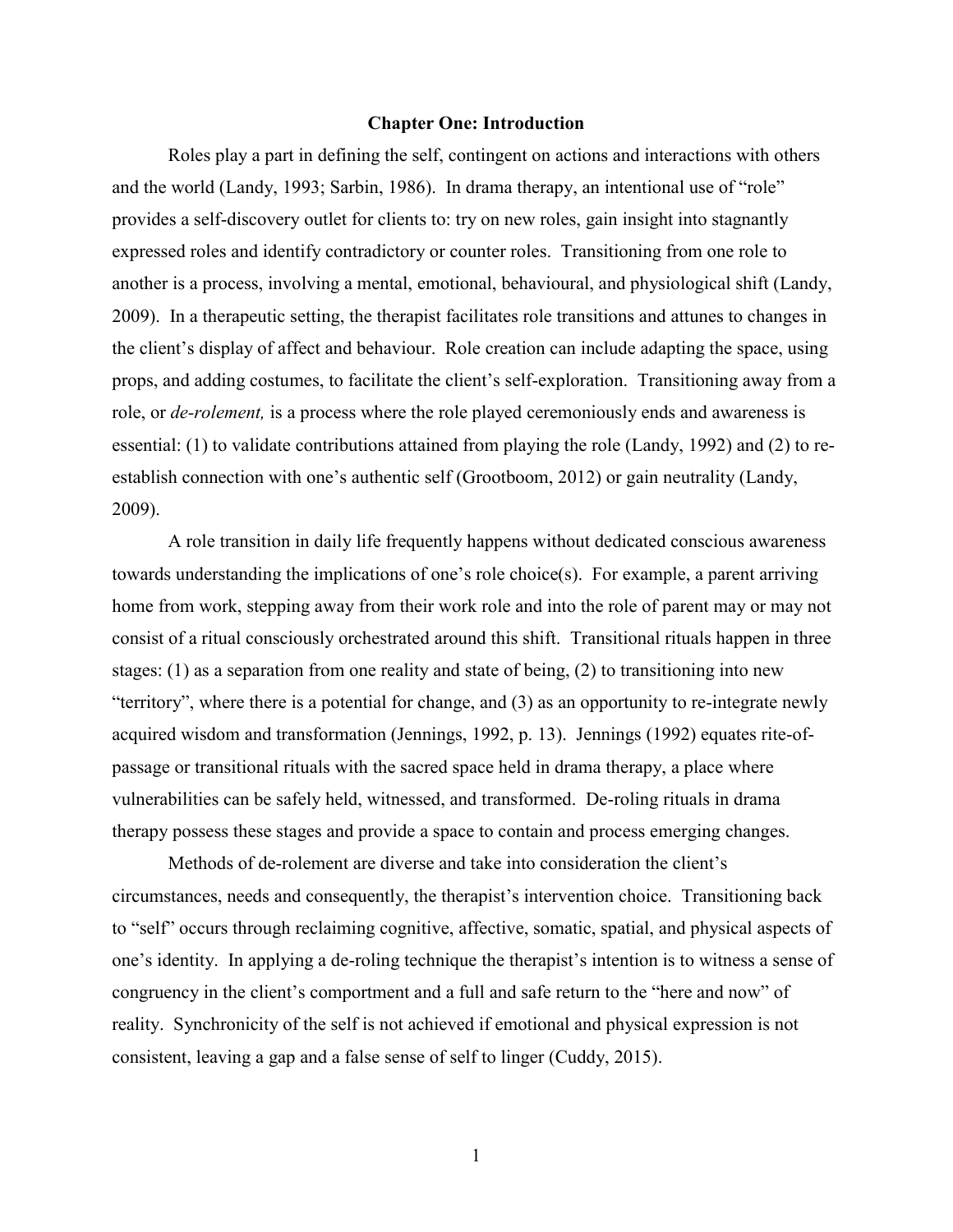De-roling has roots in the theatre world; yet ubiquitous practice is not standard (Bailey  $\&$ Dickinson, 2014). Actors endeavour to meticulously *take on a character* and de-roling can be seen as letting the character go. In a therapeutic setting, the goal of de-roling is not unilaterally purposed to *let go* of the *persona non grata* or otherwise "unacceptable person" or unwelcomed person (Persona non grata, 2014, p. 924). Rather, in therapy, transitional moments (i.e. moving away from a character) that evoke strong feelings ought not be regarded as a moment to mitigate discomfort, but as an opportunity for integration, exploration, and curiosity. Viewed as a processing tool, de-roling provides space to integrate, unravel, and hold the persona non grata as deemed necessary in the moment.

This exploratory theoretical research investigates the phenomenon of de-roling in drama therapy literature, discovering how and why it is applied and potential missing factors from procedures and theoretical principles. Interest in the topic was derived from experiences as a student in coursework and at internship sites, namely an elderly care center and a women's prison. Details relating to these experiences can be found in the *Discussion* section. De-roling is not taught as a complete course in the drama therapy curriculum; however in role-method, roleplay, improvisations, and psychodrama, de-roling techniques are discussed and tried out. It is unclear why the literature is devoid of a step-by-step procedural guide for de-roling techniques. As a comprehensive examination outlining the purpose and application of drama therapy deroling practices is not currently available, this research intends to fill this gap.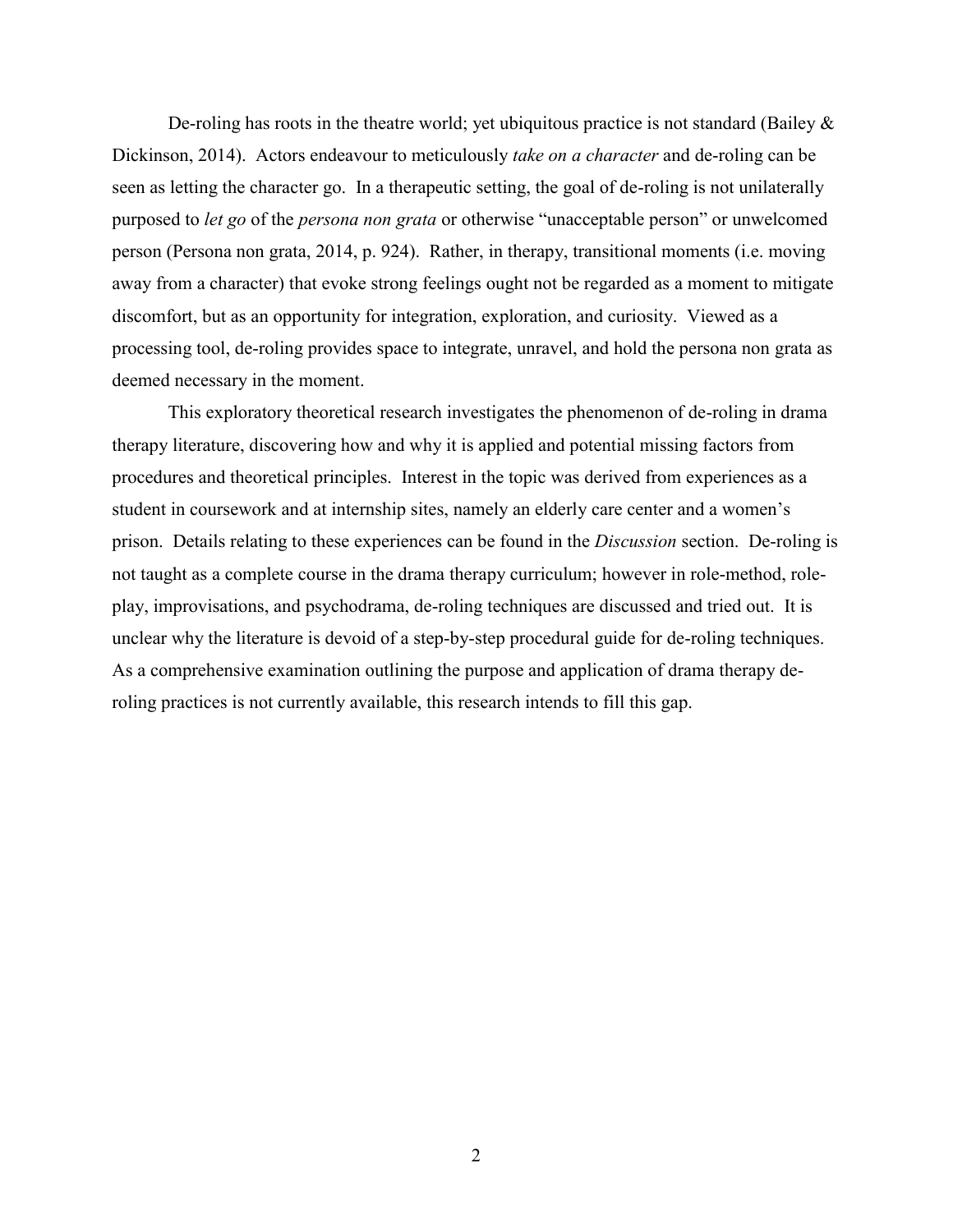### **Chapter One: Methodology**

#### **Purpose**

A methodical, investigative account relating to de-roling and an outline of fundamental concepts defining the phenomenon was not found in drama therapy literature. This study seeks to discover the intervention's inherent purpose and application with the primary research question: "how is de-roling discussed in drama therapy literature?" Findings from this research could be used to: (1) develop de-rolement techniques, which integrate therapeutic purpose, (2) educate new students entering the field of drama therapy, and (3) provide bases for continued research.

#### **Method**

This section outlines a methodological rationale for choosing a theoretical exploratory model to investigate the phenomenon of de-roling. Theory is a grouping or system of ideas to explain a phenomenon, which can define cause-and-effect relationships and be tested (Creswell, 2009). Theory seeks to frame curiosity and develop a method around knowledge. Galtung (1977), sociologist and mathematician, outlined three ways for viewing a theory, to structure ideas in a larger world context:

- 1. *theory construction as a way of storing old knowledge about old reality;*
- 2. *theory construction as a heuristic to develop new knowledge about old reality;*

3. *theory construction as an instrument to create new reality.* (p. 190) The theoretical approach for this current research is structured to develop new knowledge about an old reality; principally, exploring existing methods of de-roling to discover new ways of interacting with the phenomenon.

Exploration is synonymous with research; applying methodological measures to unknown and unseen experiences thereby contains the process of curiosity (Stebbins, 2001). Exploratory research can be divided into three different approaches: (1) examining, analysis, and investigative, (2) engaging in the phenomenon to test and experiment with it and (3) for diagnostic purposes which implies knowing what is under investigation and methodically searching for answers (Stebbins, 2001). To investigate de-roling, this exploratory theoretical research corresponds most appropriately with the first approach, as a comprehensive understanding of the phenomenon does not exist. The three-steps outlined are not inherently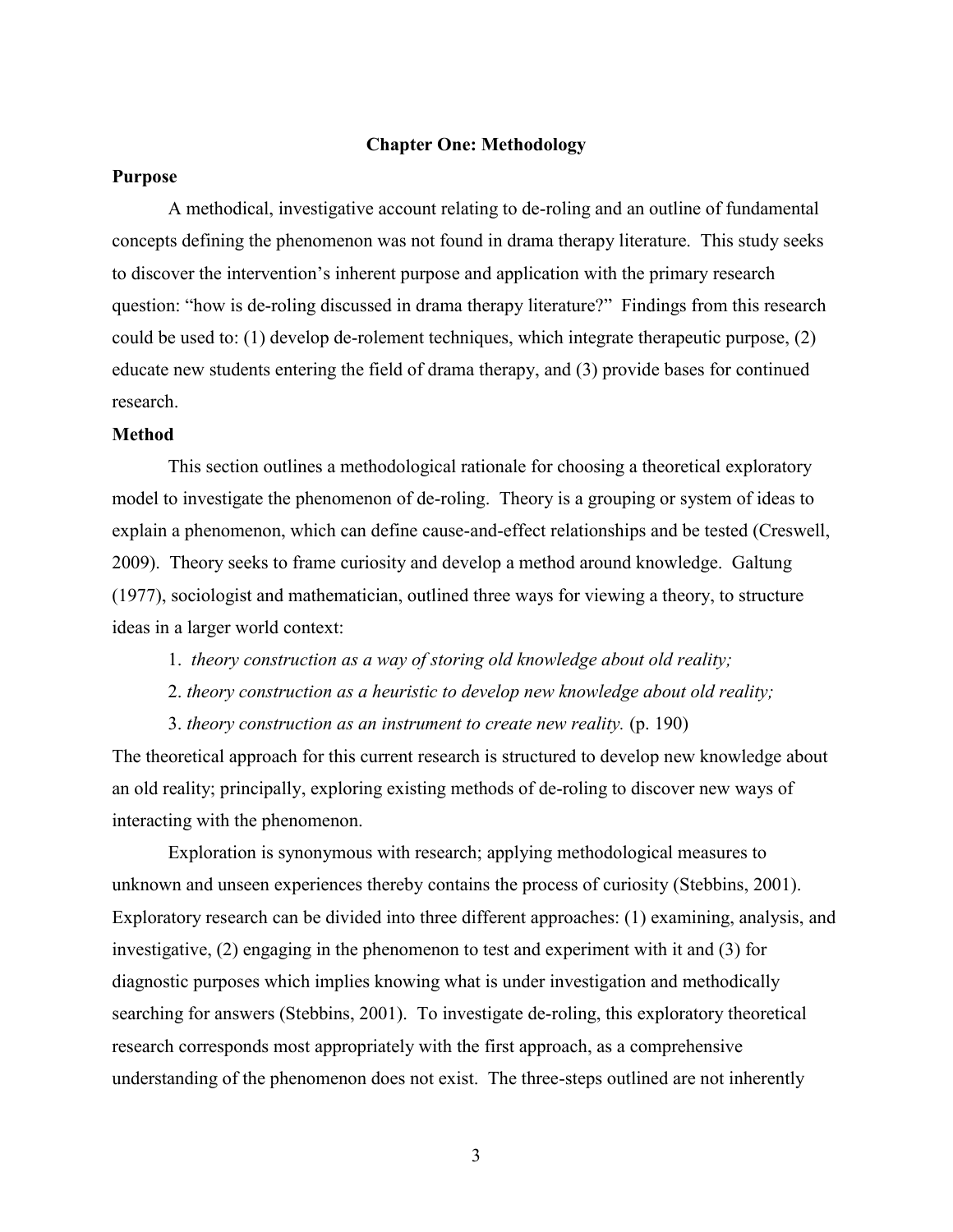sequential, however, additional qualitative/quantitative research can be recommended for further studies. To satisfy the second approach, for example, an arts-based, phenomenological follow up research would provide an opportunity to test and experiment with notions found in this research, whereby the researcher interviews (i.e. films) and catalogues a journey of de-roling from the perspective of client/therapist. Finally, future researchers may diagnostically investigate deroling through a qualitative intervention research once the phenomenon is more fully understood and the researcher is aware of what specific aspects are under investigation.

#### **Data Collection**

A systematic literature exploration uncovered a data set from public and privately hosted databases. Concordia Universities Libraries' Creative Arts Therapies Major Sources databases were searched, namely the following: PsychoInfo, EBSCOHost, ERIC, and PubMed (Medline) as well as public database, Google Scholar. Search criteria using the words "de-role", "deroling", and "drama therapy" and a combination of these words (i.e. "de-role" and "drama therapy") rendered diverse data sets (for an overview of the search results, see Table 1). An attempt to broaden the search with other means of definition, for example "stepping out of role" and "taking off a role", proved futile.

#### Table 1 *Search Sets and Outcome*

| <b>Database</b>   | <b>De-Role</b> | Other<br>Language | <b>Duplicate</b> | <b>Not</b><br>Relevant | <b>Not</b><br>Accessible | <b>Relevant</b><br><b>Articles</b> |
|-------------------|----------------|-------------------|------------------|------------------------|--------------------------|------------------------------------|
| PsychInfo         | 43             | 42                |                  |                        |                          |                                    |
| <b>EBSCOHost</b>  | 283            |                   |                  |                        |                          | $\theta$                           |
| <b>ERIC</b>       | 10             | 9                 |                  |                        |                          | $\boldsymbol{0}$                   |
| Medline           | 317            |                   |                  |                        |                          | $\boldsymbol{0}$                   |
| Google<br>Scholar | 239            | 67                |                  | 107                    |                          | 52                                 |

Table 1: Search Sets and Outcome

Note: This table outlines findings from a variety of database searches.

Records in the search were eliminated if the information: (1) appeared in another language other than English, (2) duplicates of articles were already acquired, or (3) the content was irrelevant. For example, the Google Scholar search produced the following results: total records (n=239), language other than English (n=67), duplicates (n=7), non-relevant topic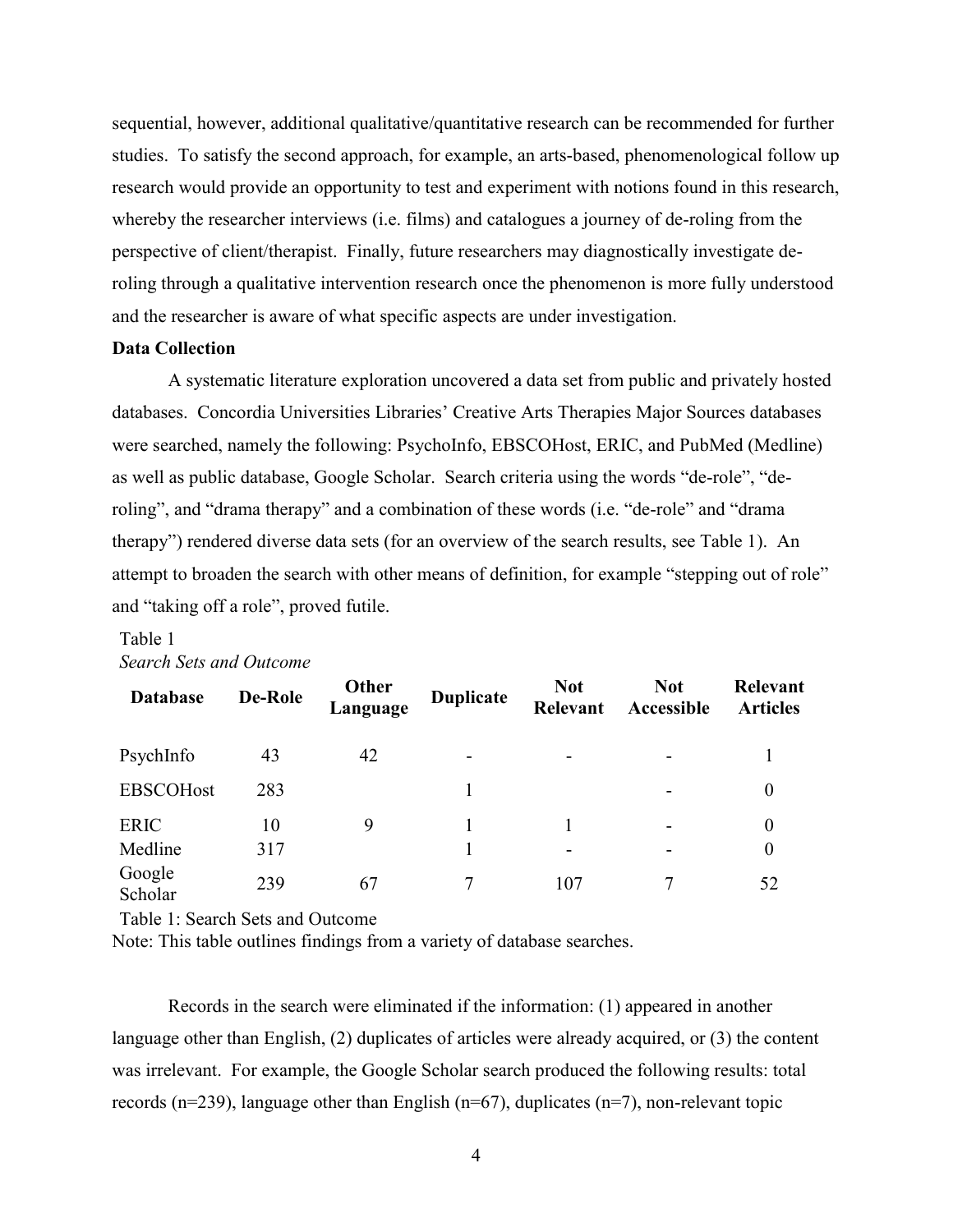$(n=107)$ , inaccessible article  $(n=7)$ , and articles reviewed  $(n=52)$ . A total of fifty-five artefacts (electronic articles and books) were reviewed and critically analysed. Two additional drama therapy scholarly books were included in the analysis, namely *Assessment in Drama Therapy* and *Trauma-Informed Drama Therapy*; total reviewed items are fifty-five (n=55).

### **Data Analysis**

In the research, discussions of the de-rolement process were noted as: (1) a description of a de-rolement process or (2) the purpose of de-roling. The first category, a description of a derolement process provided the following methods to engage with de-roling: physical, verbalcognitive, props, costumes, and space. The purpose of de-roling elicited the categories: reflection, integration, sharing, and taking off a role. Data was derived from either: (1) an encounter of the phenomenon in practice by a drama therapy professional(s) or (2) as a description from professionals in the field of drama therapy. Additionally, data was sorted according to intervention type, for example, role method, psychodrama, clowning, playback, and theatre of the oppressed. The data was not restricted by a certain timeframe, in the interest viewing all available subject material.

A *thematic network* method was used as an analytic tool to guide the process of data interpretation (Attride-Stirling, 2001). The follow steps outline the sorting process; data was:

(1) coded based on relevant subject matter (i.e. therapeutic approach and data source),

(2) sorted thematically, revealing common tendencies across the literature (i.e. patterns mentioned above relating to the process and purpose of de-roling),

(3) organized based on thematic groupings, (Figure 1 below indicates the findings), and

(4) described and explored in the format of a literature review.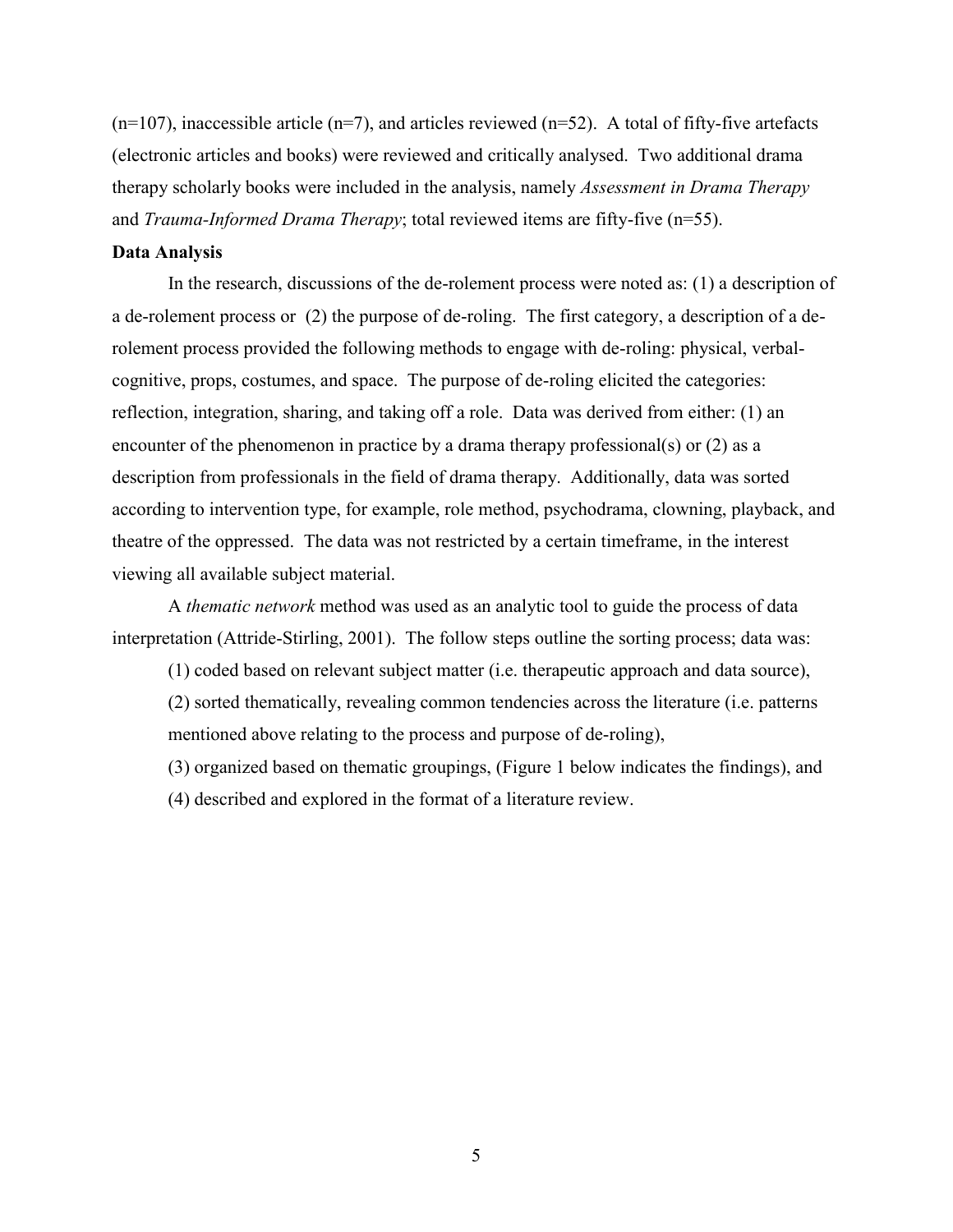

*Figure 1*. De-Roling Analysis Based on Thematic Data Sort.

Note: This graph illustrates the number of occurrences of process and purpose de-roling related events found in the drama therapy literature.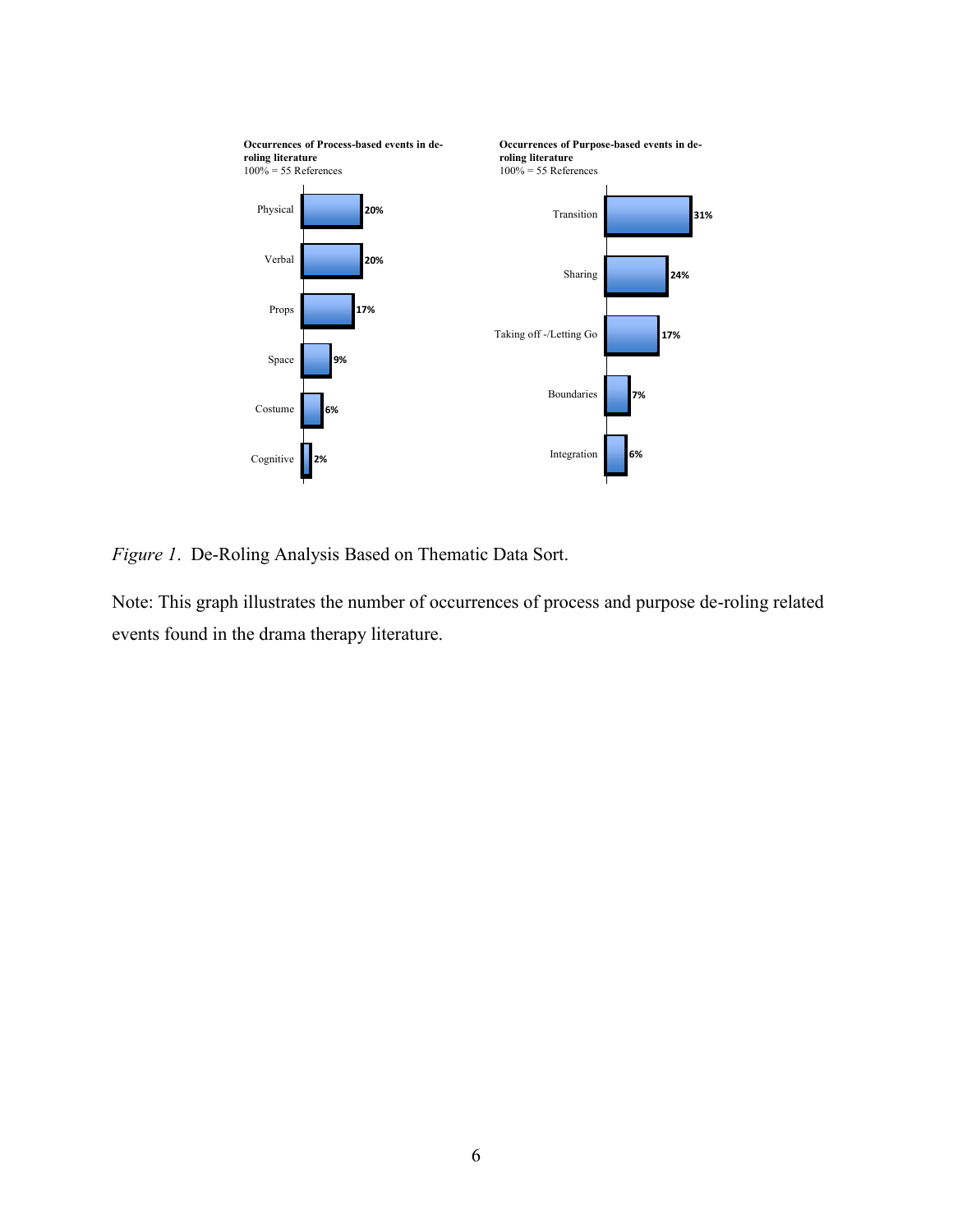#### **Chapter Two: Literature Review**

#### **Defining De-Roling**

De-roling can be defined as an intentional, mindful act to create a separation from self and a character played, in order to reintegrate into reality (Jones, 2007). While the terms "derole", "de-roling", and "de-rolement" and other variations around the concept are not found in English language dictionaries, the term "role" is. Role is defined in the Merriam-Webster (Role, 2014) dictionary as:

" $1a(1)$ : a character assigned or assumed,  $(2)$ : a socially expected behavior pattern usually determined by an individual's status in a particular society (b): a part played by an actor or singer 2: a function or part performed especially in a particular operation or process". (p. 1079)

In drama therapeutic terms "role" and fundamentally "de-roling" is implicitly and explicitly played out in potentially all manners listed above in the course of a therapeutic session.

In a therapeutic space, de-roling allows the client (and therapist) to return to a place of neutrality or to bring consciousness to changes evoked from stepping inside a "different role" experience. Separating from the role involves acknowledging the internal space the role inhibited and reclaiming what was there before the role's presence. Jones (2007) articulates that de-roling, in certain circumstances "can be the most significant part of the process for the client" (p. 216). According to Landy (2009), in de-roling, the client "resumes a life in a parallel universe that is less obviously masked and stylized" (p. 76). To separate oneself from a role, the role taker creates distance and a moment of reflection to contain the shift. In part, this research queries if de-roling can acquire an expanded definition – to consider de-roling as not merely taking off a role, but an investigative process of integrating or examining the relationship shared with the unwanted character(s), discarded or temporarily shelved roles.

#### **Safety**

Safety is central to self-exploration and in therapy it is a crucial ingredient for clients to freely interact with vulnerabilities held within their past, present, and future selves (Moreno, Blomkvist  $& Rutzel, 2000$ . The phenomenon of therapeutic de-rolement is an important one because at its core, it relates to keeping the client safe. As safety is a preoccupation for drama therapists (e.g. as professionals, researchers and participants, teachers, and students) the North American Drama Therapy Association (NADTA) code of ethics reflects this goal. A code of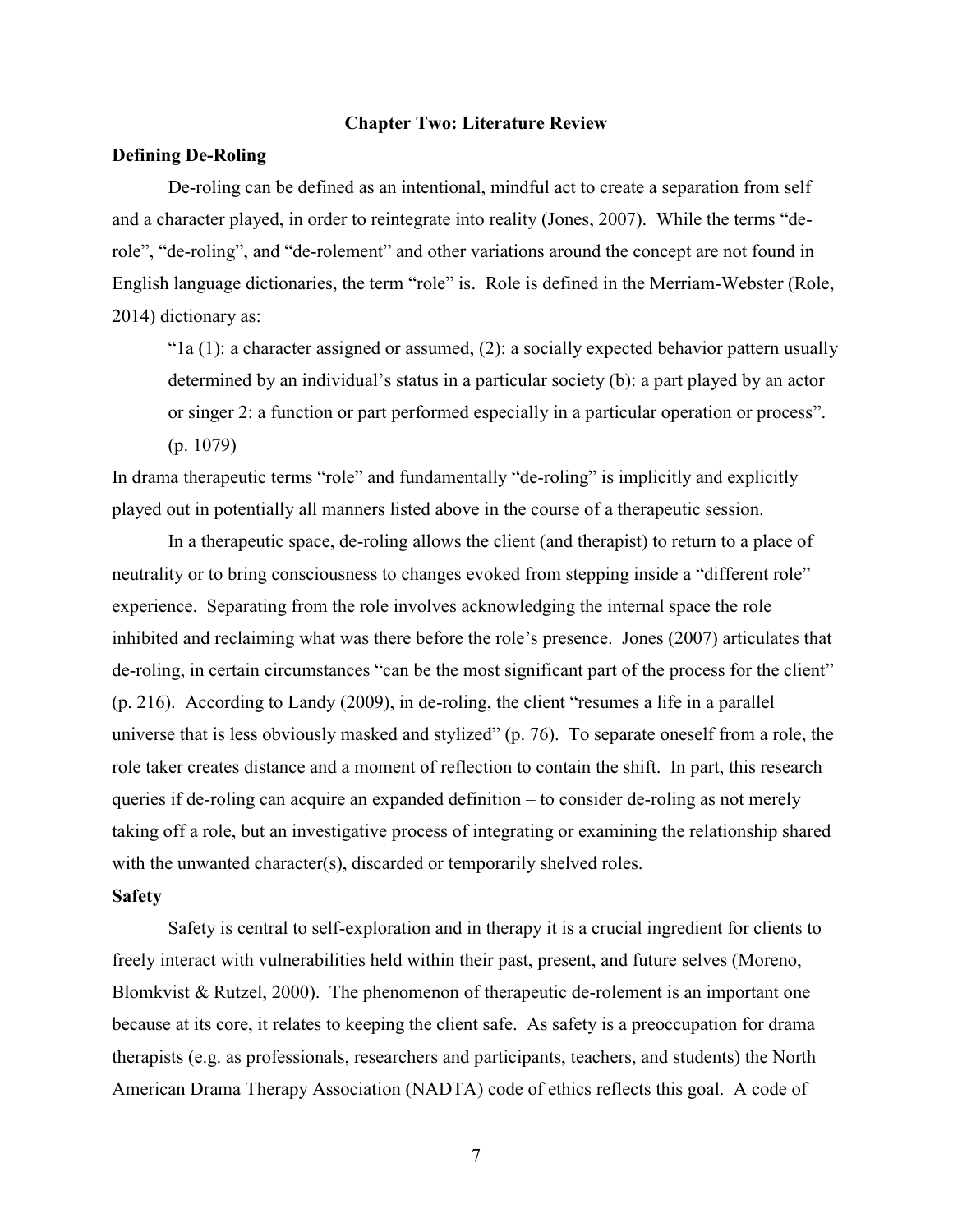ethics consists of a cohesive set of values and standards agreed upon by an organization as a road map to direct interactions and ethical dilemmas. The NADTA Code of Ethical Principles is comprised of eight standards, all of which can be noted as embracing the value of safety. Article seven, titled *Principles of Physical Contact, Role Play, and Other Drama Therapy Activities* (NADTA, 2013) in effect holds the concept of de-rolement. The first statement in article seven, elucidates: "Drama Therapists are responsible to practice drama therapy techniques in a manner that is professional, maintains professional boundaries, and is always based on the individual's therapeutic goals, safety, and best interest" (p. 2). This section addresses de-rolement as it pertains to practicing drama therapy techniques in: (1) a professional manner, (2) with boundaries, and (3) considering therapeutic safety.

In order to practice drama therapy techniques in a professional manner and with proficiency, procedural guidance is required. A careful consideration of the implications of *not* de-roling or options related to why, when, and how requires consideration. Safety therefore becomes an issue in the ambiguity created, most particularly for new students and by consequence their clients.

Professional boundaries, in the above statement, can be said to refer to an effort made to distinguish and guard the role of therapist and not contaminate it with confusion. A therapist safeguards the client's best interest and their own when boundaries are respected. Article 7c specifically states, "A drama therapist maintains professional boundaries in the context of the drama therapy session when physical contact, role play, and other drama therapy techniques are employed" (NADTA, 2013, p. 2). As de-roling is not specifically mentioned, it can be assumed to fit in with the ethical application of role play. Boundary confusion shares a direct link with safety in relation to de-roling. For example, "blurred boundaries" arises as a demarcated phenomenon when an actor, for example, takes on a character and continues to unconsciously present traits of the portrayed role in their real life (Burgoyne, Poulin & Rearden, 1999). More on this topic is discussed in the literature section, under the heading *Safety- A Sense of Containment*.

Deeply rooted in the role of therapist, is the ability to gage the client's capacity to emotionally regulate and explore difficult topics (Hill, 2009). To explore or not to explore reflects the therapeutic challenge towards creating balance. In drama therapy, safely exploring one's limits includes tuning into the client's somatic responses as a result of embodied, active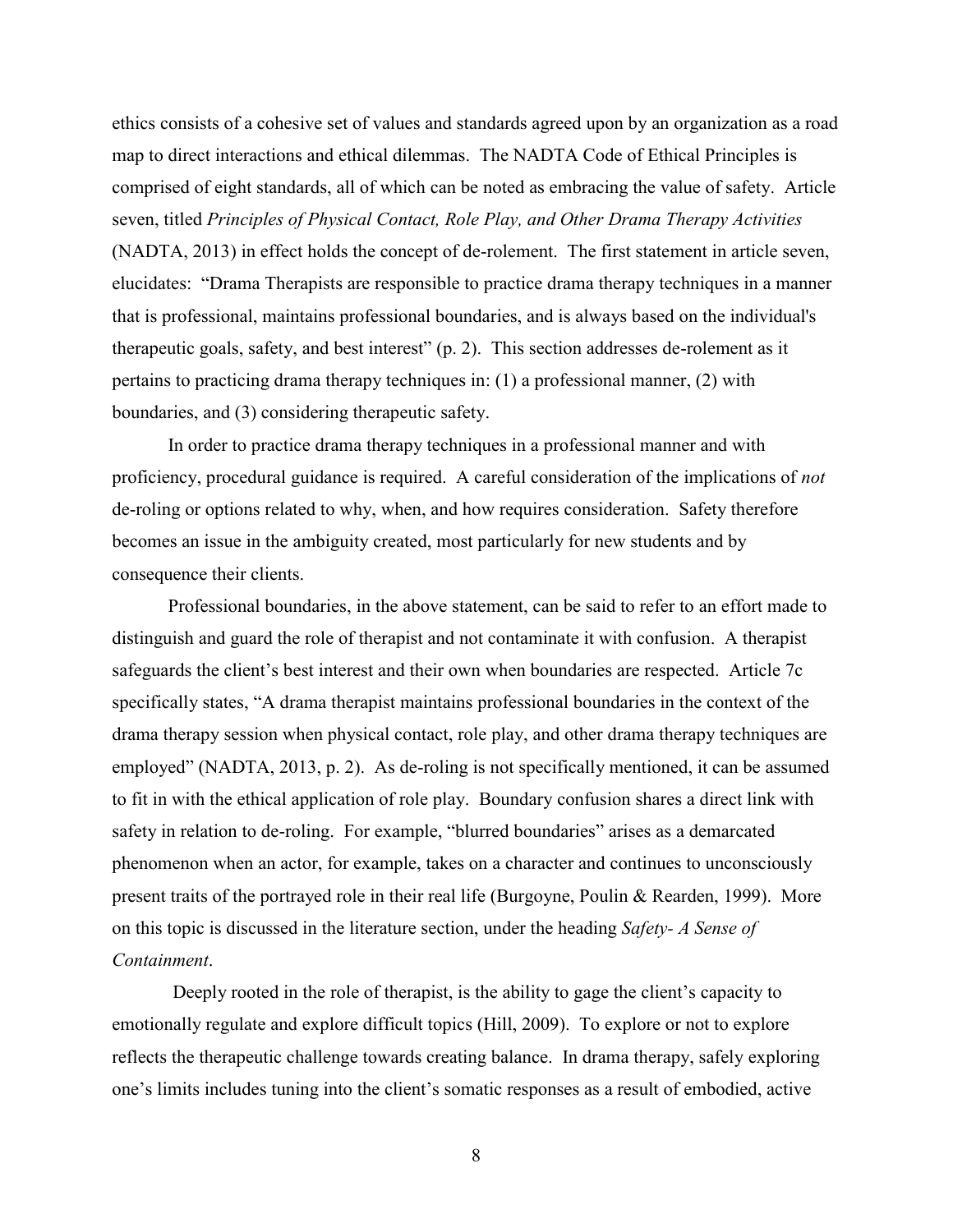techniques. The drama therapist's responsibility extends to adjusting exercises, with heightened awareness to the client's shifting physical gestures, a duty specifically important when it comes to de-roling.

#### **Potential Harm**

De-roling can be seen as a safety net, deployed to avoid tangling fiction with reality. In the imaginary world of "as if" actors can move away from a role and unconsciously carry aspects of the character that will be played out in their personal life (Bailey & Dickinson, 2014). The unconscious character fragments, in an acting scenario, may be discovered via the actor or others in their milieu, noticing patterns over a period of time. In therapy, the ownership and responsibility of "other characters" taking temporary possession belongs to the client and the therapist. In other words, the "assumed character" does not magically take up residence in the client; but rather I propose that there is an unconscious and fundamental desire from the part of the actor/client to interact with innate aspects represented by the character.

Potential harm resulting from not fully administering or omitting a de-roling technique was demonstrated when a drama therapist facilitated a group session at an in-patient psychiatric unit. The group consisted of five patients/clients with various diagnoses (J. Butler, personal communication, February, 2015). A scene was enacted, initiated from a client's story, with various characters, including a police officer. A participant in the group, typically observed as being chaotic and disorganized, fully embraced, with clarity and conviction, the role of police officer. She carried out police duties and verbally expressed herself from the perspective of the role. As time melted away, a hasty finish was required to close the group. The drama therapist provided direction to finish the scene, and then proceeded to thank and congratulate everyone for their powerful performance; the group ended. The next day, the drama therapist returned to work excited to continue building on dynamic progress made in the previous session. To his surprise, the unit chief inquired about the group happenings as one of the patients took on an officer role and policed the unit; as a result she required sedation. This example provides clear evidence of the potential hazard when a de-roling technique is not carried out on the client's behalf. According to Jones (1996), a lack of dedicated time to a de-rolement process could result in undeveloped emerging material.On the therapist side, neglect to de-role can equally demonstrate side effects and countertransference, further details can be found in Chapter 3: *Expanding the Significance and Function of De-Roling*, under the title *De-Roling the Therapist*.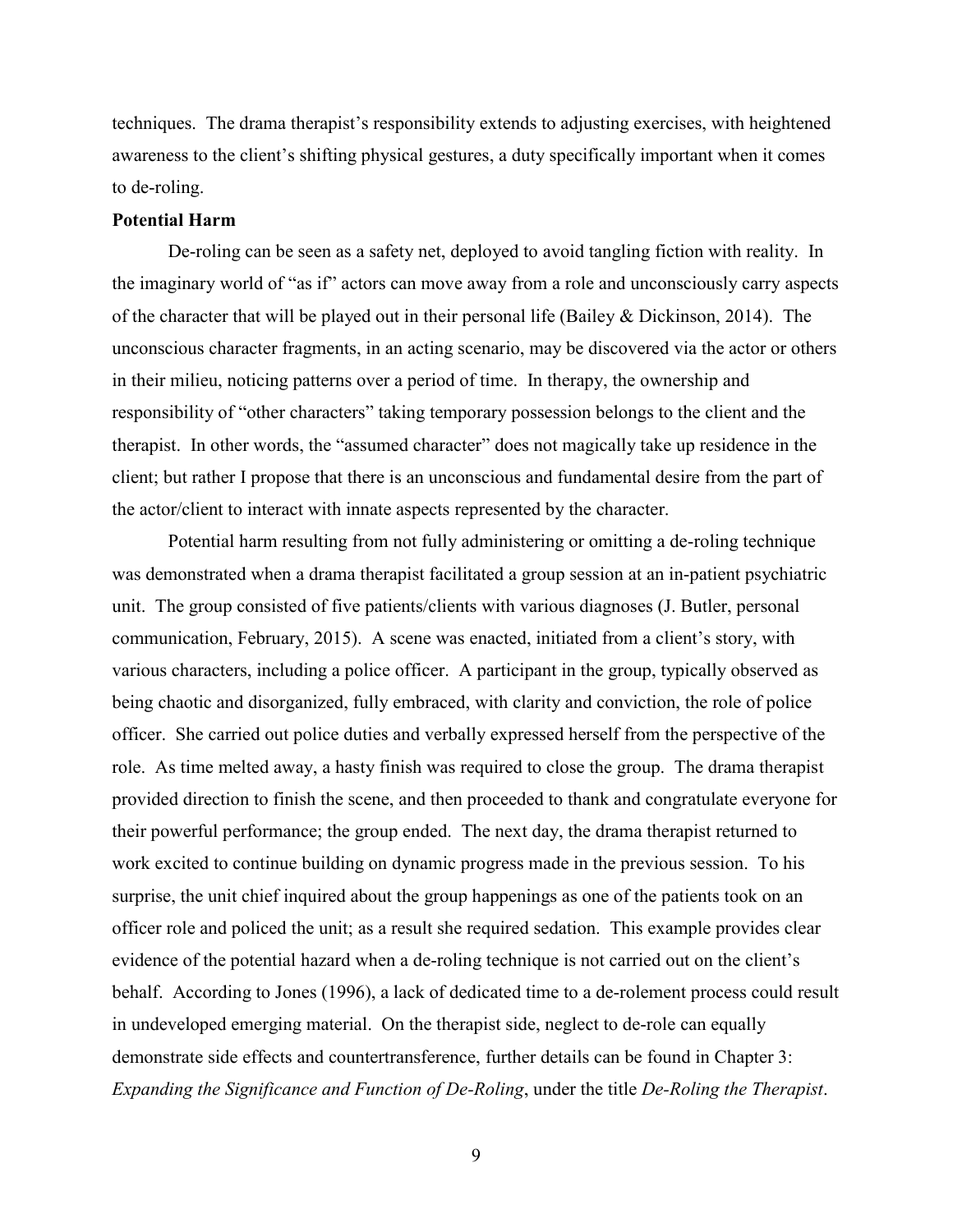#### **Historical Beginnings: Role Theory**

Role theory works from a premise that we are, in part, defined by the roles we interact with (Moreno, 1946). Role theory's historical beginnings in the 1930's derive from an intermingling of social psychology, sociology, and anthropology (Thomas & Biddle, 1966). Ideas in each discipline are proliferated with different theoretical viewpoints, however, for the purpose of this research, role theory derived from Joseph Levy Moreno, one of the co-founders of role theory (Thomas & Biddle, 1966), in the field of social psychology will be focused on. Role Method, developed by Robert Landy (1991; 1992; 1993; 2009) a leader in the field of drama therapy, flourished from role theory.

According to Moreno (1946), roles are a culmination of outwardly exerted actions, which can be labeled into recognizable, culturally identifiable units. The units of actions, for example, disciplining a child, are not recognized in isolation, but rather in conjunction with other behaviors to constitute a role. Further to this example, disciplining a child can be seen in a variety of roles: a teacher, a coach, a parent, or a police officer. Moreno proposed a distinction between role functionality and dysfunction. An ability to fluidly explore a variety of roles equates with functionality, whereas dysfunction can arise when one's role repertoire is stagnant, conflict filled, tense, or confused (Garcia & Buchanan, 2009; Landy, 2009).

#### **Role Method**

Humans instinctively play with a variety of roles, and ideally, roles seamlessly correspond with momentary situations and interactions. In the interplay of being role takers and role players, individuals fundamentally are made of a cast of interacting roles (Landy,1993). Complexity of emotions, thoughts, and values held within each role contribute to the development of an individual's personality. The Role Method system developed over many years as Landy garnered clinical experience and researched repeated theatrical roles, creating a taxonomy of roles in domains, namely: somatic, cognitive, affective, social, spiritual and aesthetic. Role Method is comprised of eight steps and the steps are not necessarily linear. Landy (2009) points out that a de-rolement process would occur between steps three and four and steps four and five in the below steps.

1. Invoking the role. Invocation of a role is an invitation for clients to allow themselves to be unconsciously drawn to a particular aspect, which calls for attention. Often this starts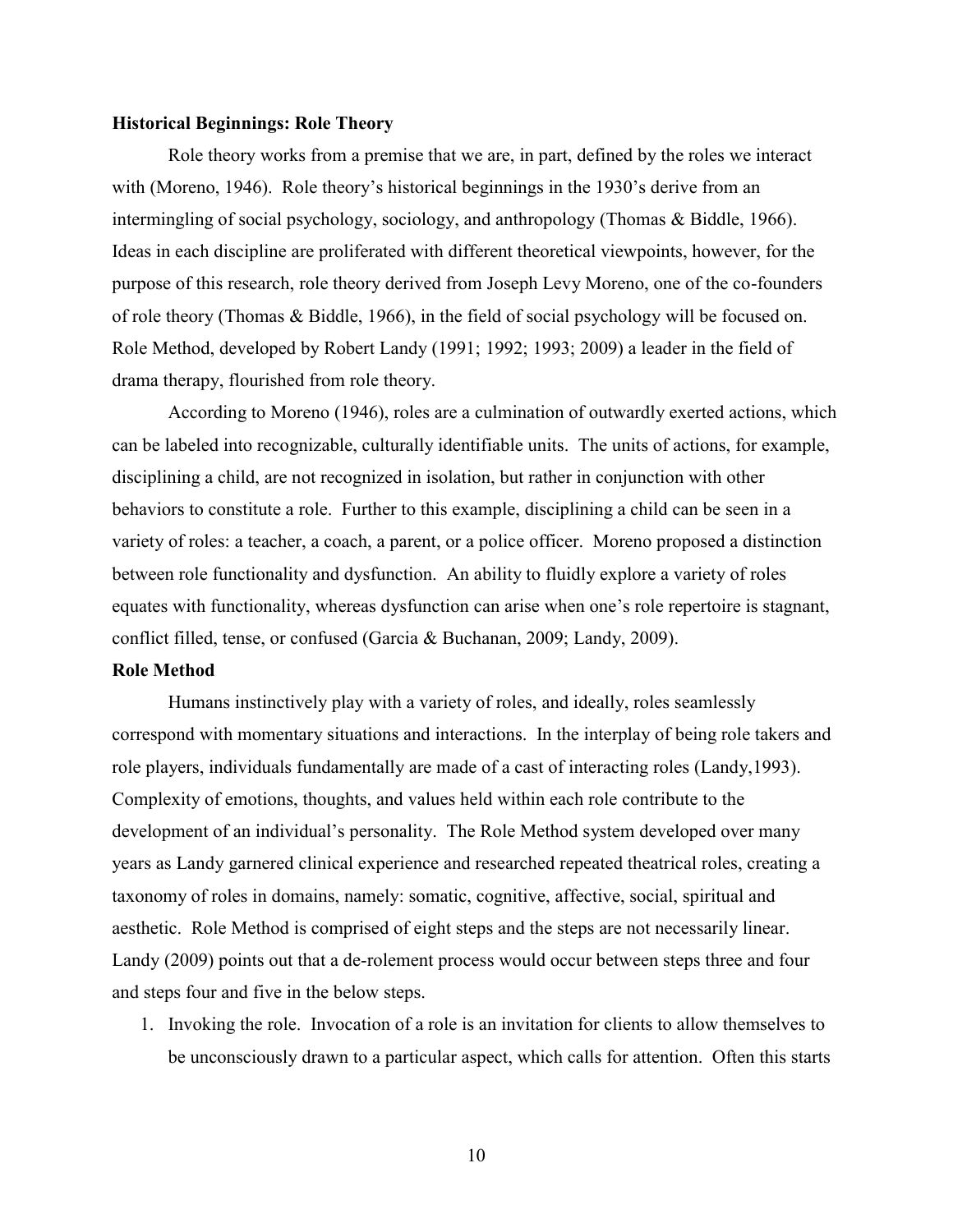from a movement exercise, for example, clients are asked to focus upon one part of their body and to expand a movement and allow a character to emerge (Landy, 1993).

- 2. Naming the role. Naming the role brings its characteristics to life and moves the client into a fictional world. To safeguard the fictional world, clients are encouraged to choose invented names, rather than their own. Naming helps identify challenges related to congruency in behaviour and feeling states, for example, an individual who identifies their character as "Funny Guy" and yet behaves with contradictory physical behaviour (i.e. slouching and slow movements) is compelled to witness their inconsistencies.
- 3. Playing out/working through the role. According to Landy (1993), "the working-through stage is a time of enhancing one's commitment to a role and extending it beyond expected behaviors" (p. 49). In group or individual therapy, clients explore their chosen role and witness the impact it has both internally (i.e. through monologues and scene work) and in interacting with others. This phase is not typically a streamlined process where the client works solely with one role, rather "clients often move from role to role, shifting focus as needed" (Landy, 1993, p.49). The therapist holds an exploratory viewpoint, related to the shifting role changes of the client.
- 4. Exploring alternative qualities in subroles. The purpose of this stage is to deepen the exploration of the client's chosen role, to discover and name ambivalences and discrepant qualities. Discovery is facilitated through other mediums, such as puppets and masks to provide distance. A distanced perspective permits the clients to excavate deeper meaning relating to character choice.
- 5. Reflecting upon the role play. As a first step towards closure, the reflective phase is a time to assist clients to find meaning in roles and subroles. From the fictional viewpoint, the client reflects on questions pertaining to "physical, intellectual, moral, emotional, social, spiritual, and or aesthetic qualities of the roles" (Landy, 1993, p. 51). For example, a question relating to the physical element may bring the client back to the initial posture gestured to create his/her character.
- 6. Relating the fictional role to everyday life. Here the client begins to step back into his or her own reality and away from the imaginary role to examine connections between the two worlds. Quality, function and style of the imaginary character are examined in the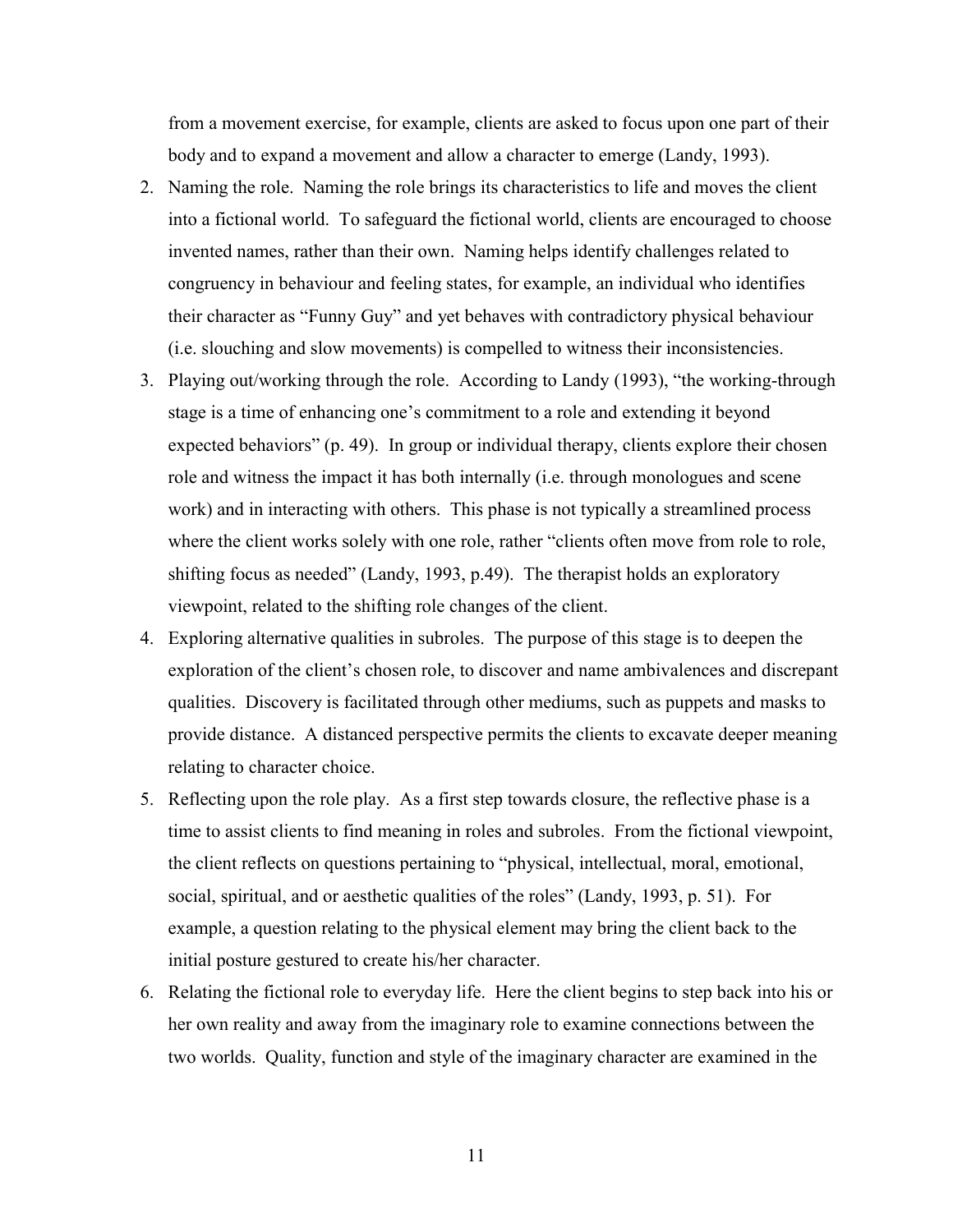preceding step, and now the client turns inward to reflect on how the role system chosen is one that resonates.

- 7. Integrating roles to create a functional role system. Role Method is ultimately purposed to assist clients find a means to unfurl tangled, blocked, scattered or unsettled roles and find a healthfully expressed role system. Integration is a phase that occurs over time and is evidenced by shifts with one's ability to live with "role ambivalence without undue distress and to discover new possibilities of being with oneself and others" (Landy, 1993, p. 54).
- 8. Social modeling. Social modeling refers to clients integrating the internal role systems *shift* and playing out the transformation within their social sphere to influence development with others.

In stage three, the *client is playing out and working through the role* and de-roling is suggested to occur after this phase and before moving on to *exploring alternative qualities and subroles*. It is ambiguous if a "mini" de-rolement occurs within step three as the client potentially changes roles, for example, taking on the role of victim and changing to perpetrator. In the fourth stage, roles are further engaged with, in alternative ways, and a de-roling procedure may have been necessary for the client to move away from an embodied impact of the character, to reflect before moving into a deeper layer of engagement. Or it is conceivable that moving into a different dramatic reality (i.e. with the use of masks and puppets) requires a grounded or neutral perspective before doing so. The purpose for requiring a de-rolement procedure at this time, unfortunately, is not entirely clear.

De-rolement is suggested between steps four and five and in this case, the requested protocol is much easier to comprehend. For example, the client is moving away from the dramatic reality created to explore character/s and is now returning back to the reality of here and now.

#### **Developmental Transformations: DvT**

Developmental Transformations, developed by David Read Johnson grew from various psychotherapeutic and theatrical backgrounds. The historical roots and intricacies related to interventions used in DvT will not be explored in this document, however further details are available in the articles such as: *Developmental Transformations: Towards the Body as Presence* and *Theory* (Johnson, 2009) *and Technique of Transformations in Drama Therapy* (Johnson,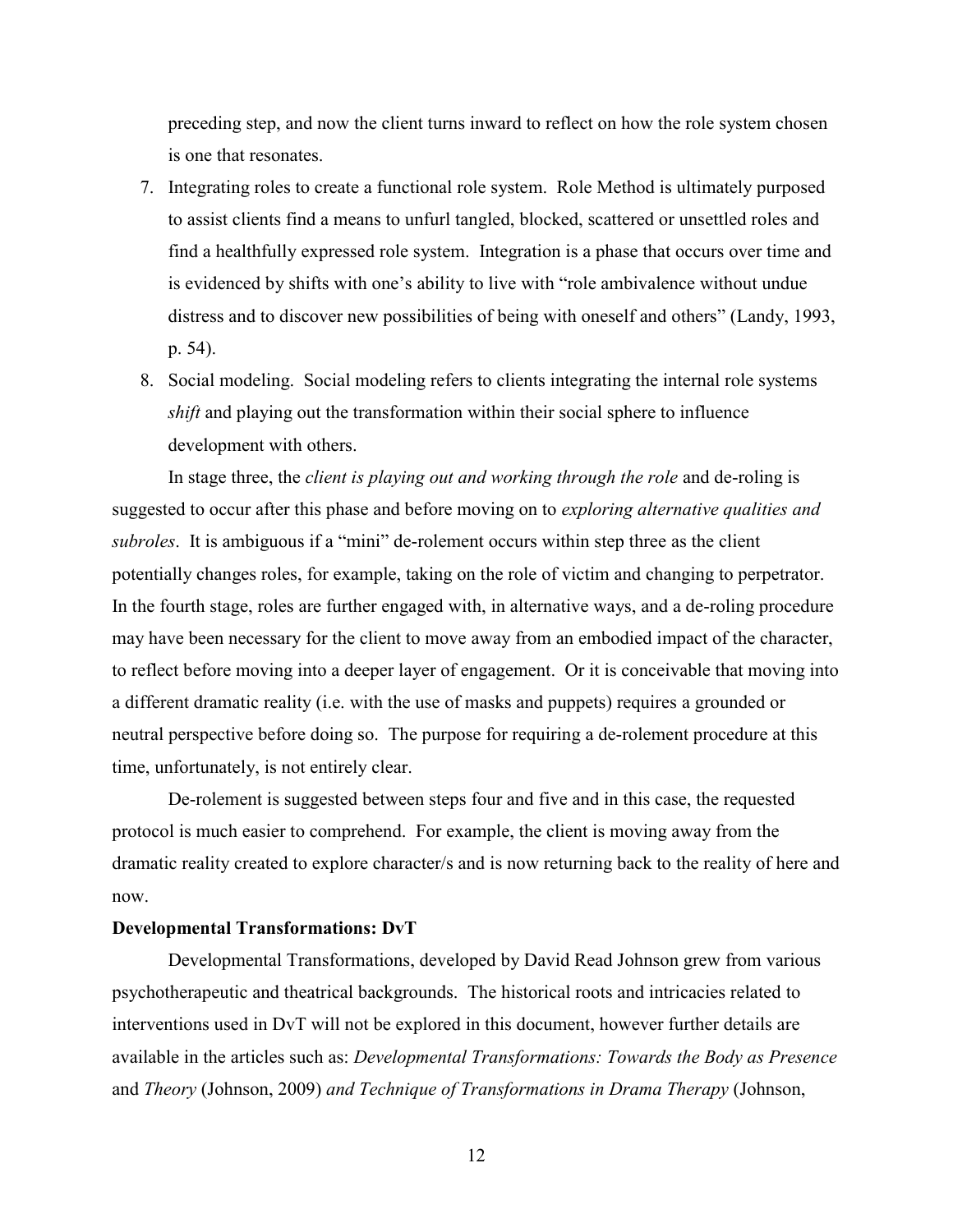1991). The objective here is to understand general concepts related to the method and how deroling is viewed.

*Developmental transformations* is embodied free play or dramatic improvisation between client and therapist in a *playspace*. The *playspace*, considered the container or safe space, maintains three essential elements: (1) restraint against harm (harm may be represented in play, however physical harm or threat is not tolerable), (2) discrepant communication (the "inbetween" world of imaginary and real is played out), and (3) mutual agreement (a respectful recognition of others behaviour as representations of what exists for them in the here and now). In active play, ideally the therapist works untethered to theoretical underpinning; rather he/she flexibly responds to the present moment. The state of play inspires thoughts and feelings that may seem unplayable to the client; in these moments the therapist assists the client to stay engaged in the play and gently, overtime, work with unplayable notions (Johnson, 2009). Unplayable themes (or difficult issues) are seen as counter-inspirational or blocks to *Being*. Further to this point, when "the unplayable" cycles through a pattern of being played with, then avoided, and addressed once again in a different way; over a period of time, the client is no longer held hostage by the blockage.

DvT embraces and honours the "instability of being" and accepts imbalance as one moves towards transformation. Embodiment, encounter and transformation are grounding philosophies embedded in the DvT form. The body, as the in-between agent, interacts with internal anxieties and greets self and others in the external world. *Encounter* refers to the intrinsic instability of interacting with others. Johnson (2009) elucidates, "Our intimate relationships with each other are highly unstable, and all too often our repeated attempts to stabilize them lead to their death and encrustation" (p. 92). In DvT the therapist moves with and interacts freely with the client, in play, essentially modelling relationship presence and instability. Theoretically, the most optimal means of testing one's ability to confront fear and the instability of life is to be "in close proximity to others, not alone or with objects" (Johnson, 2009, p. 92). The therapist balances playful interactions with a variety of interventions, for example, naming and connecting what is happening in the play to what is happening in real life.

In DvT, an expression of presence rather than insight or reflection is the main therapeutic goal and for this reason, time is not set aside for a de-rolement process (Johnson, 2009). Client and therapist enrole as players and play objects in the playspace, yet a de-roling procedure is not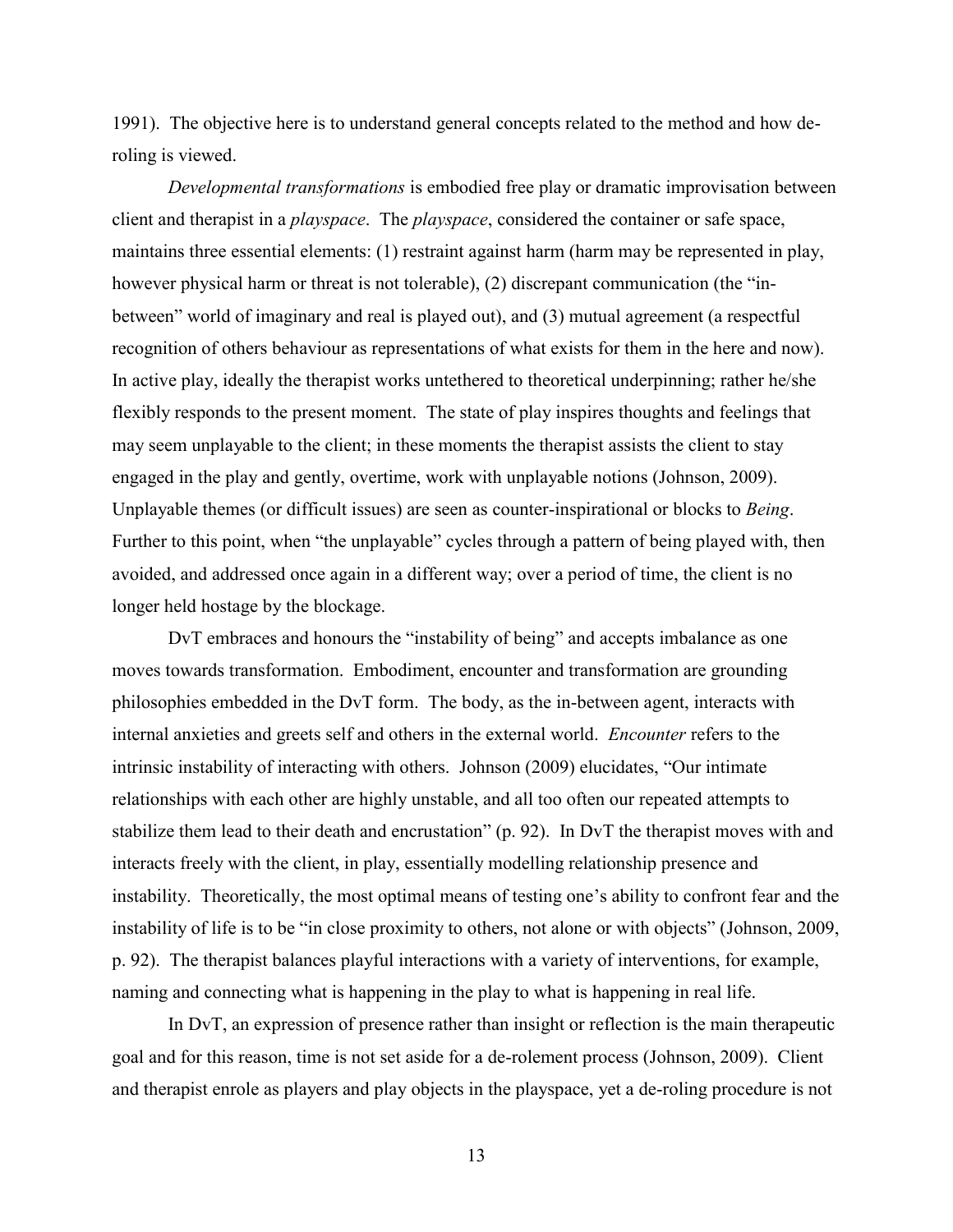deemed necessary. Often a verbal exchange takes place at the beginning of the session, for example discussing events of the passing week, however a debriefing at the end of the session is not set-aside. Johnson (2009) states, "An embodied presence, necessarily ambiguous, at the end of the session is viewed positively, just as it is after meditation" (p. 96).

#### **Integrative Five-Phase Model**

Renée Emunah developed a model around the process experienced in drama therapy treatment. Her *Integrative Five-Phase Model* elaborates on specific stages in either group or individual therapy. Below is a brief summary of the five phases; it is by no means all-inclusive, more details can be found in her book, *Acting for Real— Drama Therapy Process, Technique, and Performance* (Emunah, 1994)*.*

1. Dramatic Play: In a no fail environment, with age-appropriate, interactive, theatrical exercises, the therapist facilitates dramatic play, through exercises that are most often structured. A structured method at this stage can assist with diminishing "potential reluctance, fear, and self-consciousness" (Emunah, 1994, p. 36).

2. Scene work: Branching from a therapeutic relationship established from the first phase, where trust is an essential ingredient, along with energy harnessed from dramatic play, the client is ready to move into theatrical scenework. The development of trust and spontaneity continue to be essential in this phase; consequently, clients engage in roles not directly related to their own life, creating a safe distance to skilfully build their ability to play (Emunah, 1994). Augusto Boal's statement comes to mind for this stage – "Anyone can do theatre, even actors. And theatre can be done anywhere, even in theatres" (Boal, n.d.).

3. Role Play: Phase three is a transition to "rehearsal for life," where the client acts out different scenarios in his/her own life, with a therapist mindfully clarifying the difference between the work's intentions (i.e. to serve as cathartic gain or a practice for life). For example, a client expresses rage towards her aging mother for her abusive patterns growing up; the exercise moves the client towards healthy catharsis in a clinical setting. In a *practice for life* example, a client who is tentative to assert himself with a boss can play out a multitude of scenarios to gain confidence and change his relationship patterns. The first two phases enrich the client's competence to a "real enough" level, enabling progress for this third phase, the ability for clients to respond to real-life challenges in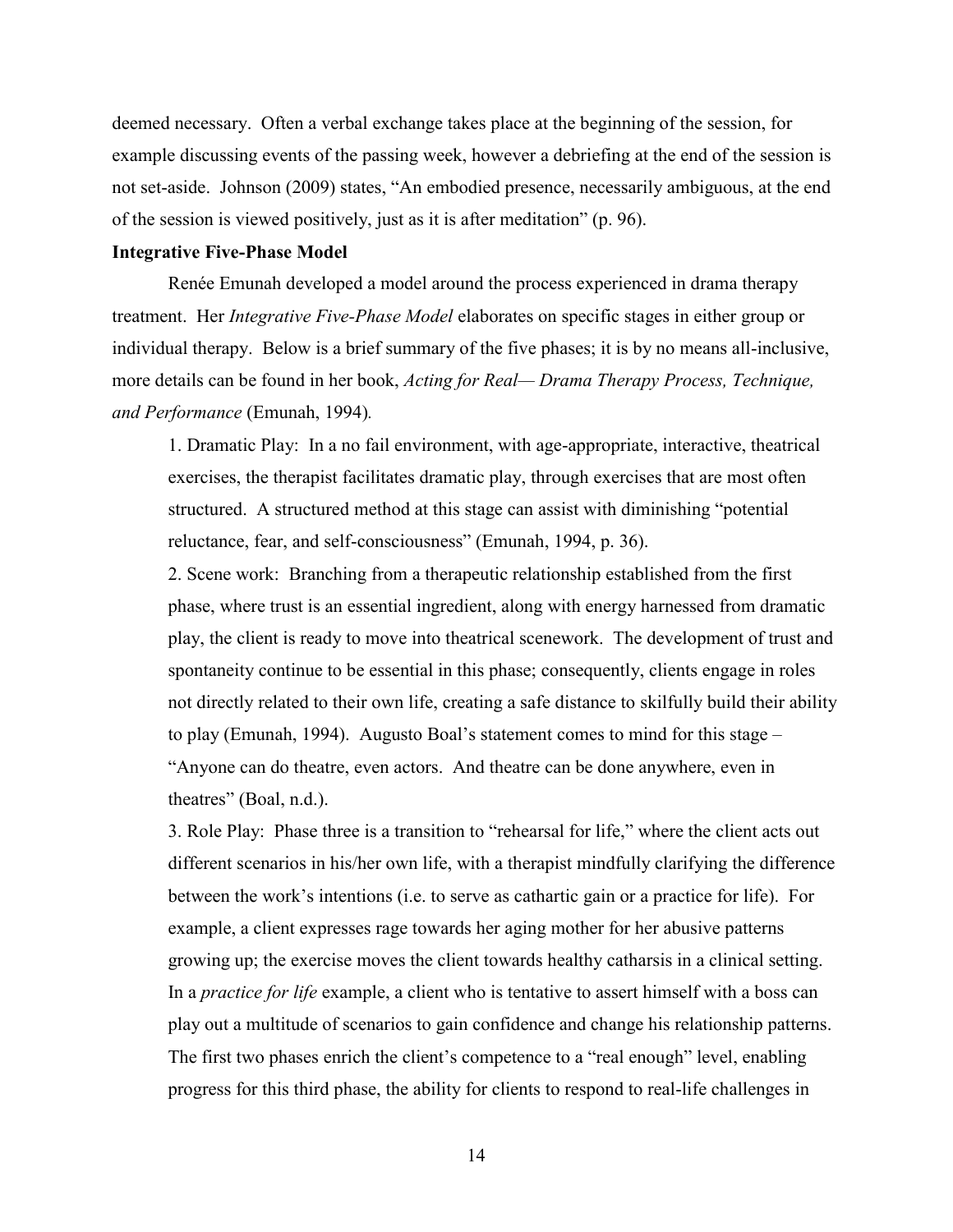more healthfully adapted ways, while trying out better coping strategies practiced in drama therapy. Techniques grounding this phase are predominately role-play and role theory.

4. Culminating Enactment: Work in this phase derives from deeper, unconscious patterns with prepared clients. Life stories and events rooted in trauma are awakened and reexperienced in the body, and enacted in an empathetic environment. Holding the client's full, embodied experience of trauma, allows a deeply held hurt to be witnessed and released.

5. Dramatic Ritual: The final phase, dramatic ritual, frames the therapeutic journey, creating a review capsule to anchor the client's ownership over their experienced strengths, conflicts, challenges and insights. The therapist co-constructs or facilitates a creative means to ritualistically acknowledge and celebrate these important moments.

The notion of de-roling is not mentioned as part of the Integrative Five-Phase Model; however the aspect of reflection is present during and after role enactment.

## **Psychodrama**

Psychodrama is an active, psychotherapeutic method, practiced with individuals and in group scenarios, to facilitate exploration of one's psychological and social problems through creativity and spontaneity (Blatner, 1996; 2000). Joseph L. Moreno, founder of psychodrama, considered the "human being as an improvising actor on the stage of life" (Moreno, Blomkvist, & Rützel, 2000, p. xvi). On this stage, he maintained that human interconnectedness implicitly stood for individuals being psychotherapeutic agents for each other (B. Guest, personal communication, January, 2016). As such, group work became a foundational means for an individual to work through issues while being a part of a group. At the bases of the psychodrama philosophy, is: (1) creativity impacts one's ability to problem solve, (2) spontaneity nourishes creativity, (3) both creativity and spontaneity are nurtured in play and enhanced when active, and (4) drama is a cultural container and motivator that powerfully evokes a healing response (Blatner, 2000).

Psychodrama assists individuals to witness their truths and explore deep material after the client has had exposure to warm up exercises. A number of roles are clearly delineated after the warm up portion of a session. For example, the "director" (therapist), creates safety in the space, follows the "protagonist's" lead, and makes decisions on when to change the scene. The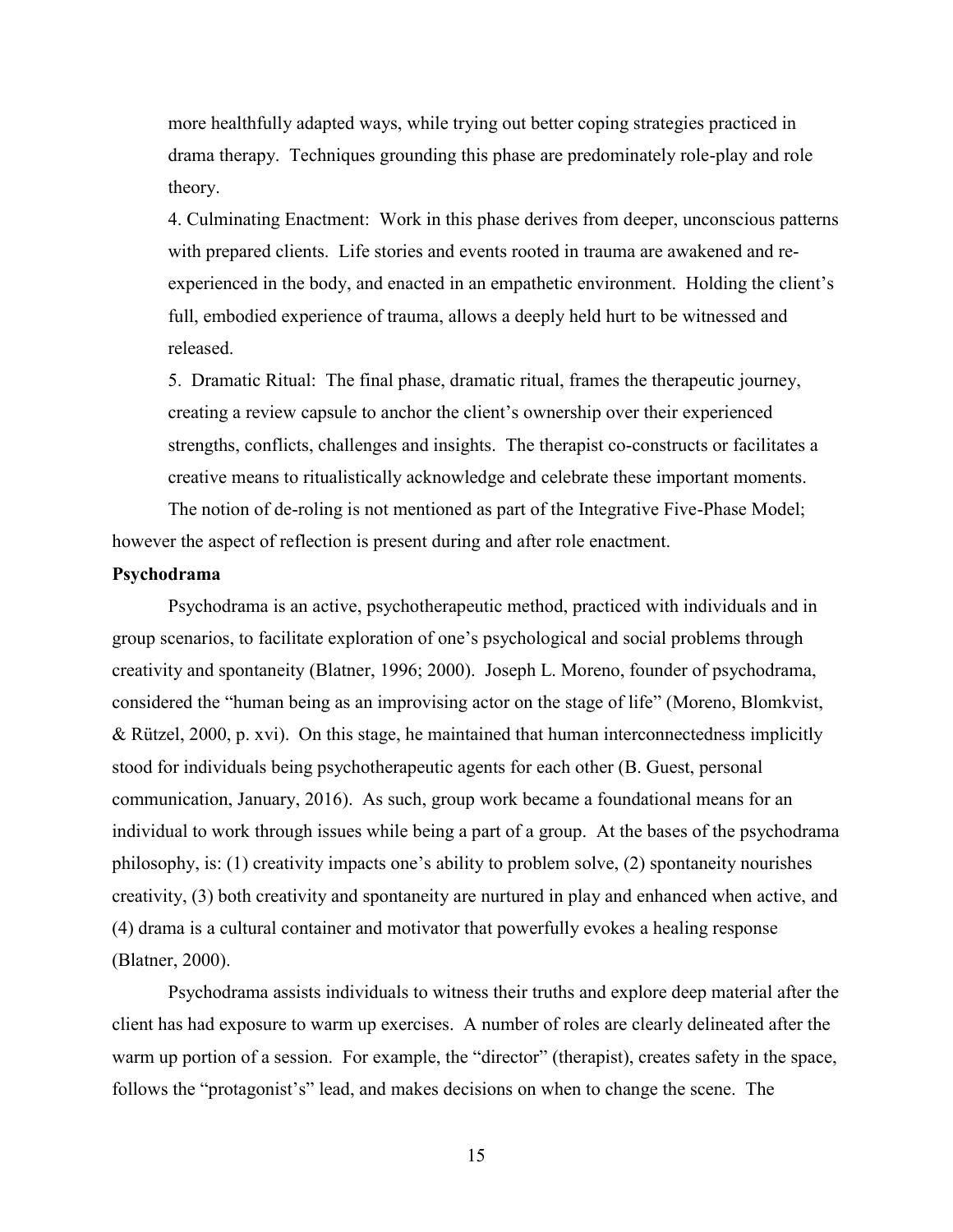protagonist is the main character or the individual who the story pertains to. "Auxiliaries" are chosen by the protagonist to participate in particular roles. "Doubles" are individuals who play out the un-played or silenced portions of the scene. This can range from voicing the protagonist's assumed unconscious thoughts or worries, for example, speaking on behalf of a jittery leg, or interpreting and voicing the presence of the protagonist's younger/older self.

Psychodrama literature explicitly defines, provides methods for, and outlines the purpose of de-roling.

For example, in Adam Blatner's *Foundations of Psychodrama History, Theory, and Practice Fourth Edition* (2000) he provides the following as a description:

Auxiliaries or protagonists who are finishing an enactment often need to engage in an explicit act of dis-identifying themselves from the role being played. Sometimes this is done physically by standing up and brushing oneself off, turning around, or making some other dramatic gesture. This may also be accompanied by a statement, such as, "I am not John's mother, I'm me, Mary." Some people, on the other hand, may wish to note that they'd like to hold on to certain aspects of the role, which was just played. (p. 240)

Dayton (2015) describes de-roling as when the auxiliaries release their roles, accompanied by a verbal statement. In an article titled *The Process of De-roling* Ann E. Hale (n.d.) highlights that a participant may unconsciously process an event in the present, through a "past" filter. Role projection helps identify what no longer belongs and redefines a previously held belief. Roles played by the auxiliaries serve as a tool in developing ego and the director works to expand, investigate, and fully express roles towards this goal. De-roling is the mechanism bringing roles to closure, including the director and any props invited into the scenario. De-roling is a time of lessening the tension, returning to a group space (i.e. away from the stage area), providing role feedback and sharing (Hale, n.d.). Finally, the transition to self can happen, for example, through asserting closing statements to an empty chair, which represents the role/s, played to permit unconscious material to become conscious. Symbolic rituals such as "brushing off" the character may be applied, however Hale (n.d.) notes that this does not respond to unconscious material resting with other group members.

Psychodrama is taught in most drama therapy programs (Blatner, 2000; S. Snow personal communication, 2015) and it is recognized as an independent profession. Of the drama therapeutic methods mentioned above, only psychodrama offers proposed de-rolement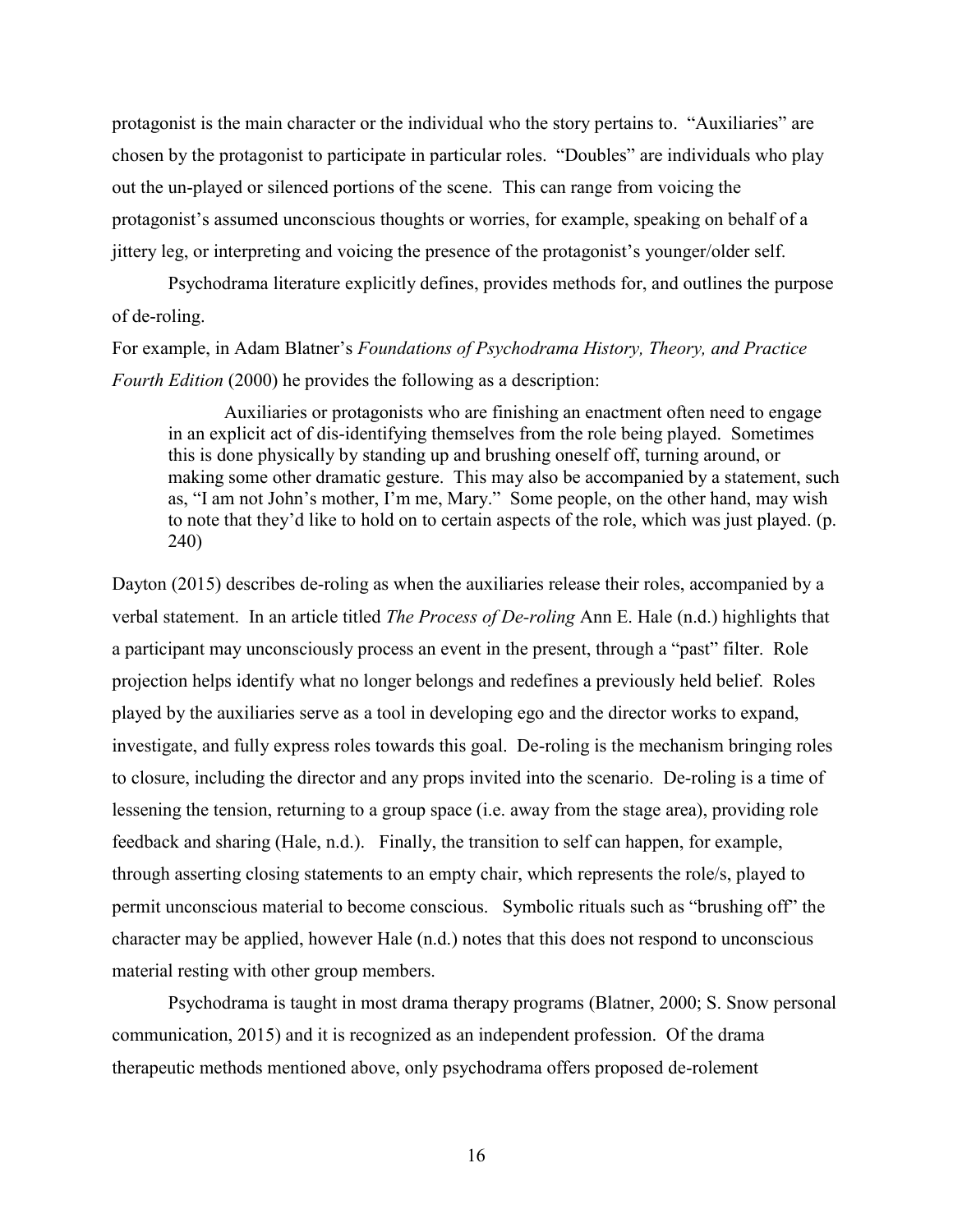procedures. Investigating the purpose and application of de-roling in the literature will provide further insight.

## **Purpose**

The intended purpose for de-rolement emerged into five categories, namely: (1) safety or a sense of containment through staging personal and therapeutic boundaries, (2) getting rid of the negative or letting go of a character and attributable qualities, (3) sharing and reflection, (4) transitioning away from one reality to another, and (5) integration.

**Safety – A sense of containment.** In de-rolement, client safety is always a priority (Jones, 2007). An issue of "boundary confusion" (Bailey & Dickinson, 2014; Jenkyns, 1996; Radman, 1995) emerges as one vital reason for de-roling. De-roling helps the client to distinguish boundaries in shifting reality where the continuity of "I am me and not-me" is reestablished (Landy, 1991). A boundary of space is held in a metaphorical sense, providing "great enough distance between the client and their enactment for them to leave the group with a sense of who they are intact but hopefully enhanced by their enactment" (Radman, 1995, p. 24). The capacity to de-role is a measure of being able to create a safe space or container (Eitzen, 2010) for clients to feel secure in role exploration (Domikles, 2012; Jenkyns, 1996; R. Hart, personal communication, February 2016). Embedded in the notion of de-roling safety is that client and therapist are not identified as roles played when the therapy ends (Domikles, 2012).

**Getting rid of the negative.** In role exploration, emotional triggers or challenging feelings may arise and de-roling provides a resource to acknowledge and contain an overwhelmed system. Langley (2006) describes imaginary images, such as creating containers (i.e. trash bins and fires), to rid "rubbish feelings" (p. 88). De-roling offers an opportunity to "discharge emotion" (Stafford, 2005, p. 40) and release the role of the "patient" (Pendzik, & Raviv, 2011). Holmes, Farrell, and Kirk (2014) in their book titled *Empowering Therapeutic Practice: Integrating Psychodrama Into Other Therapies* highlight "shedding" the character and emotional content. The need to distinguish role relates to protecting the client from taking on a character's ill health (i.e. mental, emotional, physical symptoms) (Moreno et al., 2000). A client's vulnerabilities can be evidenced in physical comportment after character work, for example when one takes on a slouch or limp (Davis, 1991).

**Sharing/Reflection.** Sharing, in de-roling, is most commonly expressed verbally and discussed in communion with a closing ritual. In a thesis document related to *surplus reality*, a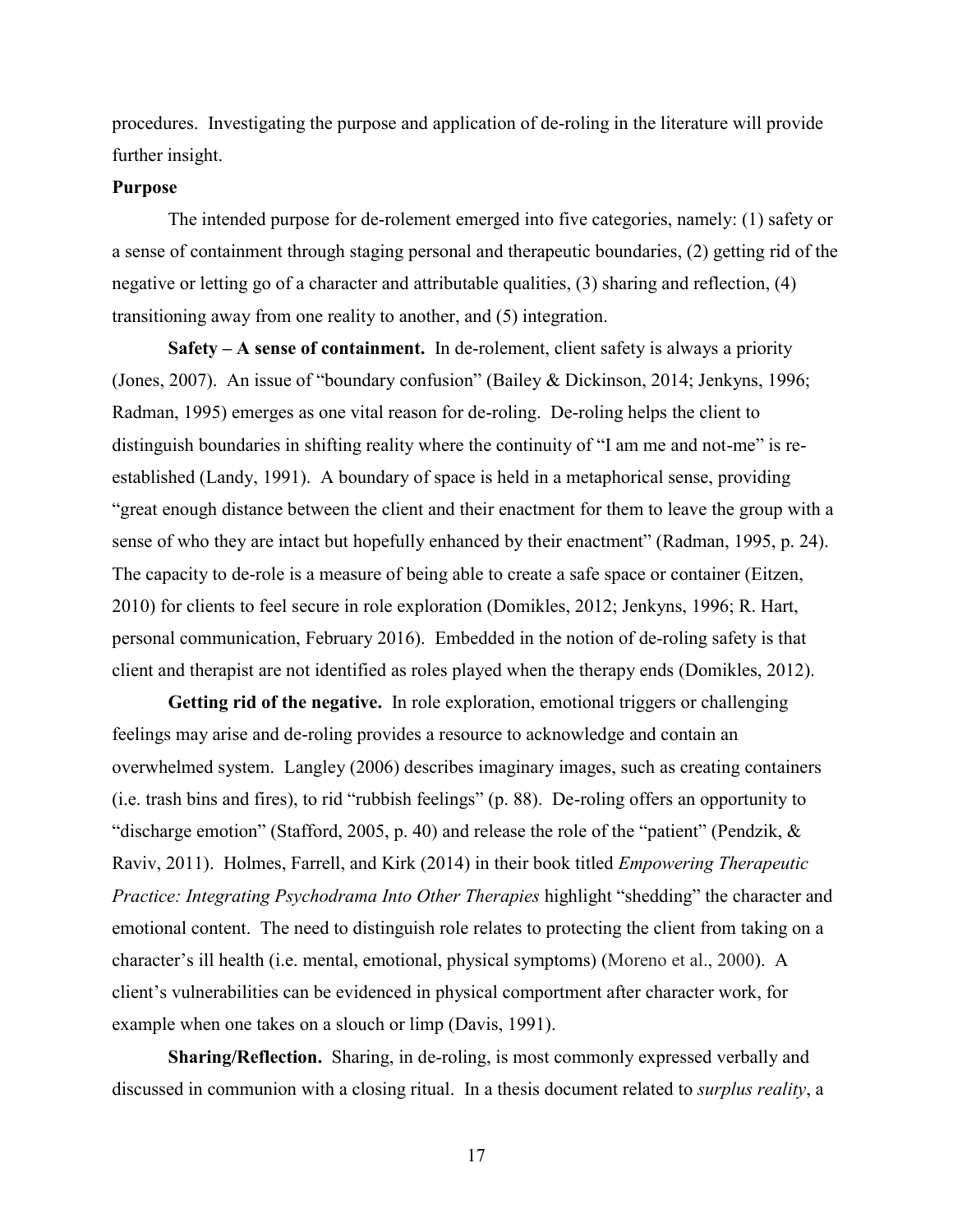psychodramatic technique, sharing is described as "a way to ground and integrate the protagonist as well as a time for group members to de-role and connect up with each other" (Watersong, 2011, p. 33). Commencing de-rolement work can, at times, involve sharing from audience members, for example, "student actors are asked to reflect on their experience when in role, and audience members are invited to share observations" (Rae, 2009, p. 41). Sharing is mentioned as a method to increase enlightenment and connection to the self and or the others in the group (Jones, 2010; Langley, 2006; Meldrum, 1999; Moran & Alon, 2011; Pendle & Rowe, 2010; Roy, 2009; Sternberg & Garcia, 1989). Working in a school environment with young children, Trustman (2012) de-roled participants from the group and provided an opportunity for group members to reflect on their experience.

**Transitioning away.** Transitioning away from a role was the most prevalently noted purpose to de-role. The concept of transitioning includes returning to one's sense of self (Leib, 2010; Pendle & Rowe, 2010; Stafford, 2005), assisting the client to reconnect to the here and now (Blatner, 2006; Gluck, 2005), and transitioning from a role mishap (Dishy & Naumer, 2010). A *role mishap* is a reference to an example where a de-rolement exercise was used as an "urgent" intervention. For instance, in a classroom environment, an Early Learning Program teaching children about conflict resolution, a puppet intervention was implemented, and the intervention was abruptly interrupted to attend to a situation where a child forcefully struck another child. The professionals running the program stopped the program, then de-roled the children (Dishy & Naumer, 2010). At times, an immediate transition back to oneself or a safe time and place, is required to stabilize the nervous system, a topic to be discussed in *Chapter 3: Expanding the Significance and Function of De-roling*. The transitional period of de-roling, according Leigh, Dix, Dokter and Haythorne (2012) occurs at the end of the session, when relaxation is emphasized. Landy (2009) succinctly stated, "the aim of de-roling is not to fully transcend one's personae, but to shift from one reality, that of the imagination, to another, that of the everyday, for the purpose of reflection" (p. 76).

**Integration.** Integration, in the context of de-roling refers to reintegrating the client's core qualities before moving on (Hale, n.d.). Integration can be seen as assimilating the new experience (Stafford, 2005) or attending to concealed aspects of the self that emerged (Garfield, 2003). Integration is intermingled with other dominant themes. For example, Watersong (2011) mentioned a phase of integration leading up to de-roling and ending the session.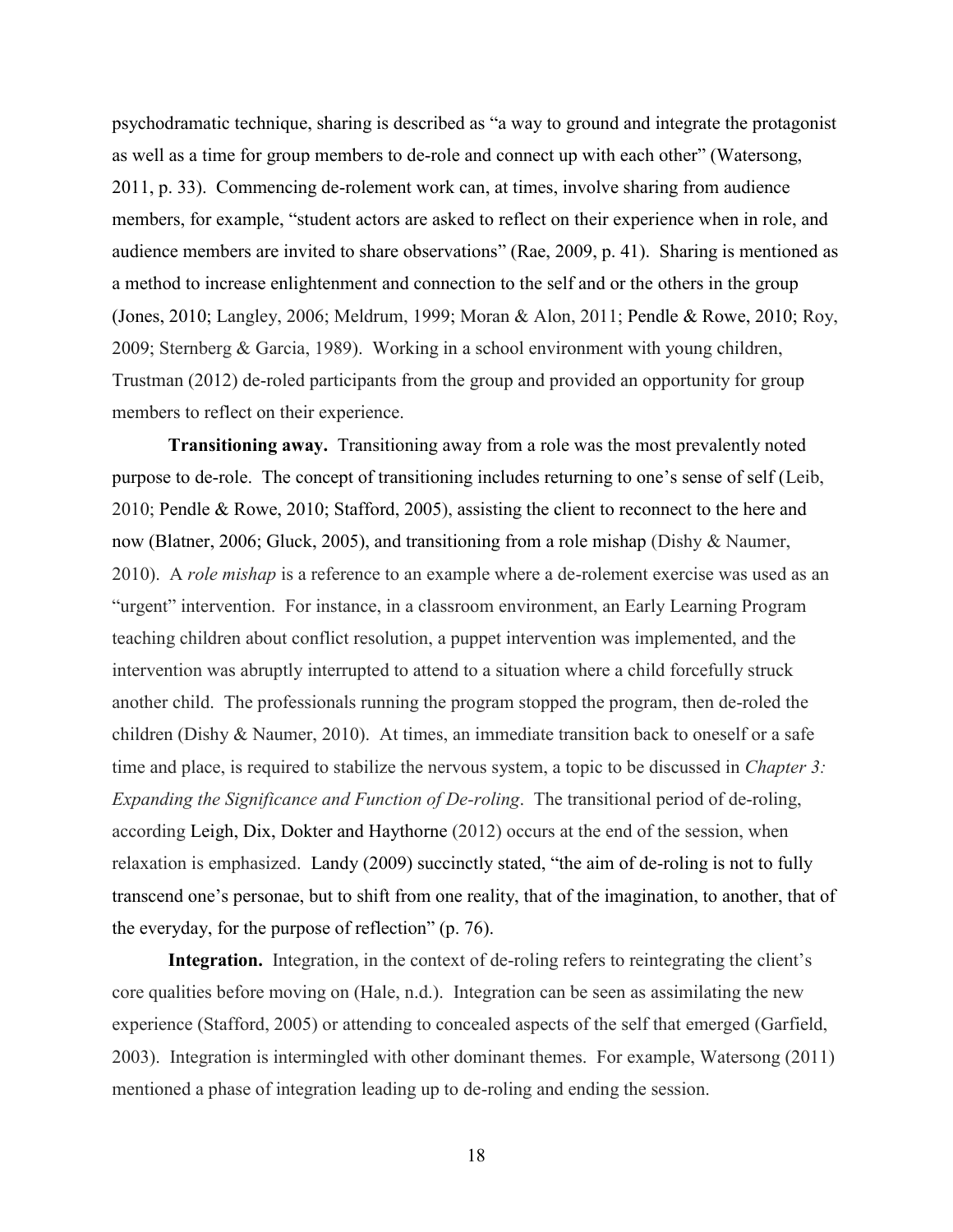### **Application of De-Roling**

**Verbal.** Verbal de-roling methods are noted as being the most prevalent, supporting the client's return to a sense of self, with cognitive awareness intact. Testing cognition appears to be part of the process, for example Leib (2010) invites her clients to "re-role as themselves" through talking about their life, to observe and ensure a transition. Radmall (1995) employs a similar effort when working with adolescents, where group members will be asked to say their names to others in the group; hesitating could indicate that an individual has not fully de-roled. Saying a word unrelated to the therapeutic work (Sternberg & Garcia, 1989) creates cognitive and emotional distance, for example having group members repeat a list of food items.

A recurrent de-rolement suggestion in psychodrama is to verbally state one's name and identify as not being the name of the character played, for example My name is Alex, I am not your grandmother (Blatner, 2000; Dayton, 2015; Feasey, 2001). Combining a physical component with this approach is common; the client states how they are different from the character played, while taking a step away from the character's position or chair with each statement of difference. For example, "My name is Mary, not Bill (step back); I am a 30-yearold woman, not an 85-year-old man" (step back) (B. Guest, personal communication, October, 2015).

Verbal expression can be used as a means to connect with a specific goal or stay connected in the therapeutic alliance. For example, when working with school children regarding bullying concerns, Rae (2009) provides a mantra or message for the children to connect with and take them outside of the play world. In this example, the mantra relates to leaving with a positive message, for example, the student being strong and capable to look for help in challenging situations. In Jones' (2007) book titled *Drama as therapy volume 1: Theory, practice and research*, he describes Lindsay Chipman's process of singing with her client as a method of de-rolement. A small percentage of drama therapy professionals noted a "cognitive" component, in all cases; cognition was tested by the client's verbal expression.

**Physical.** Physical and verbal techniques are most often interrelated; this segment investigates physical aspects of de-roling. In Langley's (2006) book titled *An Introduction to Dramatherapy*, she places two chairs for the client to occupy, one at a time (i.e. the chairs are named "me" and "role") (p. 99). This technique provides a physical and visual means of differentiating client and a character played in a scene. In another exercise, she names two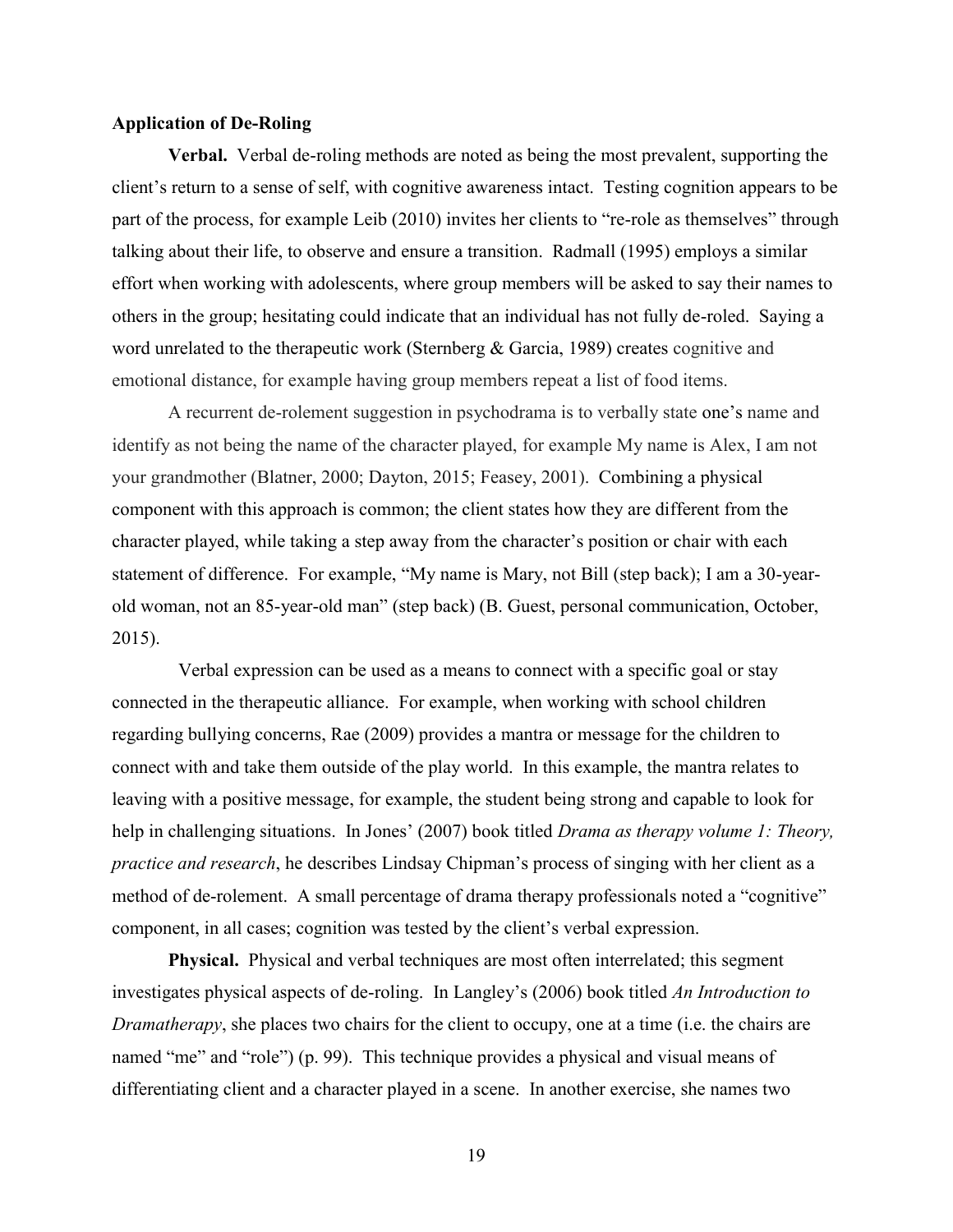chairs: "retain" and "discard". The purpose of this exercise is to allow the client to name and discard of physical, emotional, and cognitive attributes, which feel ill fitting. Shaking off a role (Moreno et al., 2000; Sternberg & Garcia, 1989) involves liberally moving and shaking extremities as if to remove imagined, invisible, energetic debris. "Brushing off the role" (Aaron, 2003) is a physical act using one's hands or a light object over the surface of the body with a creative perspective of visualizing the role being swept away. Creating a small physical distance between therapist and client can aid de-roling (Anderson-Warren & Grainger, 2000). Taking off a role may provide an opportunity for the therapist to mirror and re-enact initial enrolment activities to signal a close to the role (Aaron, 2003; Hart, 2013).

**Props.** With props used as part of potentially triggering narratives, their de-rolement is necessary as well. Doker (1994) de-roles props so that "no lasting association remains with the particular objects used" (p. 148). When working with masks, Hart (2013) returns to the opening ritual, to remove and replace the masks and other materials. Working with masks in a twelveweek program, Anderson-Warren and Grainger (2000) express a de-roling procedure as returning the mask to its "original space" (p. 116). In play, children's toys often need to return to a neutral position (Haen, 2011) and costumes replaced (Jones, 2010). Aspects of de-roling can include returning props to their intended uses, for example, if a large bowl represented a *well* in an enactment, the act of replacing the bowl and verbalizing its intended use can be seen as de-roling (Feasey, 2001).

**Space.** A safe space can act as a portal to transcend therapeutic work. In therapy, safety is often viewed as a relational issue, however physical environment plays a part (R. Hart, personal communication, 2016). Freud considered creating a safe space from this relationalbased perspective, through being non-judgemental, client-focused, and open to exploration (Schafer, 1983) an idea equally valued by others in the psychotherapeutic field (Hill, 2009; Rogers, 1992). In the structured, stable environment of a therapeutic office (referring to the physical space), real world instability can be seen as sheltered or separated from the world created in the office, enabling a capacity to listen to the one's inner chaos. Yalom and Leszcz (2005) elucidate control is offered in the therapeutic space through verbally naming chaos and thereby removing ambiguity. Physical objects and the space itself play a part in de-rolement, similar to verbally naming chaos, increasing a sense of stability. For example, de-roling rituals around the space can include physically returning the self and items to their original place (Hart,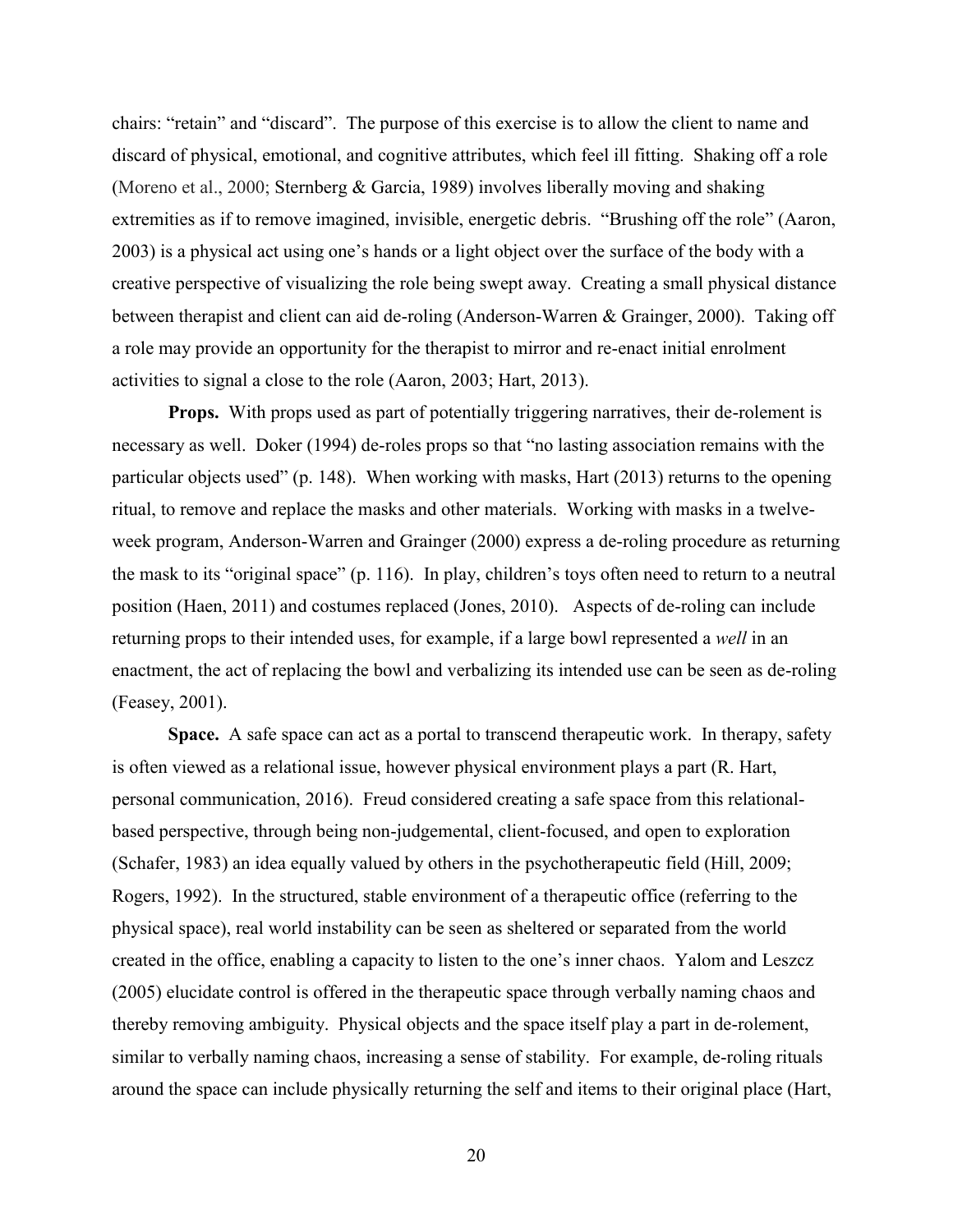2013; Oflaz et al., 2011), saying good bye to the space (Radmall, 1995), or the act of leaving the space is, in itself, a separation from the work (Jenkyns, 1996).

#### **De-Roling Presentation in Literature: Clinical Examples or Instructional**

De-roling is written about in one of four ways: (1) referring to clinical examples with procedural and contextual information (Hart, 2013; Langley, 2006; Pendle & Rowe, 2010; Sternberg & Garcia, 1989), (2) noted in a didactic manner as being important (Garfield, 2003; Heyward, 2010; Jennings, 1992; Jones, 2007; Landy, 1993; Langley, 2006), (3) being defined (Dayton, 2015; Blatner, 2004), or (4) merely mentioned as an occurrence in a therapeutic session (Meldrum, 1994; Volkas, 2009). A perspective from the client's experience in de-roling is not included, nor is the experience of the therapist's emotional and physiological experience found. These added perspectives would provide further direction and insight into how to optimally ground, interpret and negotiate de-roling.

#### **Clinical Examples**

In *Drama as Therapy*, Jones (2007) offers specific examples of de-roling, relating to precise moments in therapeutic sessions. The examples provide insight into how de-roling prepares the client to be open to: reflect, integrate new experience, and let go of what does not belong. In one example, a young woman (client) named *Grace* embodies a soldier and an albatross. The albatross, with a broken wing, clings to the soldier, and in its effort to survive, it suffocates the soldier. Grace connects with the weakness and vulnerability of both characters and comes to recognize the albatross as her son and her desire to shoot the albatross. The therapist in this session, Lili Levy, highlights how (1) de-roling provides a distinction between reality and fantasy, to avoid role confusion and (2) this process can be used to investigate the therapeutic content—in this example, an opportunity for the client to reflect on her relationship with her son (Jones, 2007, p. 220). This example spoke theoretically and therapeutically about the process, however not about the procedural components of de-roling.

In another example provided by Jones (2007), de-roling in the therapeutic process for both client and therapist involved removing costumes, while ritualistically singing and dancing to the same rhythm as when the initial roles were taken. Maintaining congruency in verbal and physical actions in this example was viewed as "conditioning" the client to ritualistically move in and out of the drama therapeutic space. Ritual can be seen as providing a de-rolement container to bring the client in and out of dramatic play.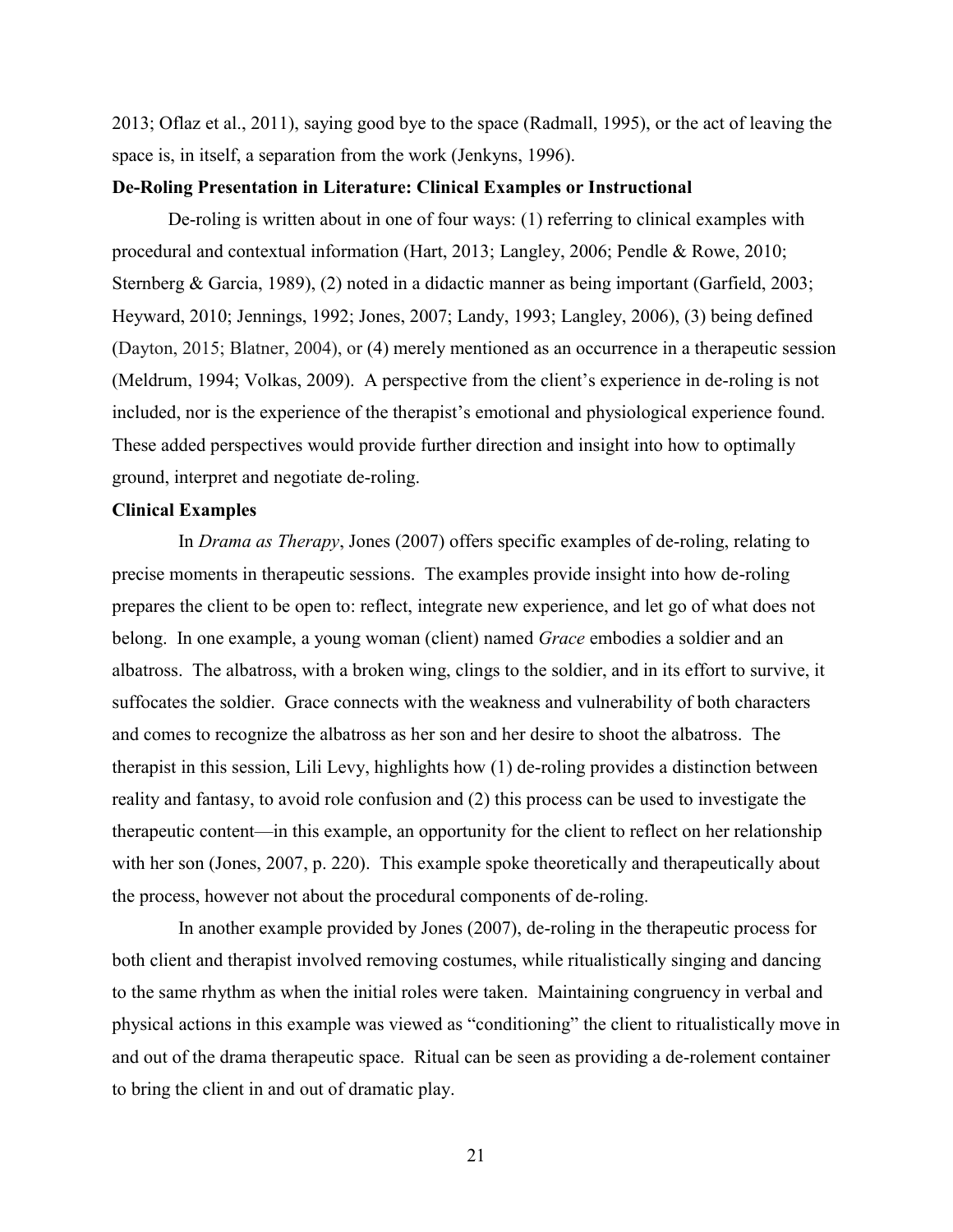In a clinical example, with a young man with mental illness, a physical and verbal deroling process is used to release role residue. The therapist in this example invited their client to "push against two patients who acted as audience witnesses as hard as he can, whilst verbalising any thoughts and feelings which have been building inside him in the silence of the role embodiment" (Jones, 2007, p. 108).

## **Timing: When is De-Roling Applied and by Whom?**

Literature indicates that the majority of de-roling procedures are reserved for the end of a therapeutic session (Dokter, 1994; Domikles, 2012; Cattanach, 1999; Eitzen, 2010; Haen, 2011; Hart, 2013; Jennings, 1992; Jones, 2010; Pendle & Rowe, 2010; Powell, 2014; Trustman, 2012). At times, situations require de-roling mid-way through a session (Dishy & Naumer, 2010; Landy, 1993). In most cases it is implicitly understood that de-roling is an active procedure, involving participation from the client. On one occasion, de-roling was mentioned as a procedure acted on the client, for example, "The session ended with *me de-roling the participants*, inviting them to comment on their experience before they re-joined their class and entered into a final whole-class discussion" (Trustman, 2012, p. 161). In this example, Trustman de-roled young school children before returning to class. This example brings to mind, an inquiry into the occasions when a client would be de-roled by the therapist, for instance:

- (1) are there populations or situations when de-roling the client is more helpful?,
- (2) can this be equally effective without the client's participation?,
- (3) would this illicit a different protocol?,
- (4) what are indicators to watch for to esteem a success de-rolement?, and
- (5) what reflections or insights are needed from the client to signify completion of the procedure?

Trustman's example may appear as an outlier in the data schema, however it brings to light important and relevant questions to understanding the procedural needs and outcome efficacy when working with different populations. Moreover, "me de-roling the participants" (Trustman, 2012, p. 161) may be a question of semantics and not qualitatively different from the client participating in some capacity in de-roling.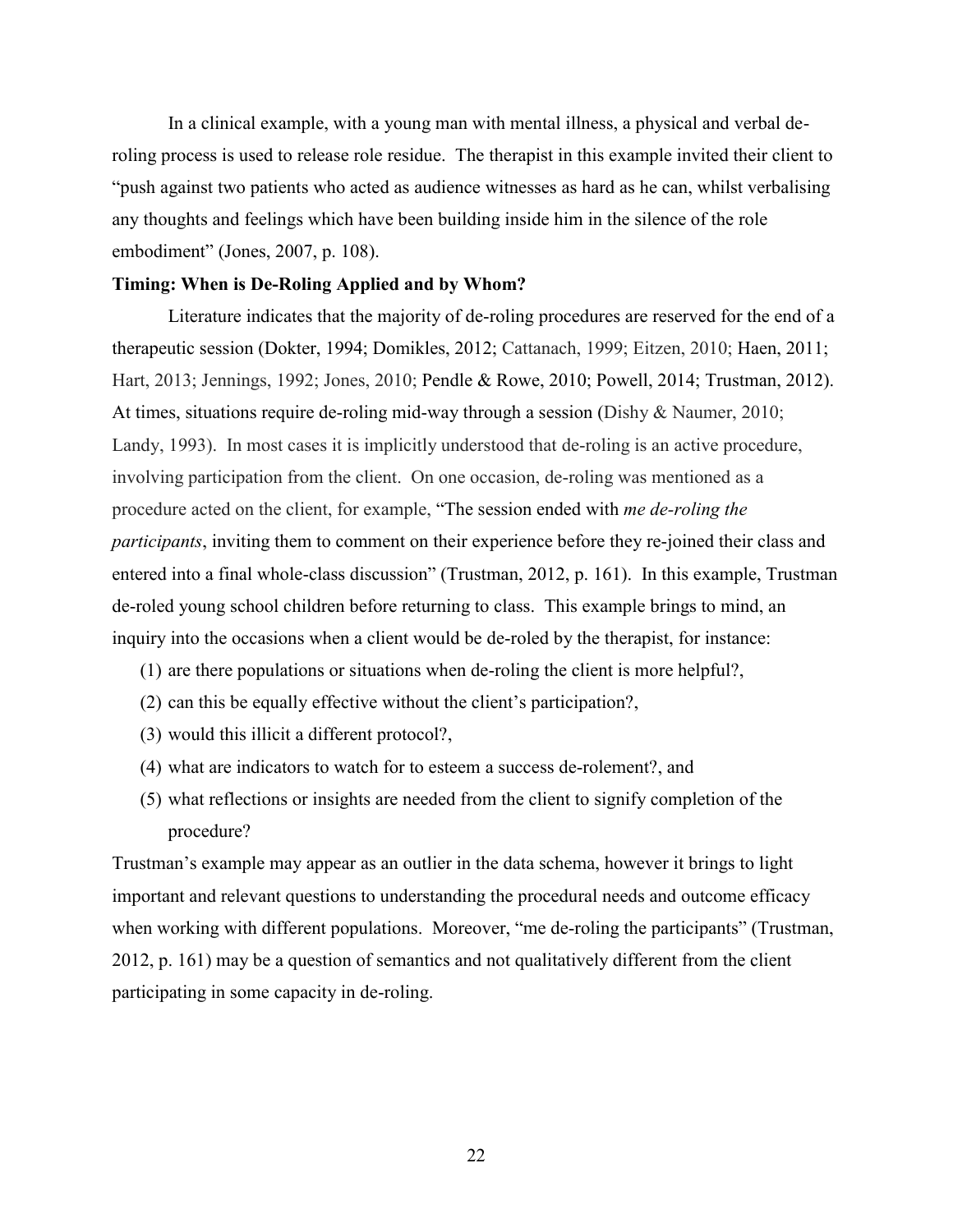| <b>De-roling Purpose Outcomes</b> |                                                                                                                                                                 |  |
|-----------------------------------|-----------------------------------------------------------------------------------------------------------------------------------------------------------------|--|
| Safety                            | • Distinguishing boundaries (Bailey & Dickson, 2014; Jenkyns, 1996; Landy,                                                                                      |  |
| <b>Boundaries</b>                 | 1991; Radman, 1995)                                                                                                                                             |  |
|                                   | Metaphorically creating safe distance and sense of being "themselves", yet                                                                                      |  |
|                                   | enhanced (Radman, 1995)                                                                                                                                         |  |
|                                   | Creating a safety for clients to explore roles (Domikles, 2012; Eitzen, 2010;<br>$\bullet$                                                                      |  |
|                                   | Hart, 2016)                                                                                                                                                     |  |
|                                   | Jenkyns, 1996)<br>$\bullet$                                                                                                                                     |  |
| Getting rid                       | Creating imaginary images to rid negative feelings (Langley, 2006)<br>$\bullet$                                                                                 |  |
| of the                            | Discharge emotion (Stafford, 2005; Bagshaw & Lepp, 2005)<br>$\bullet$                                                                                           |  |
| negative                          | Release the role of the patient/client (Pendzik & Raviv, 2011)<br>$\bullet$                                                                                     |  |
| Letting go                        | Shedding the character (Holmes, Farrell, and Kirk, 2014)                                                                                                        |  |
|                                   | Removing physical mannerisms and character attributes (Davis, 1991;<br>$\bullet$                                                                                |  |
|                                   | Moreno, Blomkvist, & Rützel, 2000)                                                                                                                              |  |
| Sharing                           | Connect with self and group members to share and reflect on experience<br>$\bullet$                                                                             |  |
| Reflection                        | (Jones, 2012; Langley, 2006; Meldrum, 1999; Moran & Alon, 2011; Pendle                                                                                          |  |
|                                   | & Rowe, 2010; Rae, 2009; Roy, 2009; Sternberg & Garcia, 1989; Watersong,                                                                                        |  |
|                                   | 2011)                                                                                                                                                           |  |
| Transition                        | A shift to the here & now (Blatner, 2004; Gluck, 2005; Hudak, 2010;<br>$\bullet$                                                                                |  |
| away                              | Re-role as oneself (Jones, 2010; Bailey, S. & Dickinson, 2014; Leib, 2010;                                                                                      |  |
|                                   | Stafford, 2005)                                                                                                                                                 |  |
|                                   | Response to aspects of the self (Garfield, 2003)<br>$\bullet$                                                                                                   |  |
|                                   | Identifying or distinguishing themselves from the characters (Napier et al.,<br>2014)                                                                           |  |
|                                   |                                                                                                                                                                 |  |
|                                   | De-roling as implying the living and dying of the roles; shifts between roles<br>$\bullet$<br>while simultaneously holding paradox (Landy, 1993; Langley, 2006) |  |
|                                   | Transition to closing (Cattanach, 1999; Eitzen, 2010; Jennings, 1992)                                                                                           |  |
|                                   | $\bullet$<br>Transition from role (Jenkyns, 1996; Pendle & Rowe, 2010); Sternberg &                                                                             |  |
|                                   | Garcia, 1989)                                                                                                                                                   |  |
| Integration                       | Integrate learning (Stafford, 2005)<br>$\bullet$                                                                                                                |  |
|                                   | Integrating or reflecting on hidden aspects revealed from the role (Garfield,                                                                                   |  |
|                                   | 2003)                                                                                                                                                           |  |
|                                   |                                                                                                                                                                 |  |

**Table 2: Summary of De-Role Findings: Purpose Outcomes**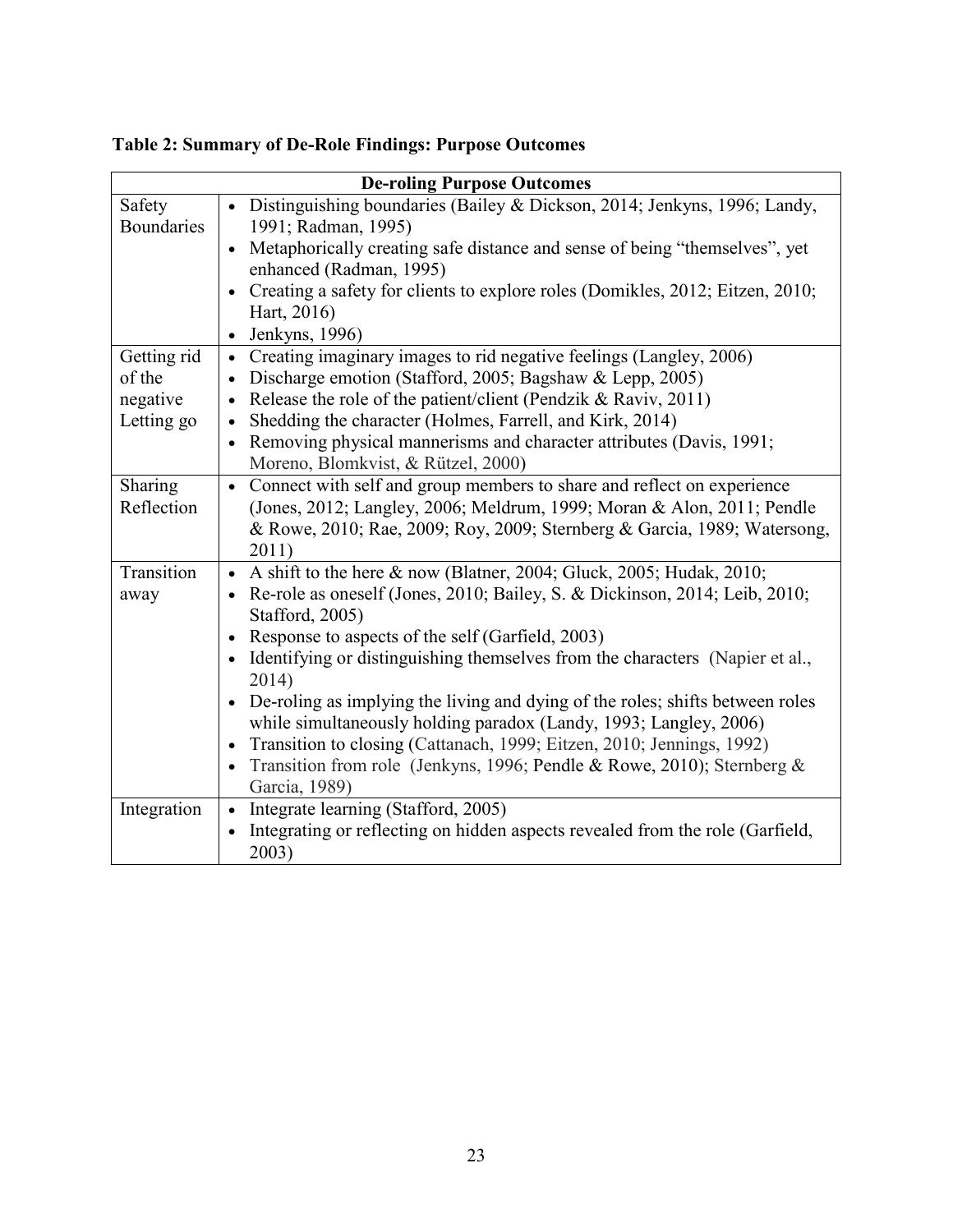| <b>Summary of De-Role Findings: Application Outcomes</b> |                                                                                                |  |
|----------------------------------------------------------|------------------------------------------------------------------------------------------------|--|
| Verbal                                                   | Testing cognition (Leib, 2010; Radmall, 1995)<br>$\bullet$                                     |  |
| Cognitive                                                | Create emotional distance (Sternberg & Garcia, 1989)<br>$\bullet$                              |  |
|                                                          | Distinguish oneself by name and other qualities from the character played<br>$\bullet$         |  |
|                                                          | (Dayton, 2015; Blatner, 2004; Feasey, 2001)                                                    |  |
|                                                          | Reconnect to previously established goals (Rae, 2009)<br>$\bullet$                             |  |
|                                                          | Singing (Jones, 2007)<br>$\bullet$                                                             |  |
| Physical                                                 | Using physical objects to distinguish between assumed role and self<br>$\bullet$               |  |
|                                                          | (Langle, 2006)                                                                                 |  |
|                                                          | Shaking off a role (Moreno, Blomkvist, & Rutzel, 2000; Sternberg & Garcia,<br>$\bullet$        |  |
|                                                          | 1989)                                                                                          |  |
|                                                          | Brushing off a role (Aaron, 2003; Hale, n.d.)<br>$\bullet$                                     |  |
|                                                          | Creating a small physical distance between client and therapist (Anderson-<br>$\bullet$        |  |
|                                                          | Warren & Grainger, 2000)                                                                       |  |
|                                                          | Mirror and re-enact initial role activities to signal a close to the role (Aaron,<br>$\bullet$ |  |
|                                                          | 2003; Hart, 2013)                                                                              |  |
| Props/                                                   | Repurpose objects to their original use and remove associations invoked in<br>$\bullet$        |  |
| Costumes                                                 | play (Doker, 1994; Haen, 2011)                                                                 |  |
|                                                          | Replace items to the original (neutral) position (Anderson-Warren $\&$<br>$\bullet$            |  |
|                                                          | Grainger, 2000, Hart, 2013; Jones, 2007; Oflaz et al., 2011)                                   |  |
| Space                                                    | Physically returning to original place (Hart, 2013; Oflaz et al., 2011)<br>$\bullet$           |  |
|                                                          | Act of leaving or entering the space (Jenkyns, 1996; Radmall, 1995; R. Hart,<br>$\bullet$      |  |
|                                                          | personal communication, February, 2016)                                                        |  |

**Table 3: Summary of De-Role Findings: Application Outcomes**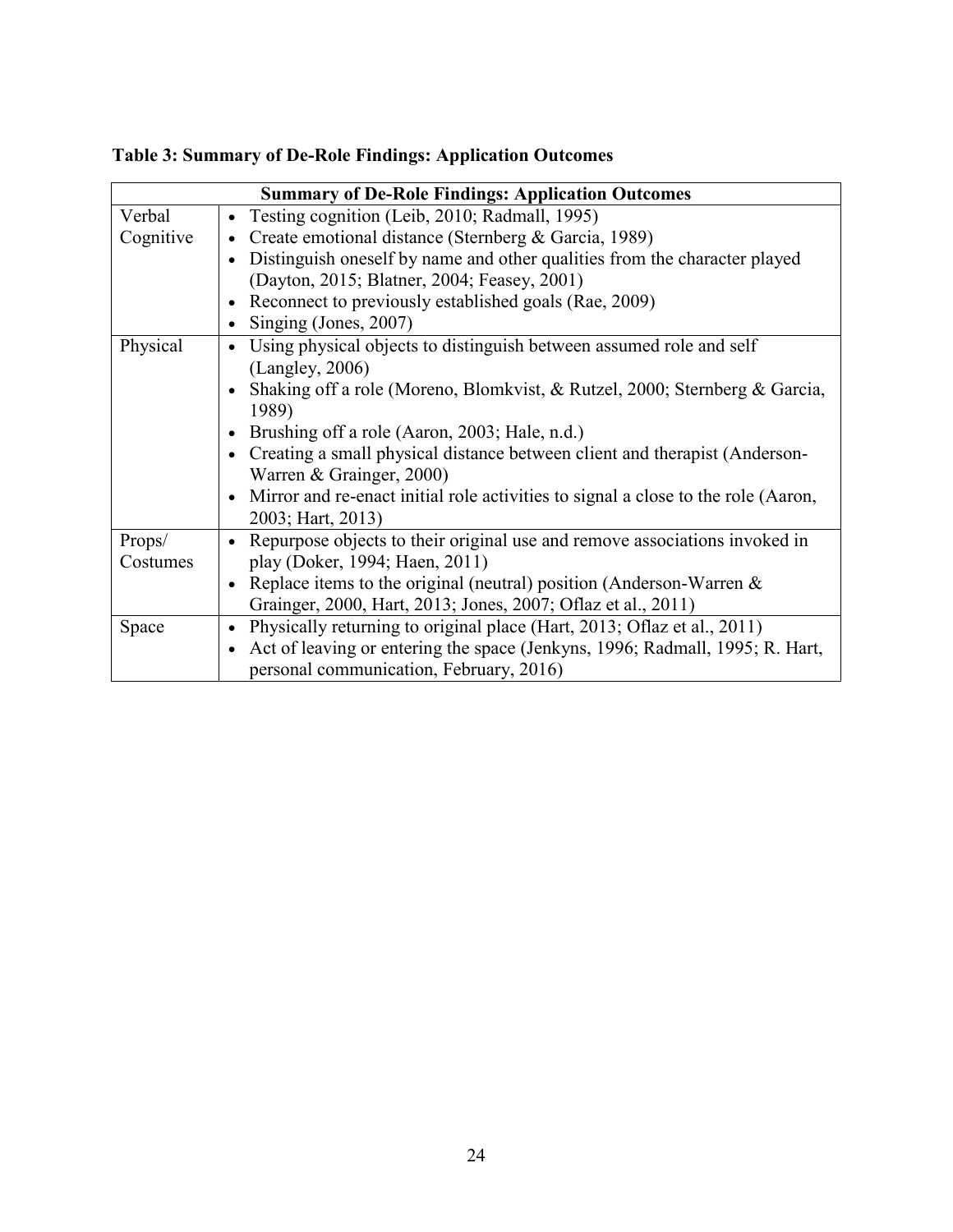#### **De-Roling in Other Professions**

Drama therapy is practiced with many different populations and intersects a variety of other professions. According to the NADTA website (2016), drama therapy can be found in "Mental Health Facilities, Schools, Hospitals, Private Practice Settings, Substance Abuse Treatment Centers, Adult Day Care Centers, Correctional Facilities, Community Centers, Afterschool Programs, Shelters, Group Homes, Nursing Homes, Corporations, Theaters, Housing Projects, Medical Schools, and Training Organizations" (para. 3). Education, medical and mental health fields appeared in the literature as three predominate professions with an interconnected need to both role-play and de-role for the sake of learning.

In medical schools, it is common practice for students to be assisted by standardized patients or SPs (Hubal, et al, 2000). A *standardized patient* is an actor who profiles a patient and his or her accompanying symptoms. The purpose is to assist medical students (i.e. future doctors and nurses) to interview and simulate on the job duties with SPs. Role-play is helpful and employed in the counselling profession as well, for similar reasons, to avoid causing damage to "real patients/clients" (Stafford, 2005). With a role-play element for both learners and SPs, exercises necessitate a de-roling phase. In the nursing education field, for example, de-roling is used to "share the perspective of the client" (Wasylko & Stickley, 2007, p. 445) and gain insight (Oflaz et al., 2011). In an article titled *The significance of de-roling and debriefing in training medical students using simulation to train medical students*, author Faith Stafford (2005) highlights that de-roling assists individuals to "restore a sense of who they are" (p. 1084). She considers de-roling as an opportunity to release emotion and profit from a learning experience, adding that neglect to implement a de-roling technique could result in confusion. A de-roling procedure is not only required by SPs but from practicing students. Students en-roled as doctors in the simulated experience, take time to acknowledge their position as learners and not as medical doctors carrying the responsibility of the safety and well-being of a patient.

In the mental health field, an article titled *Promoting Emotional Development Through Using Drama in Mental Health Education,* describes de-roling as a necessary step after performance activities such as presenting and role-plays. De-roling assists participants to "wind down" and "assimilate the impact of the work" (Wasylko & Stickley, 2007, p. 303). In educational conflict resolution training, de-roling and de-briefing are two systematically employed procedures after role-play to reinforce that participants do not walk away negatively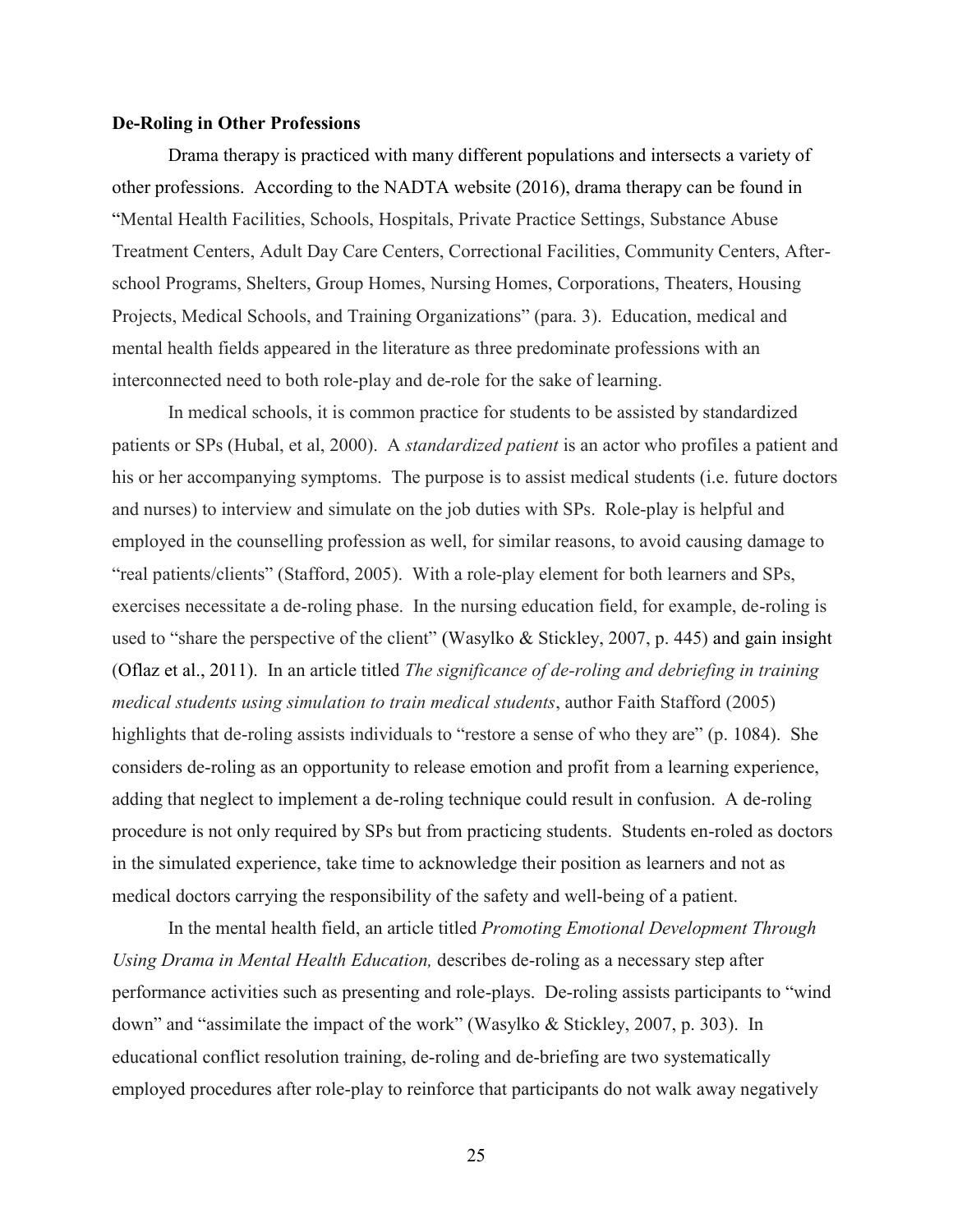affected by an assumed role (Bagshaw & Lepp, 2005). Furthermore, in the International Journal of Teaching and Learning in Higher Education, an article titled *Emotional Engagement Through Drama Strategies to Assist Learning Through Role-Play*, highlights the importance of de-roling and the necessity to separate the real world from the fictional one (Heyward, 2010).

**Mental Health: Self-Help Perspective.** Psychologist Allen Grootboom, in his book titled *Taking the Face Off,* discusses de-roling in a chapter titled *Offloading*; inserted between *Unmasking* and *Finding the Person Within*. The book offers a reflective journey of the self, towards viewing layered and varied masks, with the goal of discovering authenticity. The notion of de-roling is discussed as a process to rid the role, to return to self. De-roling can be a process of moving away from what does not belong to the self, when qualities from the enacted character do not fit one's personality (Grootboom, 2012). Essentially, character attributes not belonging with one's personality must be left behind. He compares de-roling to de-briefing at the end of a play or taking off an overcoat when entering a home. Plainly stated, he suggests that the process of taking off a character may require assistance, as was required when taking on a role, if the role had been worked with over a period of time. The client is subject to subconscious renderings of the "played character" and the goal of de-roling is to *get rid of the character* – to avoid inheriting negative attributes (Grootboom, 2012).

Two primary approaches to facilitate Grootboom's (2012) de-roling process are: (1) Find time for the self- Relax! and (2) Meditate. In the first suggestion, one is to affirm themselves every day after acting; yet, it is unclear or not procedurally indicated how this is to occur. Additionally, one must find a quiet place to be with oneself, in a space where there is no pretending, only an invitation to exist as one's authentic self. Individuals grappling with identity issues or other personal matters must identify and account for each role-played and meticulously endeavour to self-affirm and move away from the roles to assist in healing a broken self. Grootboom (2012) elucidates that the subconscious acts as a non-rational entity, accepting what it receives as truth and it must be instructed to erase traits accrued during character enactment. He further states that an individual can take charge of their life and change their minds, which would lead to altering behaviours influenced by roles and occurrences. The second de-rolement suggestion, meditation, is seen as a mental process, bringing conscious attention to the self and targeting remaining character traits to be uncluttered from the subconscious.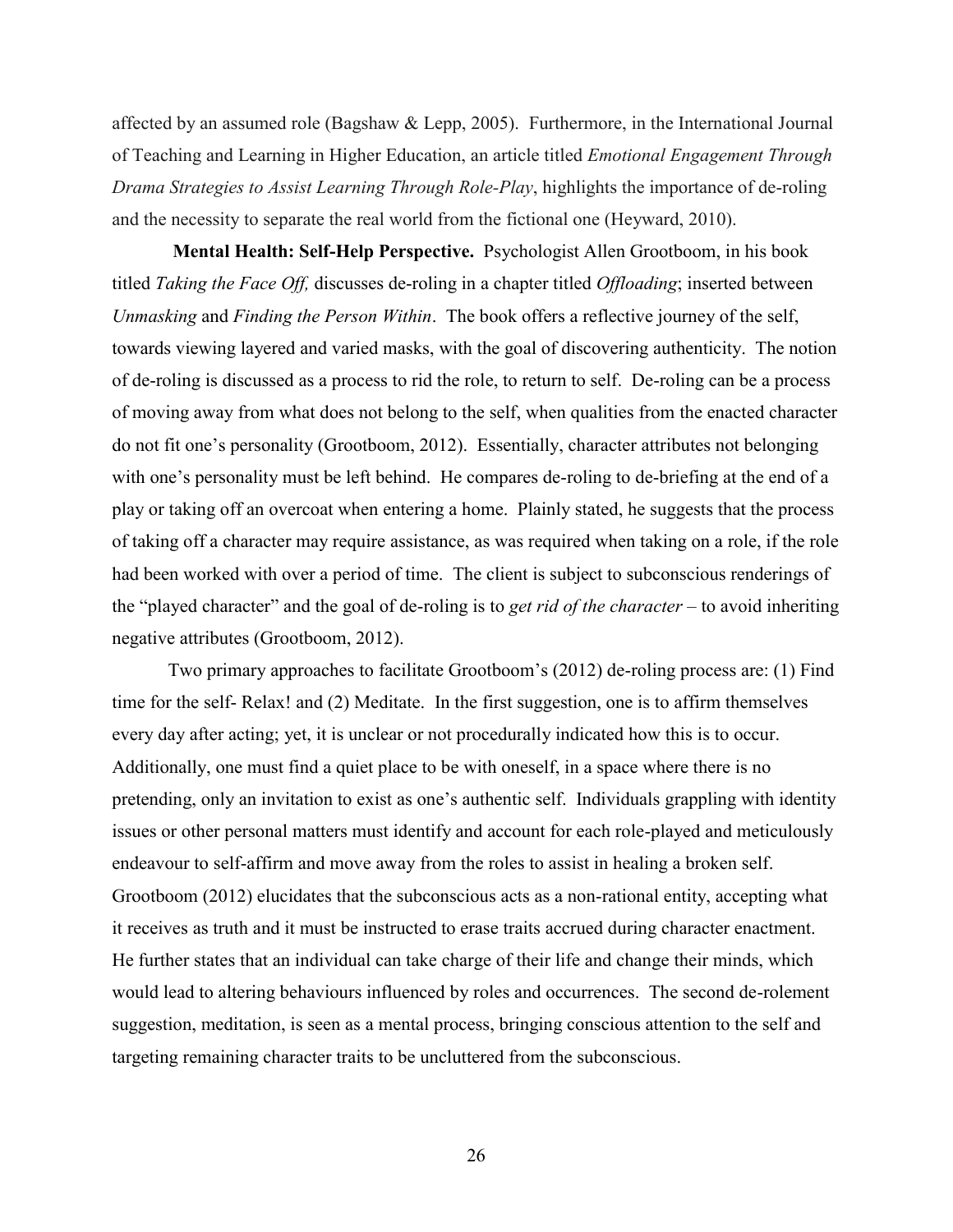In contrast to Grootboom's proposed notions of de-rolement, it is interesting to consider whether de-rolement is only required when the character in question possesses negative traits. Would conditions differ if the character played possessed positive and desirable characteristics? Is it possible to infuse traces of these qualities in the subconscious to positively affect the client? In a therapeutic frame accepting only positive qualities and emotions enhances one's sense of being judgement; it would appear emotions are required to pass a litmus test, with negatively held beliefs and feelings requiring extraction. Intrinsic to this premise is that the client is not in control of what qualities are worthy of being safeguarded and where learning and insight may come from.

#### **De-Roling in Acting Literature**

De-roling techniques available in acting and drama therapy, on the surface, share similarities in approach and purpose, where the goal is to recognize the impact on the "actor/client" and counteract the process of role emersion. Character development training in the form of method acting, as developed by Sanford Meisner and Stanislavsky, prompts students to use their own material as a preparatory phase to taking on a role (Carnicke, 2000; Krasner, 2000). As a character tends to permeate behavioural, mental, and emotional aspects of the individual (client/actor), an onus exists to move away from wearing the Other and move back into one's own essence.

Susana Bloch, a psychologist, developed theatrical role techniques, designed to evoke emotion from changes in physical patterns; namely effecting change in breath, facial expression, posture, and muscular tension (Bloch, 1993). *Alba Emoting* refers to Bloch's method, which assists actors to imbue a character's emotional world based on physiological changes. She and her colleagues noted, in laboratory experiments, that those able to recreate emotional states representing characters by using her "*Stepping-into"* method would subsequently carry an "emotional hangover" (i.e. remaining connected to character traits and moods elicited from the previous day's exercises). According to Bloch (1993) the *step-out* or de-roling technique consists of "ending each emotional reproduction by at least three slow, regular, and deep, full breathing cycles followed by a total relaxation of the facial muscles and a change in posture" (p. 128). This procedure is considered to "reset" the actor and bring them back to "neutrality". Bloch further explains that depending on intensity of emotional activation, the actor cycles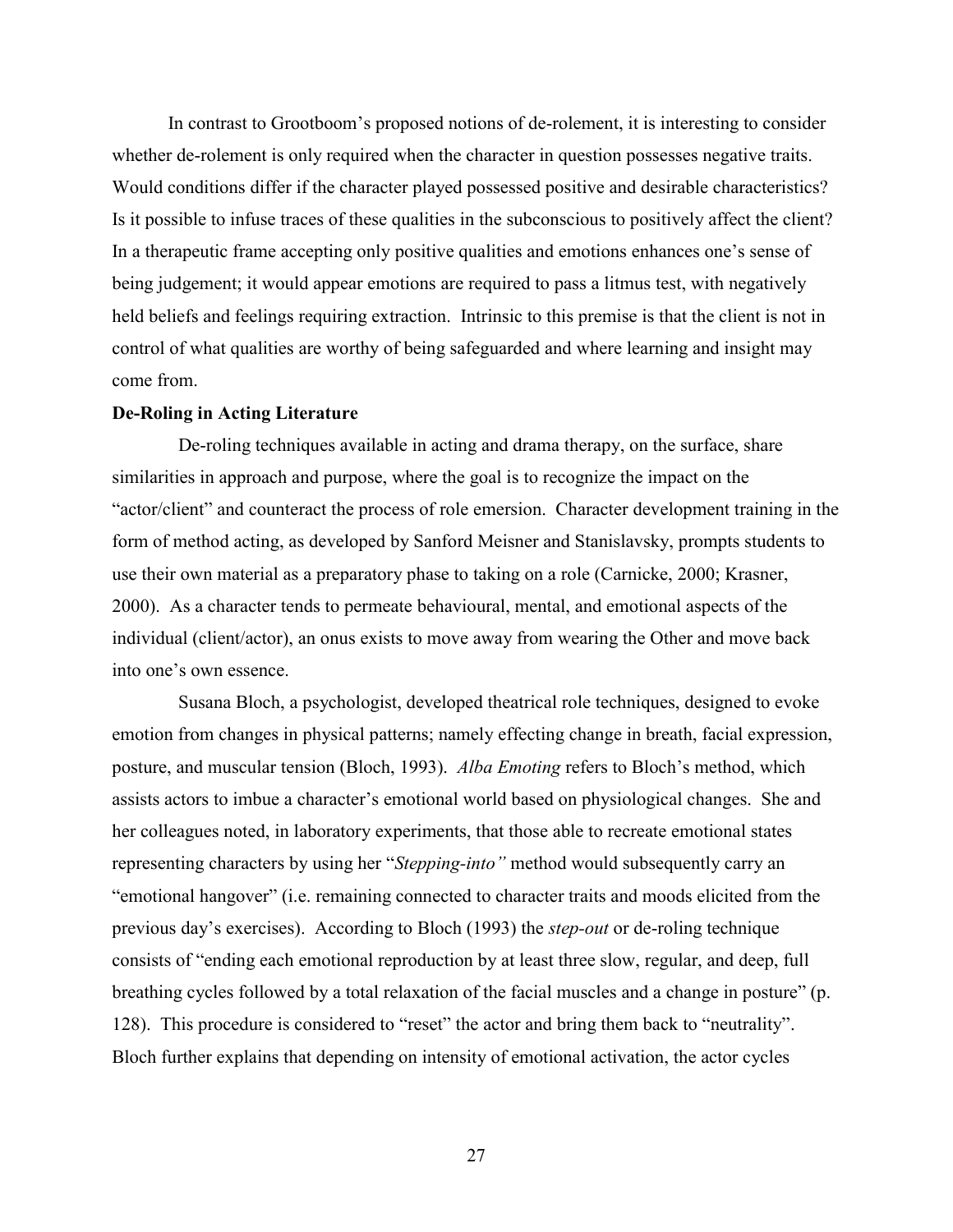through a "full course of the emotion" and will therefore "need to learn to control and practice this powerful tool" (p. 128).

What is not similar in an acting de-roling technique is the intention. "Dramatherapy is involvement in drama with a healing intention" (Jones, 2007, p.8) and "practice for life" (Emunah, 1994, p. 40). A therapeutic frame is built on the premise of establishing clearly outlined boundaries for self-exploration. Controlling one's emotions is not necessarily part of the therapeutic proposal; open exploration and curiosity is favoured as a guiding force, particularly in a humanistic approach. There are certainly therapeutic approaches, such as Cognitive Behavioural Therapy (CBT) where awareness of one's repetitive thought patterns are collaboratively (client/therapist) worked and agreed on, to move in a direction to "control" one's emotions and or thought patterns. The theatrical experience does not normally provide space to investigate and process the origins of triggered emotional responses through character work, an fundamental component in the therapeutic realm.

In another example of a theatrical, de-roling technique, Cossa (2006) highlights a method of infusing props, used in a performance, with intrinsic character qualities. The express purpose is to leave the established persona in the studio, where it belongs. Treating props in a ritualized way, for example projecting character qualities into a hat used in a play for an abusive persona and stating this intention out loud, can help with leaving the role behind. In a therapeutic realm, characters surfacing in drama therapeutic methods such as Role Method, can share an intimate bond with the client. Therefore, hosting the persona non grata in an inanimate object may not be a long-term, integrative solution. Once again, in drama therapy the overarching goal is to create a space where one can come to embrace paradox and the instability of life (Landy, 1993; 2009) and simply containing character qualities without acknowledging their attachments with the client could be considered the antithesis of a therapeutic objective. In other words, keeping things neatly tucked away is counterproductive to a healing process. An additional difference between acting and therapeutic de-roling could be in one's experience of vulnerability. For example, the actor tries a character on for the purpose of discovering the Other and the client tries the character on to go inside and discover more about who they are. That is not to say that acting is not a vulnerable process, rather therapeutic development invites an opportunity to consciously engage awakened vulnerabilities (i.e. mental, emotional, spiritual, etc).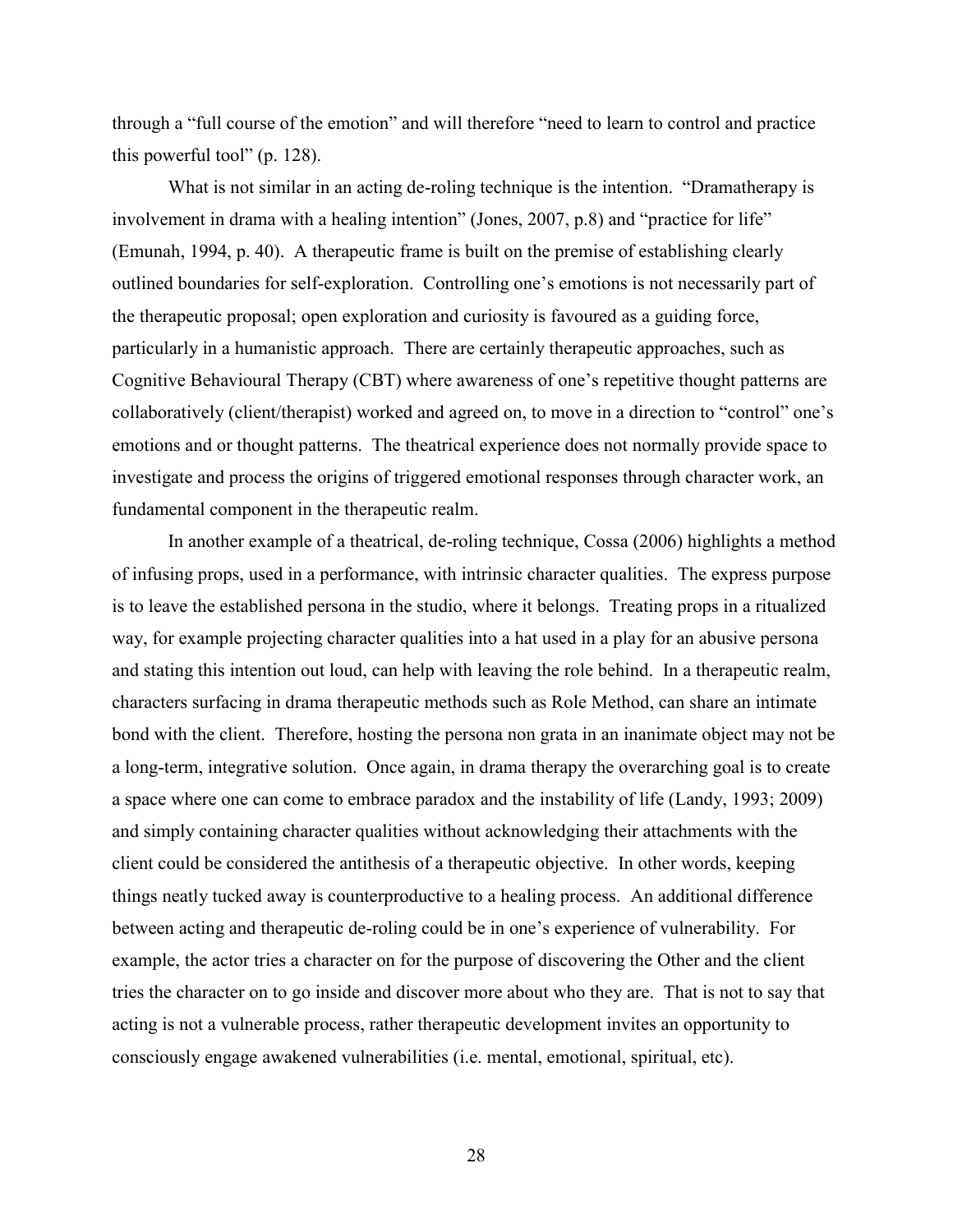| <b>Method</b> | Procedure             | <b>Purpose and Modality</b> | <b>Therapeutic Queries</b>             |
|---------------|-----------------------|-----------------------------|----------------------------------------|
| <b>Susana</b> | "Stepping-Out"        | • Reset actor to neutral    | Open exploration and<br>$\bullet$      |
| <b>Bloch</b>  | 1. At least three,    | Physical relaxation         | curiosity is favoured to               |
|               | slow, regular, deep   | Control one's               | controlling one's emotions             |
|               | full breathing cycles | emotional responses         | No opportunity to explore              |
|               | 2. Relaxation of      |                             | origins of emotional                   |
|               | face muscles and      |                             | triggers                               |
|               | posture change        |                             |                                        |
| <b>Mario</b>  | Projecting character  | • Leave the enacted         | Missing an opportunity to<br>$\bullet$ |
| Cossa         | qualities into props  | character in the studio     | interact with parts of the             |
|               | and stating the       | where it belongs            | character that wander into             |
|               | intention out loud    | Physical and verbal         | the actor's physiology or              |
|               |                       | process (i.e. hosting       | psychic                                |
|               |                       | the character qualities     | What happens with                      |
|               |                       | in inanimate objects        | material or "character"                |
|               |                       | with a verbal dialogue      | residue" that surfaces                 |
|               |                       | relating to the             | outside of the theatre                 |
|               |                       | intention)                  | space? Does the actor                  |
|               |                       |                             | think back to the theatre              |
|               |                       |                             | prop?                                  |

**Table 4: Summary of Findings in Acting De-Rolement Procedures**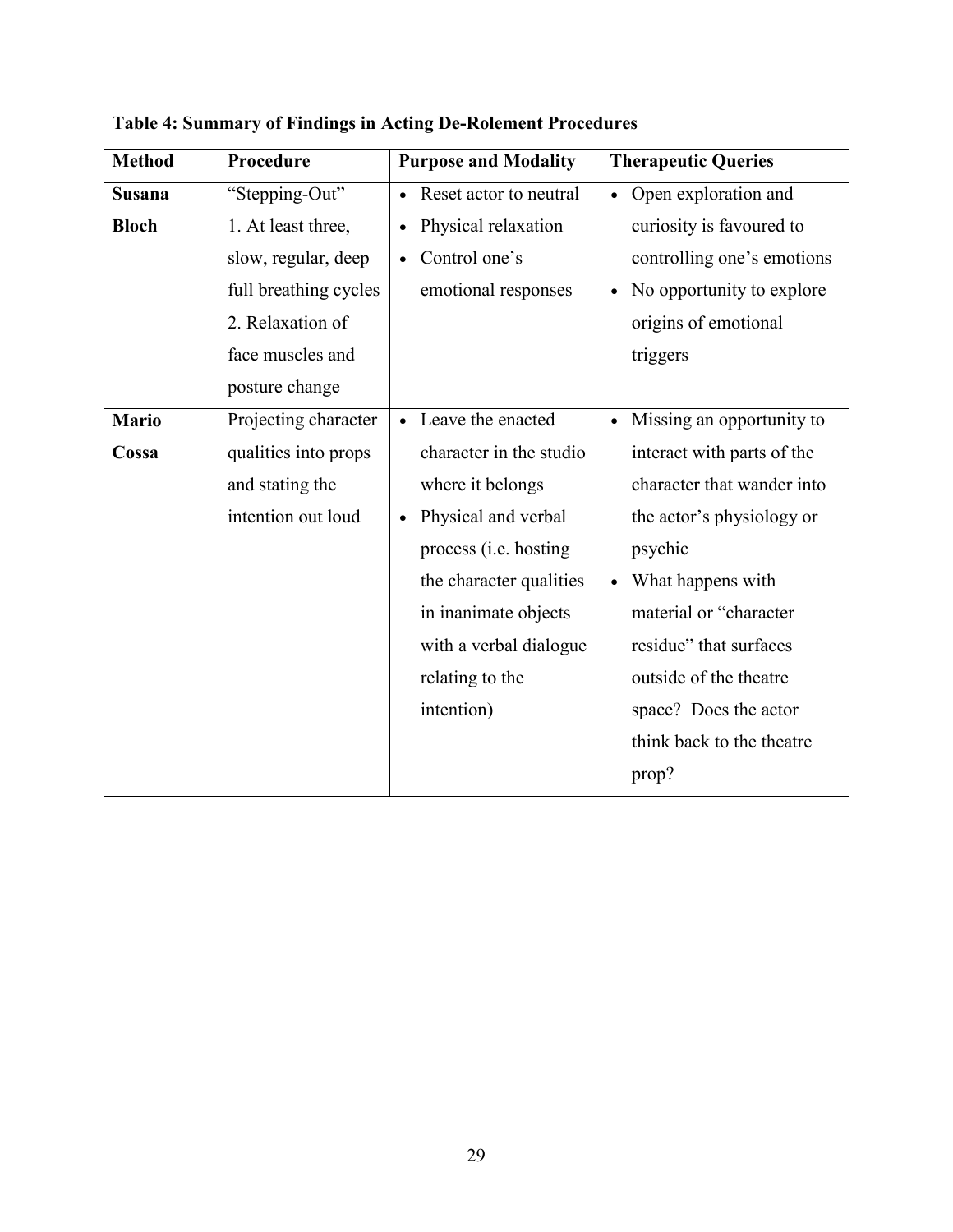### **Chapter Three: Expanding the Significance and Function of De-Roling**

Findings from this research indicate various applications relating to de-roling, yet missing from the literature, is a fundamental explication responding to the question: "what is the therapeutic purpose/outcome of de-roling?" Discovered in the research were five main purposes for applying a de-rolement method: transition, sharing, letting go of a role, boundary creation, and integration. This section explores each purpose, starting with integration, the least typical. To comprehensively consider integration, psychosomatic principals are explored in a therapeutic frame.

## **Conceptual View of Psychosomatic Themes in Drama Therapy**

Moreno identified three primary categories to which a role belongs: psychosomatic (with physiological motivations), social roles (motivated by connections with others), and psychodramatic (self-dialogue - relating to concepts of the self). Garcia and Buchanan (2009) elucidate, "Dysfunction occurs when a person has a lack of either social roles or psychodramatic roles, and function is seen as having a balance of both" (p. 3). This equation dismisses the psychosomatic factor, for example, the physiological elements associated with a role as playing a part in indicating function/dysfunction. A similar theme may be noted in the dual expression of taking on a role, for example being in phases of "ecstasy or rationality" (Jones, 2007). In ecstasy, the role taker allows the "new role" to take temporary possession of the self, while the rational part of the role taker remains aware and capable to analytically process, during and after role play (Jones, 2007). Likewise, aesthetic distance is the active use of applying drama therapeutic interventions to allow the client to be present while balancing affect and cognition (Landy, 2009). A psychosomatic view or specific impact on bodily "felt sense" (Gendlin, 1996) is not explicitly part of the correlation of aesthetic distance or the "ecstasy or rationality" explanation. This dual perspective is further evidenced in relation to de-roling, as Landy (2009) states, "Another way of looking at de-roling is as a shift from a more effective, physically active mode to a more cognitive, reflective one (p. 76)."

Neglect to mention a psychosomatic element in the above statements relating to: role taking, aesthetic distance and de-roling could be a question of semantics. Inherent in the definition of psychosomatic and the outlined relationship ideologies, is the mind-body relationship. What is not overtly expressed is turning the client's attention to intricate body felt sensations to enhance consciousness around the de-roling shift. In the shift, I am suggesting a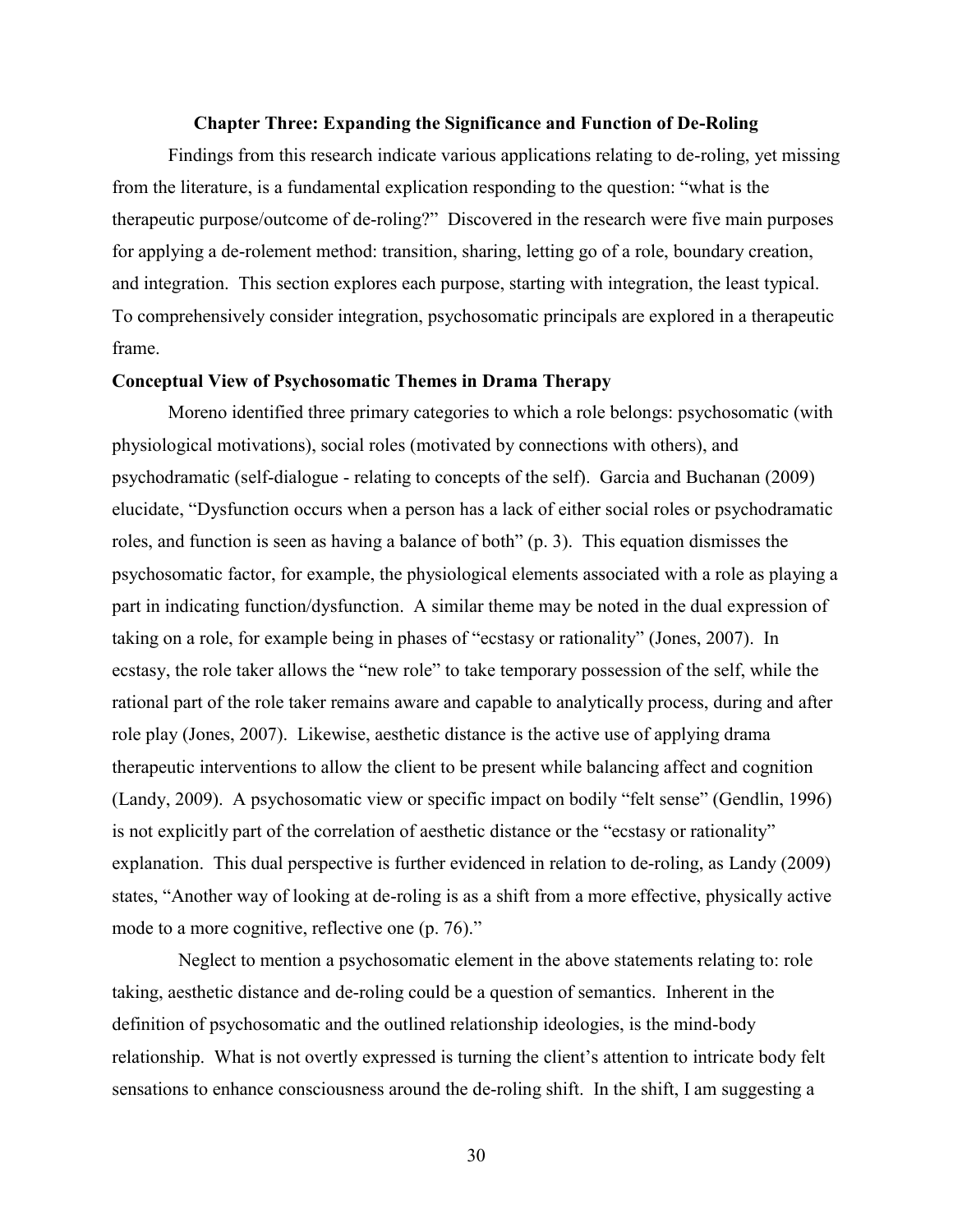continued and contained acknowledgement of the body, to bring wholeness back to the individual (client or therapist) – while holding the psychosomatic elements, in equal measure, with cognition and affect, to define the transition. To this effect, a more in-depth examination of current and potential approaches is required. The next portion of this section focuses on integrating a psychosomatic element through first briefly reviewing the nervous system and exploring ideas around developing somatic acuity in de-roling.

#### **Brief Explanation of the Autonomic Nervous System**

A practical step before exploring psychosomatic responses in drama therapeutic deroling techniques would be to investigate the autonomic nervous system (ANS). The ANS, in the simplest of explanations, can be described as a system that regulates one's reaction to feelings of safety. Physiological responses correspond to the level of perceived or real danger and the responses typically follow a progressively reactive system. According to Porges (2011) there are three primary responses: *social engagement, fight or flight*, and *collapse*. Branching from the original binary view of the ANS, Porges postulates that parasympathetic plays two roles: *social engagement* and *collapse*, and sympathetic: *fight or flight*. *Social engagement* is the first attempt to connect with safety; for example, when an individual seeks help or comfort through others. Without help from others and a persisting sense of danger, the ANS initiates the second phase, a more primitive response – *fight or flight* (Payne, Levine, & Crane-Godreau, 2015; Porges, 2011; van der Kolk, 2012). In fight or flight the system is highly activated, with the sympathetic schema operating in excess and the parasympathetic diminished. This next level of danger turns the social engagement system off and an individual becomes more reactive (consequently, more sensitive to perceived sensory stimuli such as loud noises) (van der Kolk, 2015). The third phase, *collapse,* is the system responding in defeat and shutting down. In this phase the system perceives no alternative options and ultimately dissociates from external stimuli. An indication of this state could be shallow, rapid breathing. Finally, although not the intended purpose of highlighting the ANS, perhaps there is a connection to how Moreno viewed role theory and Porges' view of the autonomic nervous system. For example, both systems highlight (1) psychosomatic implications, (2) social roles/engagement – motivated by connections with others and an argument could be made for drawing links to aspects of (3) psychodramatic to fight or flight. See the table below (Table 4) for a comparative exploration of Porges theoretic concepts of the autonomic nervous system and Moreno's role theory.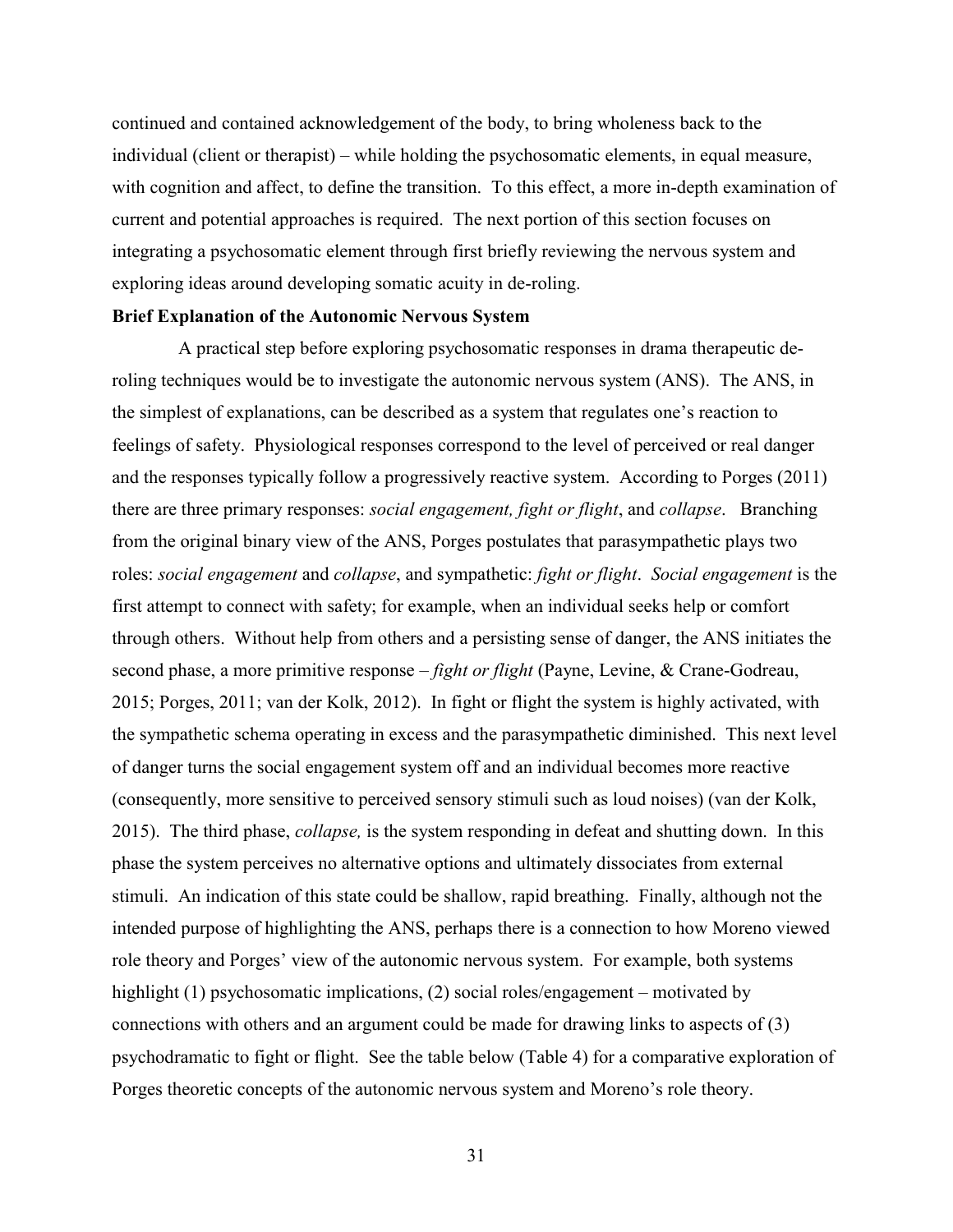| <b>Moreno</b>       | <b>Porges</b>             | <b>Comparing Two Theories</b>                                                                                                                                                                                                                                                                                                                                                                                                                                                                                                                                                                                                                                                                                                                                                                                                                                                                                                                                                                                                                                                                                                                                                                                                                                                                                                                                                                                                                            |
|---------------------|---------------------------|----------------------------------------------------------------------------------------------------------------------------------------------------------------------------------------------------------------------------------------------------------------------------------------------------------------------------------------------------------------------------------------------------------------------------------------------------------------------------------------------------------------------------------------------------------------------------------------------------------------------------------------------------------------------------------------------------------------------------------------------------------------------------------------------------------------------------------------------------------------------------------------------------------------------------------------------------------------------------------------------------------------------------------------------------------------------------------------------------------------------------------------------------------------------------------------------------------------------------------------------------------------------------------------------------------------------------------------------------------------------------------------------------------------------------------------------------------|
| (Psychodrama)       | (ANS)                     |                                                                                                                                                                                                                                                                                                                                                                                                                                                                                                                                                                                                                                                                                                                                                                                                                                                                                                                                                                                                                                                                                                                                                                                                                                                                                                                                                                                                                                                          |
| Psychosomatic       | Collapse                  | Role theory is applied through psychodrama and<br>$\bullet$<br>sociometry, purposed to enhance health and healing and is<br>based on a perspective of the "encounter"<br>(relationships/connections) (Garcia & Buchanan, 2009).<br>For example, connection starts with self, in a bodily sense<br>and develops in complexity: (1) psychosomatic (I connect<br>with me), $(2)$ social roles (I connect with others), and $(3)$<br>psychodramatic (I connect with others, myself, the world<br>around me and my imagination).<br>In Porges' description of the ANS, when the system is in<br>distress, connection is threatened and survival instincts<br>strive to first remain in connection, for example, in: $(1)$<br>social roles (I attempt to connect with others), (2) fight or<br>flight (I attempt survival and lose connection to myself and<br>other) and (3) collapse (I disconnect with myself and<br>others).<br>In role theory communication with the body can relate to<br>internal or external stimuli, for example eating when<br>hungry and/or eating related to anxiety. The ANS<br>instigates <i>collapse</i> and an individual disconnects and<br>disassociates from their body and outside stimuli.<br>Moreno indicated psychosomatic roles must be satisfied<br>$\bullet$<br>first, in the ANS system, the <i>collapse</i> phase, is at the most<br>elevated or triggered stage and disconnection happens in<br>this final stage. |
| <b>Social roles</b> | <b>Social</b>             | In health, social roles are a means of engaging with the<br>$\bullet$                                                                                                                                                                                                                                                                                                                                                                                                                                                                                                                                                                                                                                                                                                                                                                                                                                                                                                                                                                                                                                                                                                                                                                                                                                                                                                                                                                                    |
|                     | engagement                | world for: $(1)$ connection, $(2)$ protection, and $(3)$ direction.                                                                                                                                                                                                                                                                                                                                                                                                                                                                                                                                                                                                                                                                                                                                                                                                                                                                                                                                                                                                                                                                                                                                                                                                                                                                                                                                                                                      |
|                     |                           | Individuals seek psychotherapy for social roles that are<br>unwell (Garcia &Buchanan, 2009)<br>In danger, individuals first look to connect with others for<br>help and comfort (Porges, 2011).                                                                                                                                                                                                                                                                                                                                                                                                                                                                                                                                                                                                                                                                                                                                                                                                                                                                                                                                                                                                                                                                                                                                                                                                                                                          |
| Psychodramatic      | <b>Fight or</b><br>flight | The psychodramatic phase of role theory and the fight or<br>$\bullet$<br>flight stage are both seen as the active phases.                                                                                                                                                                                                                                                                                                                                                                                                                                                                                                                                                                                                                                                                                                                                                                                                                                                                                                                                                                                                                                                                                                                                                                                                                                                                                                                                |
|                     |                           | Psychodramatic enactment of roles starts in one's mind and                                                                                                                                                                                                                                                                                                                                                                                                                                                                                                                                                                                                                                                                                                                                                                                                                                                                                                                                                                                                                                                                                                                                                                                                                                                                                                                                                                                               |
|                     |                           | is seen as an inner processing of what is possible to enact.                                                                                                                                                                                                                                                                                                                                                                                                                                                                                                                                                                                                                                                                                                                                                                                                                                                                                                                                                                                                                                                                                                                                                                                                                                                                                                                                                                                             |
|                     |                           | In fight or flight action refers to the externalization of                                                                                                                                                                                                                                                                                                                                                                                                                                                                                                                                                                                                                                                                                                                                                                                                                                                                                                                                                                                                                                                                                                                                                                                                                                                                                                                                                                                               |
|                     |                           | physically moving towards safety.                                                                                                                                                                                                                                                                                                                                                                                                                                                                                                                                                                                                                                                                                                                                                                                                                                                                                                                                                                                                                                                                                                                                                                                                                                                                                                                                                                                                                        |

# **Table 5: Psychodramatic Themes in Relation to Porges View of the ANS**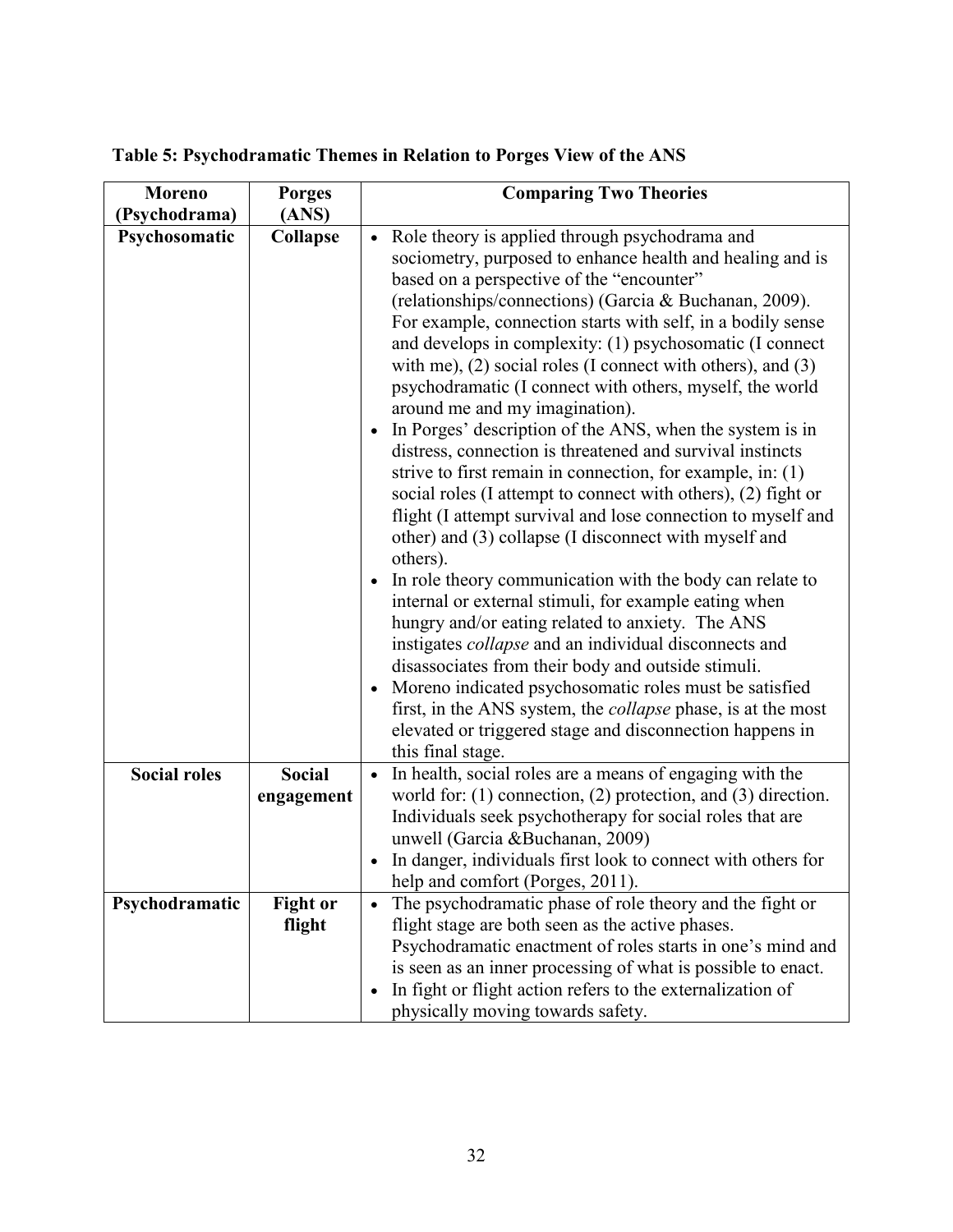The importance of comparing these two theoretic systems is to highlight that psychodrama, an active psychotherapeutic method, shares a relationship and commonality with theoretical views of the autonomic nervous system. Moreover, psychodrama and other drama therapeutic methods have a means of healthfully corresponding with effective nervous system treatment. In de-roling, where the ANS can become activated from character work, it is critical to have awareness around appropriate next steps. In role theory the psychosomatic element is the first consideration in the paradigm; and in the Porges ANS theory, it is last. In ANS, although one disconnects from the body as a last effort towards safety, a connection to a somatic experience exists in the two preceding phases (i.e. social engagement and fight or flight). Refer to *Figure 2* below, which indicates the direction patterns of the two theories.



Psychodrama (Moreno)

*Figure 2.* A visual representation of the flow of Porges (2011) autonomic nervous system and Moreno's (Garcia & Buchanan, 2009; Moreno & Fox, 1987) Role Theory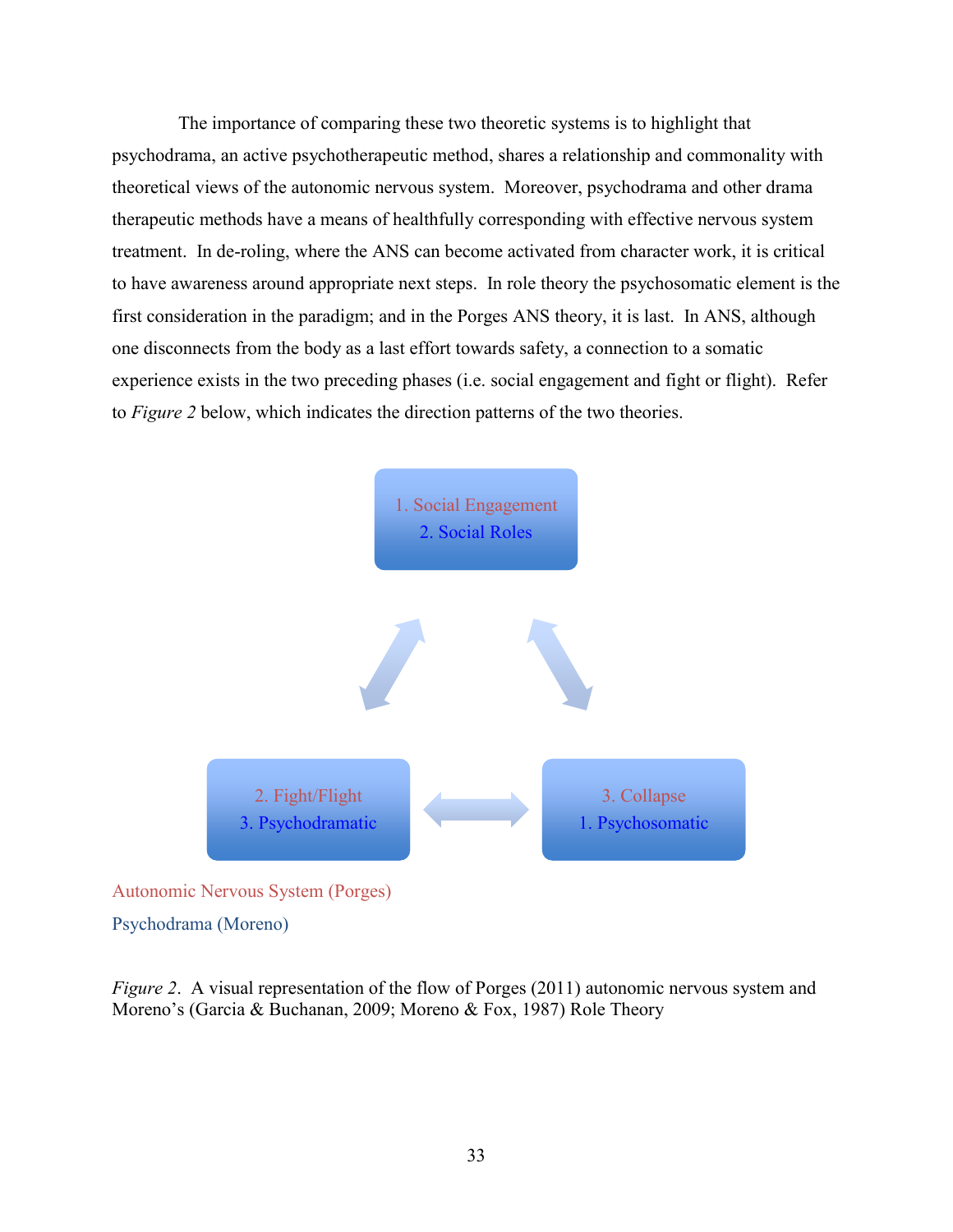Knowing how to bridge communication of inner sensations to outer stimuli is helpful in *development* and *unsafe situations*. In DvT and psychodrama, for example, development follows principals from Piaget and other developmental theorists, using the body to illicit and integrate sensorimotor, imagistic, and verbally represent thoughts and feelings (Landy, 2003; Johnson, 1991). Drama therapeutic interventions access *not only* negatively stored emotional and psychosomatic material but suppressed joy, ecstasy, longing, creativity and playful states. The path to regulating affect, according to Schore (2003) "is not just the reduction of affective intensity, the dampening of negative emotion. It also involves an amplification, an intensification of positive emotion, a condition necessary for more complex self-organization" (p. 143). Deducing and comparing psychodrama principals to ANS theory, provides an incomplete picture. Healing is not sought from accessing and countering trauma stored in the system, but the full range of human emotion and accompanying psychosomatic expressions. Deroling techniques require flexibility to integrate interventions taking into consideration the *developmental* and *safety needs* of the client. In the following section, the de-roling procedure "Shake it off" will be investigated, as well as three other psychotherapeutic methods with psychosomatic foundations, to broaden the scope of de-roling approaches.

# **Shake it Off**

"Shake it off" is a common expression when it comes to de-roling. The phrase can also be heard in athletics or when children injure themselves or in pop singer, Taylor Swift's popular song "Shake it off". The intended meaning after a physical injury is to move away from pain or ignore it. In emotional loss, such as in a relationship or a sporting event, the expression *shake it off* is an effort to dismiss the event and move on. It is uncertain, however, if shaking it off assists in removing the pain or if it merely shifts it out of focus or ignores it.

Shaking is the body's natural way of discarding tension and the effects of trauma (Levine & Frederick, 1997; Payne et al., 2015). Immediately following an accident, for example, Levine & Frederick (1997) suggests that an individual allow the body to experience this natural release and resist moving into action or statements denying feelings; for example, stating, "I'm fine" (p. 36). He explains how the neo-cortex or human brain supersedes the instinctual brain, potentially to our disadvantage when it comes to trauma, as animals will instinctually release the trauma through shaking, whereas humans can mentally block this process (Damasio, 1999; Levine & Frederick, 1997). The traumatized individual does not feel safe in their body, it is "bombarded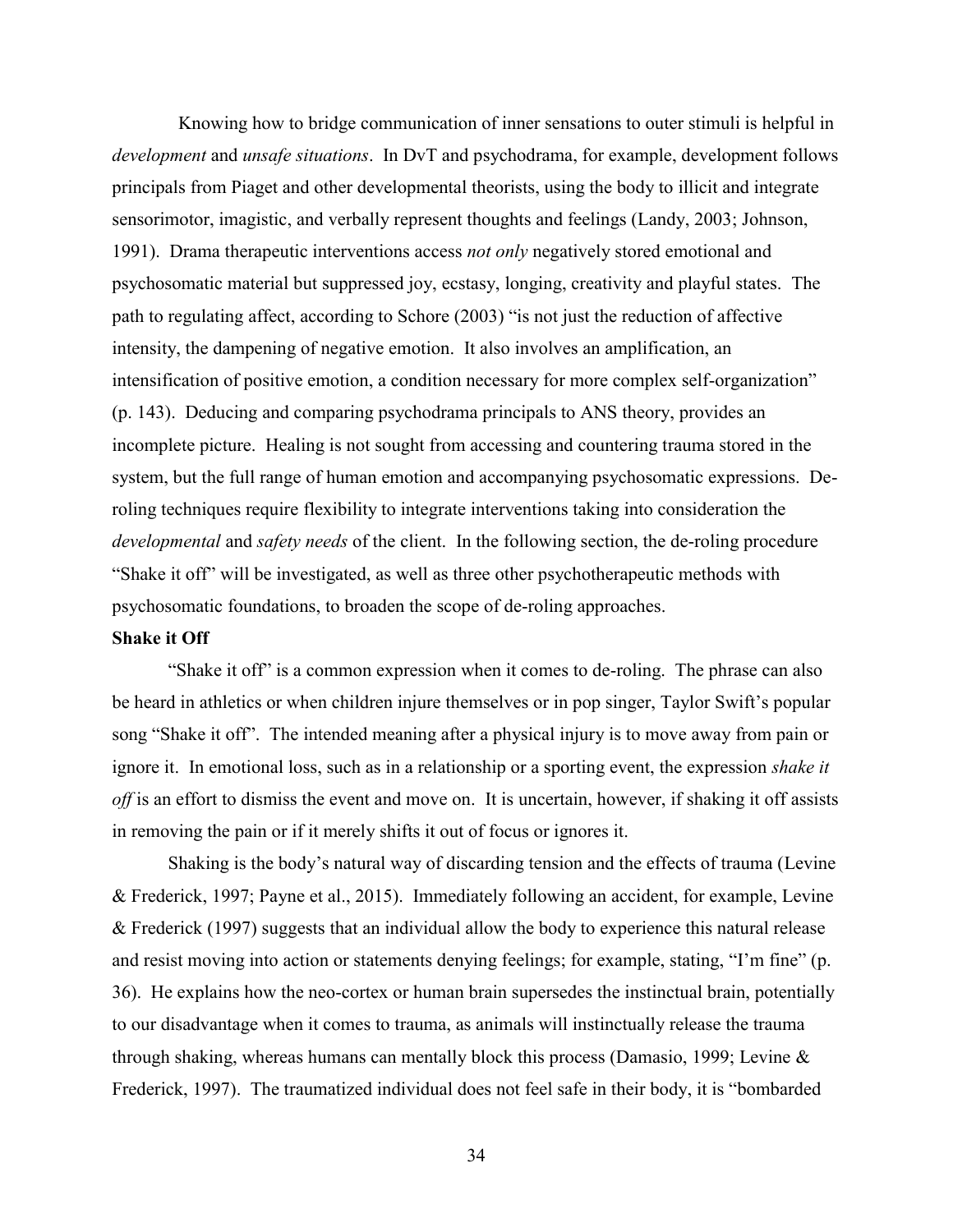by visceral warning signs, and, in an attempt to control these processes, they often become expert at ignoring their gut feelings and in numbing awareness of what is played out inside" (van der Kolk, 2015, p. 97). The desire to move away from emotional or physical pain through dissociating or building defenses is a part of the nervous system's *shock absorbers*, designed to protect. In *somatic experiencing*, shaking is an innate experience, initiated from the client's held trauma (Payne et al., 2015). In de-roling, however, shaking is initiated outwardly, most often from the drama therapist providing instruction to do so.

Research, related specifically to generating a release of traumatic body felt sensations from outwardly initiated *shaking,* was not found. However, much research exists acknowledging how body posture and movement can impact emotions. Cuddy (2015), a Harvard Business School professor and social psychologist, with a popular TED Talk discussion on YouTube, studies power dynamics and non-verbal behaviour. In her experiments, participants embody a high or low *power pose* and they are tested for risk taking behaviour, testosterone and cortisol levels. Her findings concluded "power poses" have an impact on an individual's hormonal and risk engagement levels. "Shaking" as a means of expelling trauma could potentially be tested in a similar, quantitative manner, for example, testing hormones in a stress induced scenario and after a "shaking it off" exercise. Additional research related to the topic of initiating a trauma release through shaking could provide further credibility to the de-rolement technique and answer questions such as (1) is there an optimal moment to enact "shaking it off", (2) are there optimal body postures and durations for the process to be effective, and (3) are there occasions when "shaking it off" should be avoided? Answering these questions would provide a more solid understanding relating to efficacy and appropriateness when the procedure is applied.

Armed with feedback corresponding to procedural efficacy does not discount that the therapeutic process is guided by being in the moment and responding intuitively in a given situation. De-roling can be seen as an invitation to sense what is alive in the body and be present with it, rather than avoiding or dismissing sensations and accompanying emotions.

## **Integration**

Integrating aspects of a role was the least frequently mentioned purpose for de-roling, however it is possible that philosophical and historical foundations privilege *integration's* inferior position. With historical beginnings in theatre, it stands to reason that de-roling would adopt a hero/heroine over a villain, casting away ill feelings. The objective of playing a role in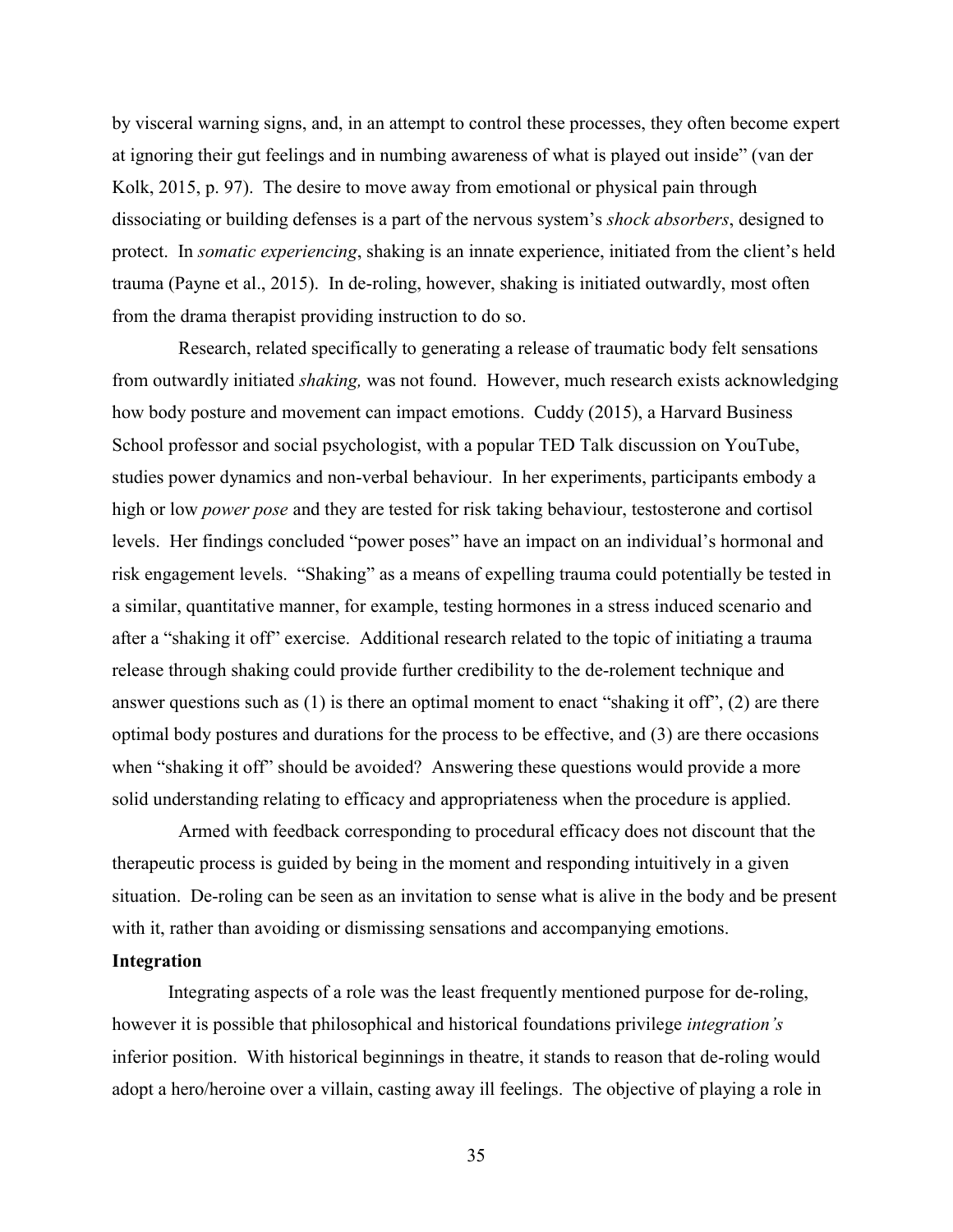drama therapy can be to create distance and project subconscious aspects of the self onto a character (Landy, 1993). Once the character is released, it may seem counterintuitive to take ownership over vanquished or naughty parts of the self portrayed through the character. In society, battles between good and evil are externalized adventures (i.e. in Hollywood movies, political forums) however when it comes to spiritual and therapeutic endeavours battles are permitted or required to take up internal space. An inner negotiation of society's good and evil external boundaries meets a necessity to integrate with one's internal, mirrored and fitting or illfitting aspects of self. In this daily and intricate negotiation ideally all characters or parts of the self are welcomed. Therapeutic space is created to host the *encounter* (Moreno, 1946) – an encounter with others and the greatest encounter (and battle) with ourselves. Consequently, deroling holds the prospect for a reparatory self-encounter.

Defining a relationship with Self, according to role theory, starts with a psychosomatic interaction. As taking on/off a character stimulates psychosomatic responses, exploring the topic further could provide insight into developing integrative de-rolement techniques. This section explores psychotherapeutic techniques utilizing a psychosomatic frame.

**Focusing and de-roling.** Focusing or focusing-oriented psychotherapy is a process to empathetically communicate with the body's innate wisdom (Gendlin, 1996). Eugene Gendlin, a psychologist and philosopher, developed focusing techniques from collaborative work with Carl Rogers at the University of Chicago (Rappaport, 2009). Gendlin's research entailed analysis of hundreds of therapy transcripts, ultimately finding higher success rate towards change in clients who were able to go beyond a cognitive process and access their inner experience. *Focusing* is paying attention to feelings in the body and listening empathetically. "Felt sense" is a term Gendlin used to describe somatic sensations, in zones of unawareness. The felt sense could be said to be a conduit between emotions, the body and a deeper knowing. Gaining access and a means to communicate with one's felt sense facilitates a deeper understanding of how experiences holistically are stored, processed and operate. Focusing is taught as a six-step process, however Gendlin recognized the incongruity in teaching a strategy for individuals to gain contact with their "inward source". For some, learning to *focus* requires first learning how to sense the body from within (Gendlin, 1997). As a preliminary exercise, Gendlin invites an individual to sense feelings in different parts of their body and observe the experience. For example, being attentive to your large left toe in your shoe and being mindful of sensing inside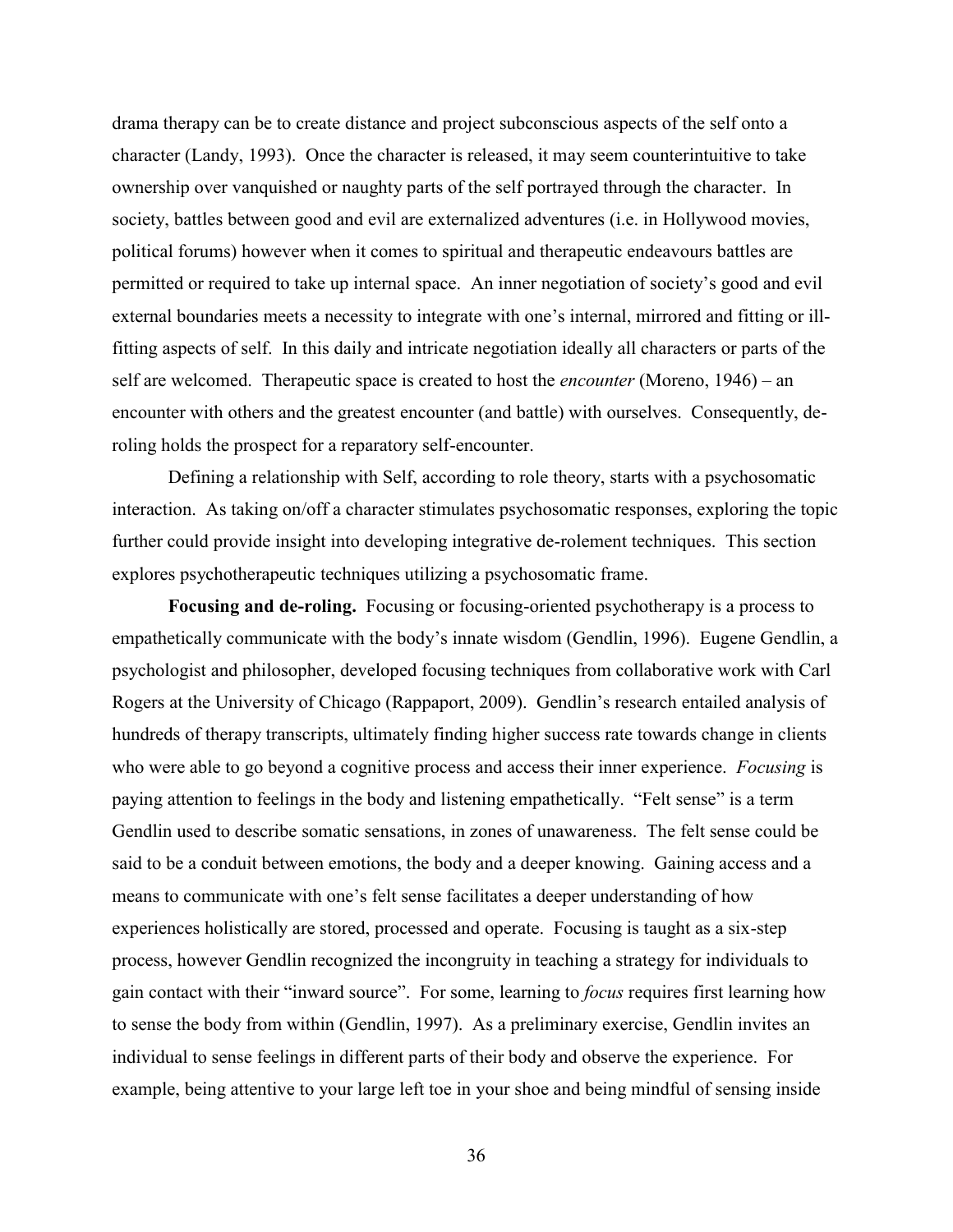of your toe. This exercise is repeated for other parts of the body, acknowledging what is there and describing the quality without having to verbally name it. The Focusing six-steps are outlined below:

- 1. *Clearing a Space***.** Clearing a space is taking time to connect with what is present in the body (Gendlin, 1997). This phase starts with sitting or standing comfortably, feeling your feet on the ground, the support underneath you, and taking deep breaths. Concentration is placed on the breath and giving space for the body to respond while accepting all imagines and sensory information that emerges. Gendlin refers to an "All Fine Place", with a two-fold purpose. Firstly, stating, "I'm All Fine", is an invitation for incongruent sensations to this statement to announce themselves. Whatever comes up should be welcomed with an investigative gaze turned in its regard. Secondly, the therapist asks the client to invite an "All Fine Place" and anchor or bookmark an "All Fine Place" sensation with a word, gesture, image, or phrase (also known as a handle) (Rappaport, 2009). The therapist asks the client to check-in with their body to verify that the accompanying "handle" is congruent, if not a new, fitting handle is sought.
- 2. *Choosing an issue***.** The client is asked to choose a particular issue to focus on, providing direction for the session. In a Focusing session, guided by a facilitator, the client will provide statements as to what sensations they are receiving. The facilitator empathizes with "presenting parts/sensations" using reflective statements and encouraging the client to stay connected with what is present (S. Malo, personal communication, 2015).
- 3. *A Felt Sense and Getting a Handle on It.* A felt sense is an inner "part" calling for attention. Gendlin (1997) referred to the felt sense as an edge, be it unresolved, unattended to, or an embedded vibrancy. Describing what is referred to as the *felt sense* and how to connect with it is not such an easy task, as it is an experiential process. "Getting a handle on it*"* refers to capturing the quality of the *felt sense*. Descriptions, in all formats (i.e. sensory, emotional, imagery, words), help identify what is surfacing. For example, visualizing a red ball bouncing in the diaphragm region of the body, and sensing a febrile energy, mixed with anger.
- 4. *Resonating the Handle***.** The meaning behind this title is a transition of awareness from the unconscious realm to the conscious. It is bridging communication; linking how
	- 37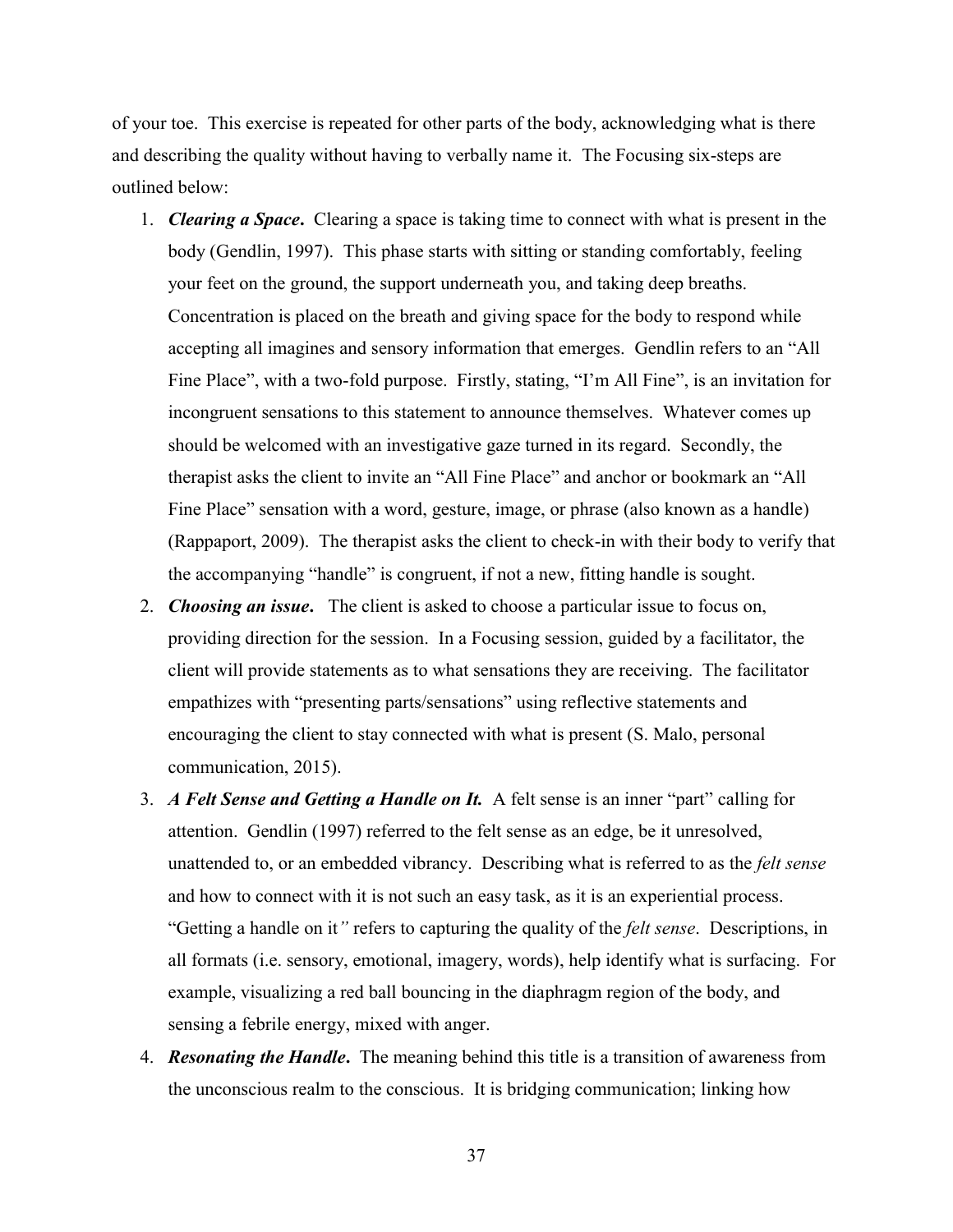another part of the self has accepted and understood the emerging experience. For example, reflecting back the "red ball"- "It"s really nervous, excited and angry" gives the client an opportunity to commune with this part of themselves in a non-judgmental way and allows the "red ball" to be seen, heard and an opportunity to transform.

- 5. *Asking.* Asking is a phase of being in direct communication with the felt sense, through curiosity and acceptance. Curiously engaging with the surfaced felt sense brings deeper connection and understanding. For example, asking it (i.e. the red ball) the question "What would it need to feel secure?"
- 6. *Receiving.* To receive, is to let what is present emerge and give it space without critical analysis. According to Rappaport (2009) receiving "unlocks the door for inner wisdom and solutions to be heard" (p. 46). From personal Focusing experience, the goal is to greet all emergent parts of ourselves with curiosity. It is not necessary to banish ill-fitting or disobedient parts, instead, they simply require warmth and presence. The "parts" surfacing on the inside, often resonate with what is happening in one's outer world. For example, in a Focusing session, an individual finding it difficult to respond to many sensations surfacing at once, many cognitively link this inner sensation to feeling bombarded with *a desire* to answer the many needs of other individuals in their real life. The outcome with Focusing is that change occurs in one's outer life once the inner world parts (needs or sensations) are seen and heard.

A Focusing perspective in de-roling could expand on current approaches, adding an integrative, compassionate, and investigative dynamic. In Gendlin's (1997) *Focusing-Oriented Psychotherapy: A Manual of the Experiential Method*, in chapter thirteen, titled *Role Play* he highlights how role play can "change the direction of bodily energy" (Chapter 13, para. 2) by enacting a feeling rather than being a passive victim. Role play aids the client to experience a feeling from the "opposite side" or opposing perspective. According to Gendlin (1997) this changes the direction of energy, from striking inward to moving outward in expression. To further explain the effectiveness of role play and the use role reversal, in changing emotional or energetic forces, he offers examples. In one example, he questions how to reverse depression, as it is thought of as anger turned inward. A client playing the role of depression, with statements such as "I'm not going to move. You can't make me," (Gendlin, 1997, Chapter 13, para. 4) has just shifted to the opposite side, *actively* demonstrating a sense of strength. Gendlin thought of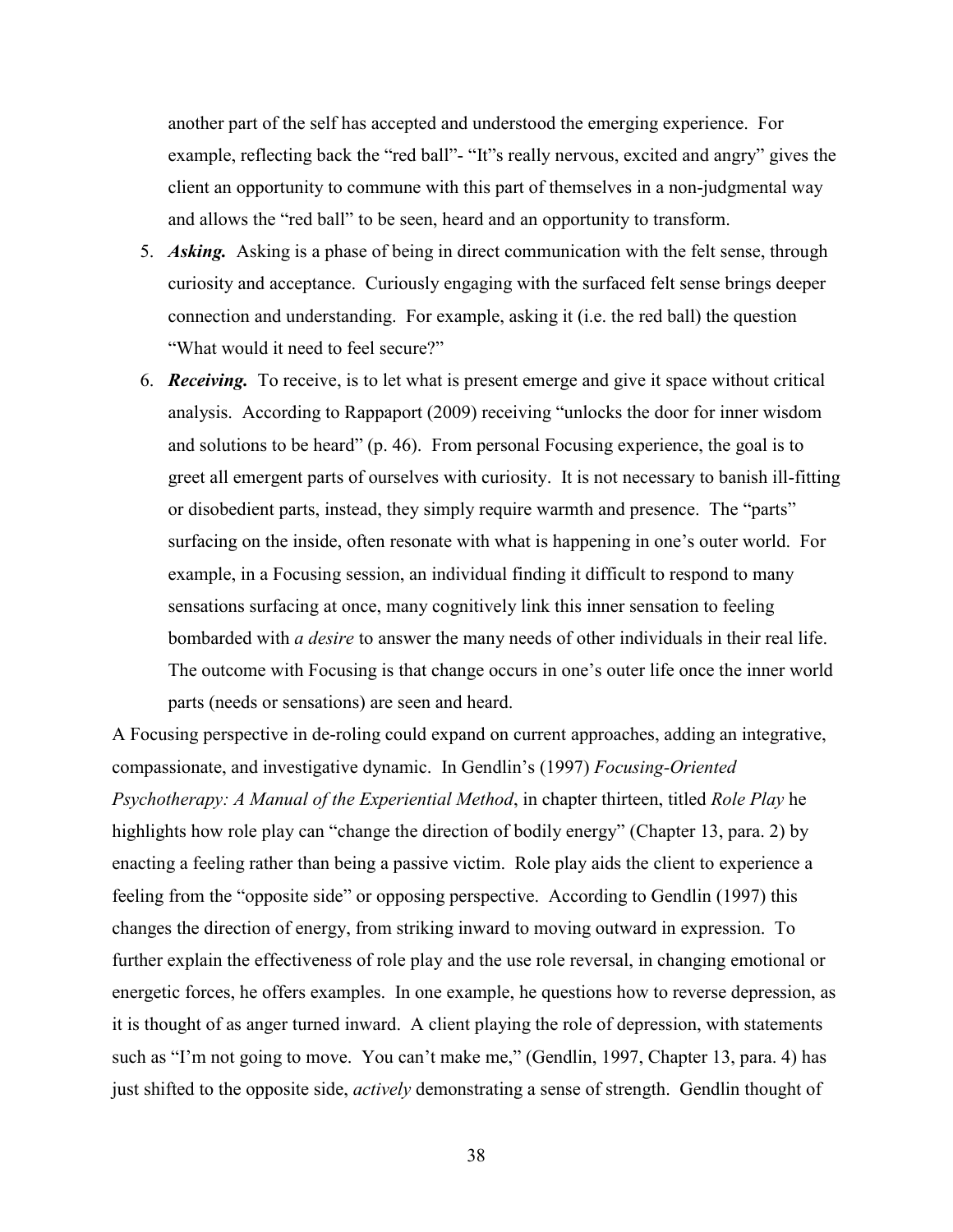this experience as freeing the energy to no longer turn against the client, but rather to flow and be a part of the person. In an additional example, Gendlin refers to an empty chair technique he employed in a class when a student complained about her extended family's constant critic of her. (Note: Role play was not a common technique used by Gendlin.) In the role of "criticism" the student faced herself (i.e. the empty chair) shouting, gesturing and finally enacting putting a straw in her (imaginary) neck and sucking the blood out. When back in her own chair, she was able to calmly and firmly tell *criticism* to "Get off my neck" (Gendlin, 1997, Chapter 13, para. 4). Gendlin refers to this example as cause to "*not* be afraid of something that is flamboyant and vile in its split-off and turned form. Here it transformed into quiet, adaptive strength when the energy flowed through her body and joined with all the rest of her; it became integrated and owned" (Gendlin, 1997, para. 7). Gendlin uses the empty chair technique rarely. The downfall is that client return to themselves too quickly and he prefers to continue with the new emerging energy. In role play the character ideally is initiated from the body (Landy, 1991) and in Focusing a felt sense originates from within as well. At the conclusion of role play, drama therapists aware of focusing techniques, could connect directly with an inner awakening and invite therapeutic change. As a de-roling technique, instead of ridding the character, a focusing element could assist investigation, integration and ownership with what has emerged. Ultimately, this inwardly directed de-roling exercise places the client in the exploratory driver seat with the therapist as a facilitating navigator. The client would have the opportunity to embrace accompanying somatic experiences encountered.

**Somatic Experiencing.** Somatic experiencing (SE) is a body-based therapy focused on unwinding the effects of chronic stress and post-traumatic stress (Payne et al., 2015; van der Kolk, 2014). Similar to focusing, the client concentrates inwardly on bodily felt sensations, paying attention to interoceptive, kinesthetic and proprioceptive experiences. Interoception refers to the stimuli arising in the body (i.e. hunger, pain), particularly with internal organs; kinesthetic motivation or body movements impacting receptors in joints, muscles and tendons, and finally proprioceptive also refers to movement, however in relationship to other body parts as perceived by the brain (Parker, 2009). SE refers to the Core Response Network (CRN), which includes the ANS, limbic system, emotional motor system, and reticular arousal systems. This system describes the process of instinctively, responding to external challenges, prior cortical processing.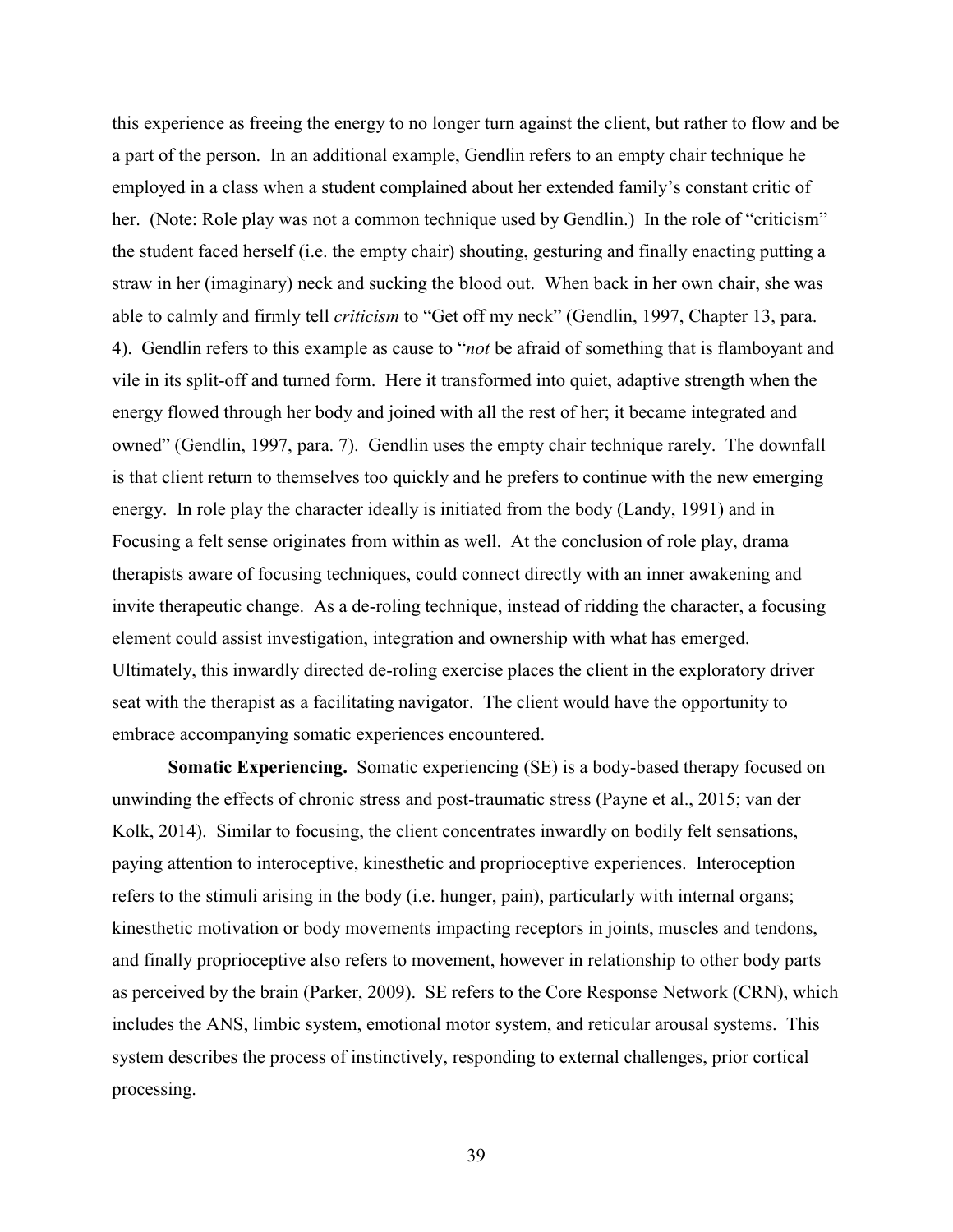Debilitating stress, threat or injury overwhelms the nervous system and creates what could be considered *scar tissue* to the nervous system. Trauma is held in the body and in implicit memory (Payne et al., 2015), as a buried time capsule, interfering with the nervous system's ability to flexibly respond to what exists in the here-and-now. Inability to unravel or reboot the nervous system to restore flexible responsiveness is what keeps traumatized individuals imprisoned in debilitating trauma patterns and symptoms (Payne et al., 2015). Importantly, when this traumatic response is not emancipated through appropriate action, the "survival" energy finds storage in neuromuscular systems, as if coiled and in a position of readiness to self-defend, and the nervous system stands on guard in activation (fight or flight) or dis-activation (collapse) (Levine & Frederick, 1997). A great deal of energy is contracted by the bodily systems to maintain the hold patterns of trauma (Levine & Frederick, 1997).

The SE therapist seeks to facilitate the mind-body complex in its quest for balance. Balancing a chaotic and overly taxed nervous system starts with finding safe space within for the client to accommodate an outward release of the highly charged, stressful energy. Trauma release can include a neuromuscular response such as shaking, crying, tears, trembling, shivering (Levine, 2010). As the client gently connects with fluctuations in the atoning nervous system, it ultimately reacts with reducing sympathetic responses and increasing parasympathetic availability. Pendulation is the term used to describe the ebb and flow of the client's patterns of activation (trauma triggered) and disactivation (finding restorative safety) (Levine & Frederick, 1997; 2010). The client's system works to find its way back to homeostasis and self-regulation. A more detailed theoretical account relating to SE concepts can be found in the article titled *Somatic experiencing: Using interoception and proprioception as core elements of trauma therapy* (Payne et al., 2015) and other articles and books authored by the founder Peter Levine. From this article, I garnered procedural methods in conducting a SE session as described from the article's case study.

## *Procedural Elements of SE***.**

- 1. Bring the system into a state of safety through *"resourcing".* Resourcing refers to attuning to "positive inner feelings of safety, strength, comfort, and optimism" (p. 8). Key to this first step is an embodied feeling of resourcing.
- 2. Social engagement (through voice and eye contact).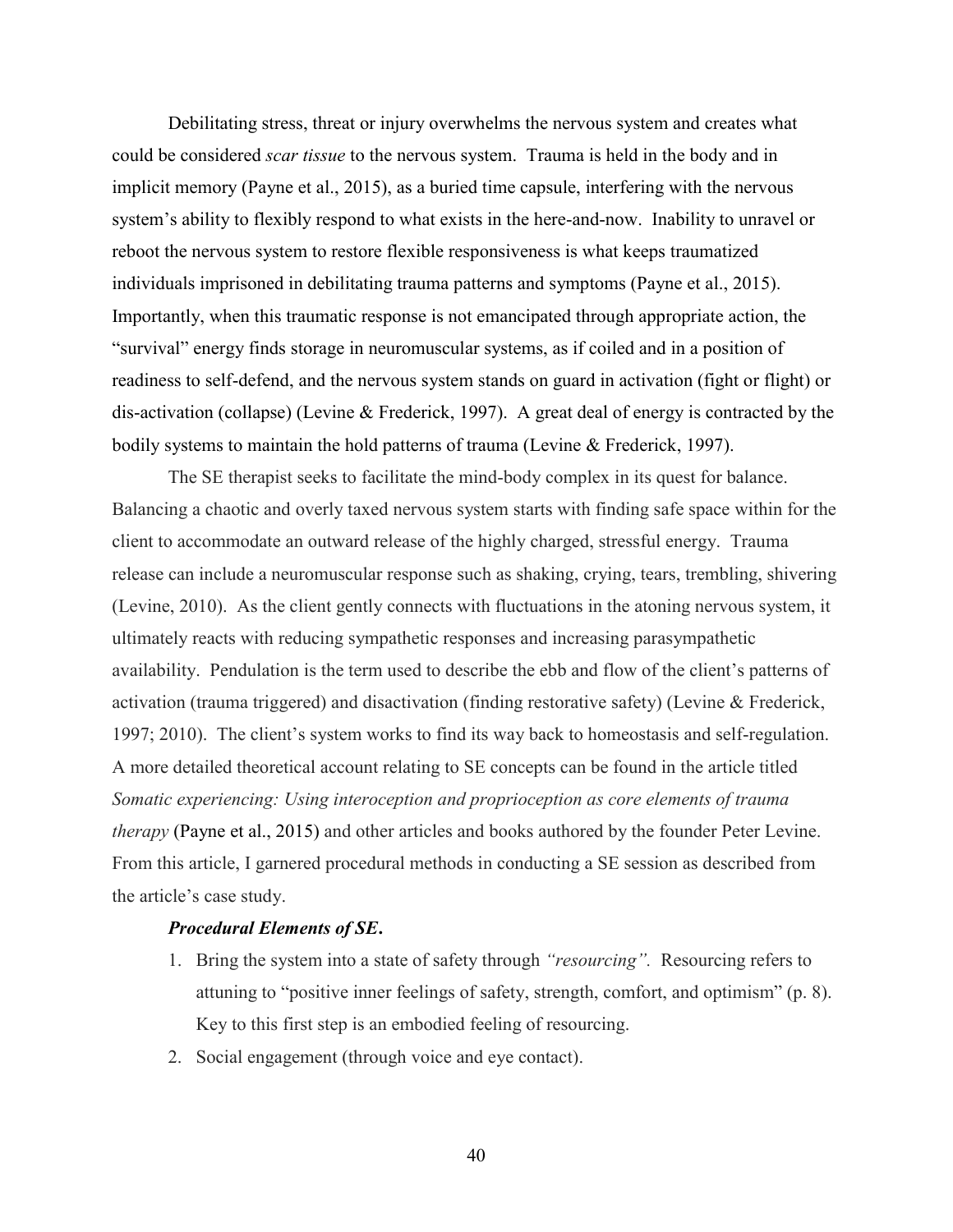- 3. Being present with the client, noticing and reflecting on what is coming up in a way that puts them at ease. Possibly using observation statements that start with "I imagine…" (p. 9).
- 4. Guiding the client to witness "positive inner sensations" or "somatic markers".
- 5. Notice and welcome moments when the body "discharges"– The body's active reaction to stress (shivering, shaking, crying, tears).
- 6. Encouragement of the resulting physiological process as a normal experience and expression of the ANS re-establishing function.
- 7. Titration exposure to traumatic stimuli in only small doses to allow the ANS/CRN gradual discharge and to gain balance.
- 8. Inviting the client to notice how they feel when exploring a variety of stimuli potentially linked to a traumatic occurrence. Bringing the client closer to an experience slowly and one portion at a time.
- 9. Taking moments to pause and integrate the experience by noticing the body and the breath.
- 10. Bringing the client back to the present moment and fixating on something real (i.e. look around the room, tell me three things that you see.) Bringing back to bodily sensations (i.e. can you feel the chair?)
- 11. Checking in to bring the ANS and the CRN back to balance
- 12. Interrupt occasions where the client is negatively impacted by multiple sensations linked to a traumatic past event.

The goal of outlining the somatic experiencing method is to bridge knowledge obtained in drama therapeutic training to other psychosomatic methods. SE provides an intricacy in the psychosomatic dimension that could beneficially be applied to de-roling techniques. While drama therapists receive training to respond to an activated nervous system, the somatic experiencing method delivers precision and a viewpoint that can shed light on drama therapeutic interventions where such precision is required. To be clear, merely mentioning and theorizing about particular aspects from another method does not qualify an individual to identify as a professional in said method. Each psychotherapeutic approach mentioned in this document is a type of training, with specified knowledge.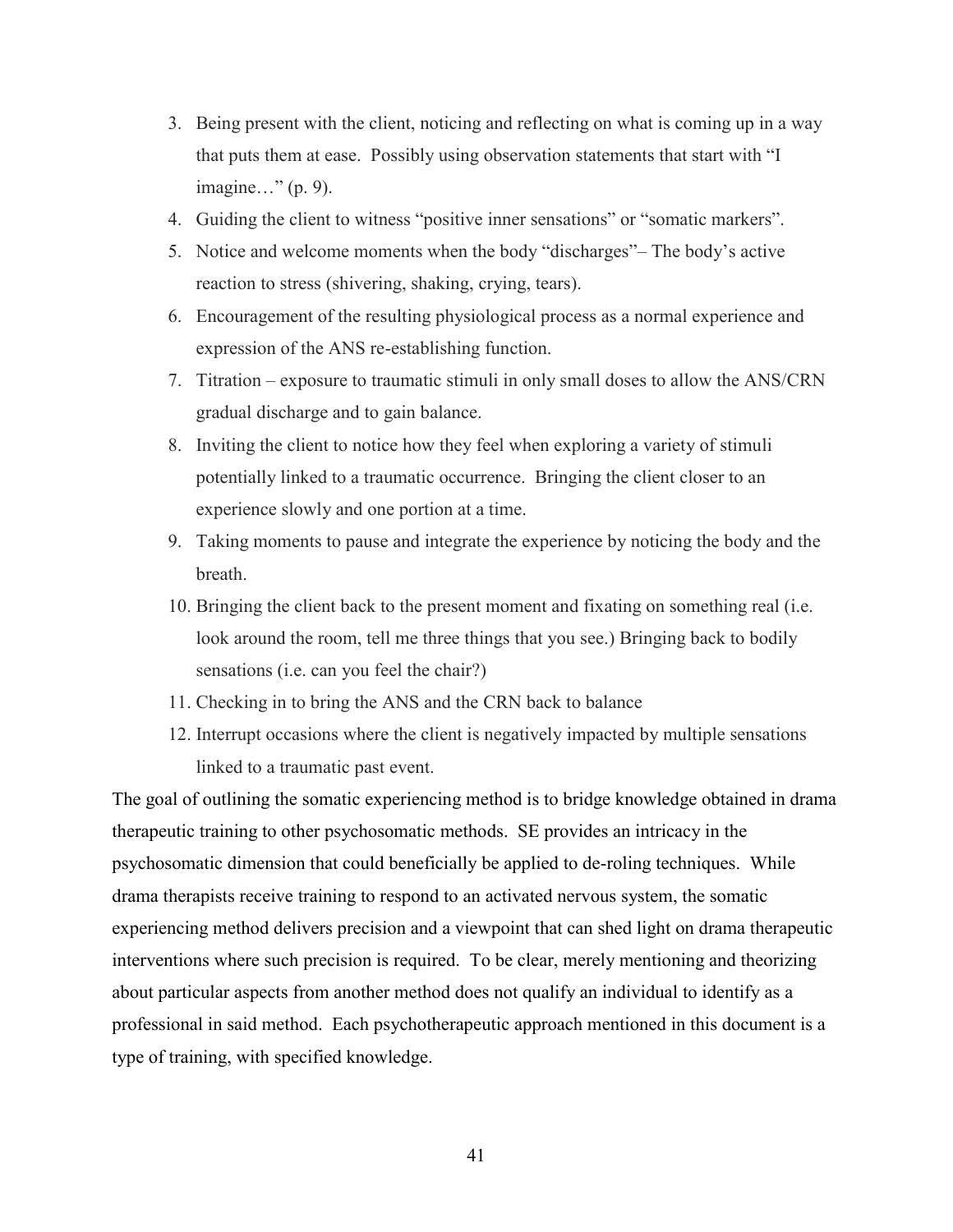**Sensorimotor Psychotherapy.** Sensorimotor Psychotherapy is a compilation of somatic psychotherapeutic interventions, derived from various psychotherapeutic approaches as well as theory and research specific to the Sensorimotor Psychotherapy Institute, founded in 1981 (Odgen & Fisher, 2015). Research and practice relates to bodily wisdom in connection to interpersonal neurobiology, neuroscience, trauma, and attachment. To deepen de-roling practice in drama therapy, specific interventions, namely grounding, breathing, and beliefs held in the body are examined. Information for this section primarily originates from Pat Ogden and Janina Fisher's (2015) *Sensorimotor Psychotherapy: Interventions for Trauma and Attachment*.

*Grounding.* Grounding or "to be grounded" refers to feeling solidly centered within oneself. The term signifies a relationship with the earth; in an electrical sense, a grounding wire safely redirects *misguided* energy to be absorbed by the earth. Grounding affects humans similarly; as humans are tethered to the planet by earth's gravitational pull (Odgen & Fisher, 2005); being grounded, equates with having a balanced sense of self, enabling what does not belong to be transmitted externally (to the ground). Being *ungrounded* or *overgrounded* refers to felt senses when an individual's energy is not in present. To further define these terms, ungrounded is noted, when one's energy rises due to receiving a shock (i.e. trauma, terrifying news, receiving rejection from loved ones) (Ogden & Fisher, 2005). Bodily responses ensue, for example muscles tighten, breath shortens or is held, and eyes widen. Being overgrounded refers to an individual stuck in a position (psychologically, emotionally, spiritually, physically), with dense and heavy roots, overly attached to the earth and life scenarios. In de-roling interventions, the therapist's awareness of the client's state of *groundedness* can help provide guidance for transitioning between an imaginary world and here-and-now.

For example, a client triggered by an enactment may be aided by grounding techniques to "root" their energy, whereas a client, who wishes to move away from a character to gain distance but finds it a difficult process, may benefit from moving the energy directionally upward to find lightness and distance from a stronghold. Exercise suggestions for both scenarios are as follows: *Ungrounded* – (1) bring mindful attention to your thoughts, emotions and body, (2) with feet placed on the floor allow your attention to move to your feet and feel the connection on the ground, (3) then pressing one foot at a time firmly onto the ground. (4) With legs and hips facing forward, notice the sensations in your body. If a client is new to the grounding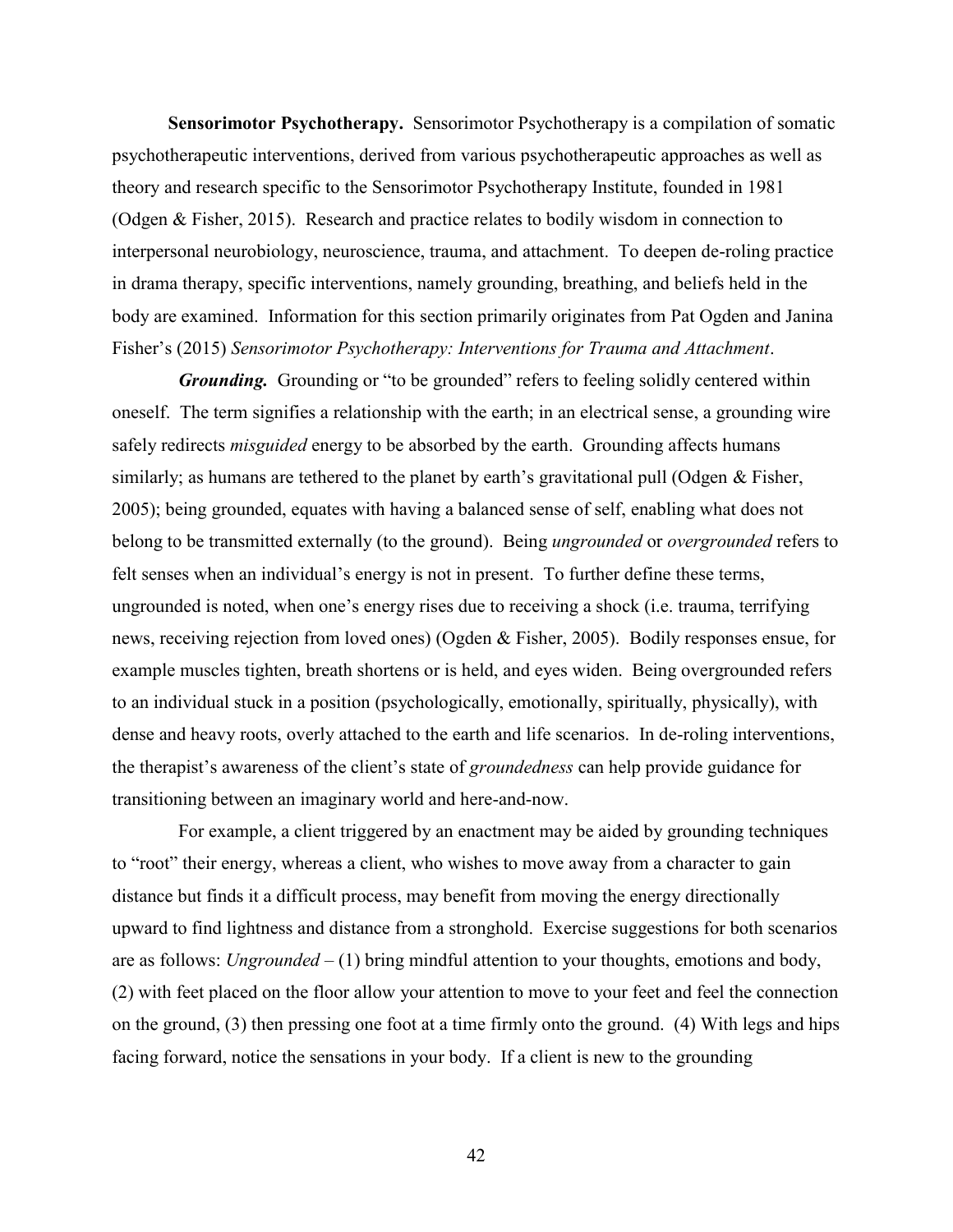experience, a writing exercise before and after can help awareness, for example, noting thoughts, emotions and body sensations.

*Overgrounded* – The goal remains to be grounded and one follows the steps above to do so, however when a heaviness exists, in a de-roling intervention, it could be helpful to consider visualizing a felt sense to detect where other elements of energy are collecting to contribute to a heaviness. If deemed appropriate in the moment, humor contributes to lightness and can counteract heavy emotional states (Corey, 2015). Redirecting focus and attention to outside stimuli could help.

*Breathing. Grounding* is to balance, what breathing is to one's relationship to life flow. Breathing can be seen as a gage to how life is taken in and released. Unsurprisingly, a number of studies have been conducted to correlate breathing patterns to particular psychological states. For example, depressed and avoidant clients were found to *underbreathe* (hypoventilate) and *overbreathing* (hyperventilate) clients could be subjects of a chronically dysregulated nervous system (Caldwell & Victoria, 2011; Macnaughton, 2004). Breathing can be much more complicated than observing an individual's inhalation and exhalation patterns. Breath work can trigger clients who use the breath unconsciously to dissociate from trauma (Levine, 2008). Connecting to one's breath, before entering into character work, can help clients associate with their normal baseline breathing style. Becoming aware of one's breathing patterns is a process requiring practice and focused attention (Ogden & Fisher, 2015). As for associating breath awareness in a de-rolement phase, a potential application could be used to assist the client to titrate, with each breath, distinguishing sensations outside of their original breathing pattern (i.e. "my resting state breath" versus "my activated breath"). Plus, combining a Focusing element, whereby the client is guided to gently recognize felt sensations and empathizes with what is present.

*Awareness of beliefs held in the body.* Embedded in the core principals of drama therapy is embodiment; an awareness and expression of the body's capacity to hold, tell, and heal stories. In de-rolement, the body's Self stories intermingle with Other stories and an ownership detangling opportunity ensues. According to Ogden & Fisher (2015) narratives or core beliefs held in the body play a part in reinforcing routine tendencies and their corresponding, cyclical reinforced beliefs. In part, the goal is to become aware of entrenched core beliefs and their manifestations. Narratives such as "I'm not good enough," colonize not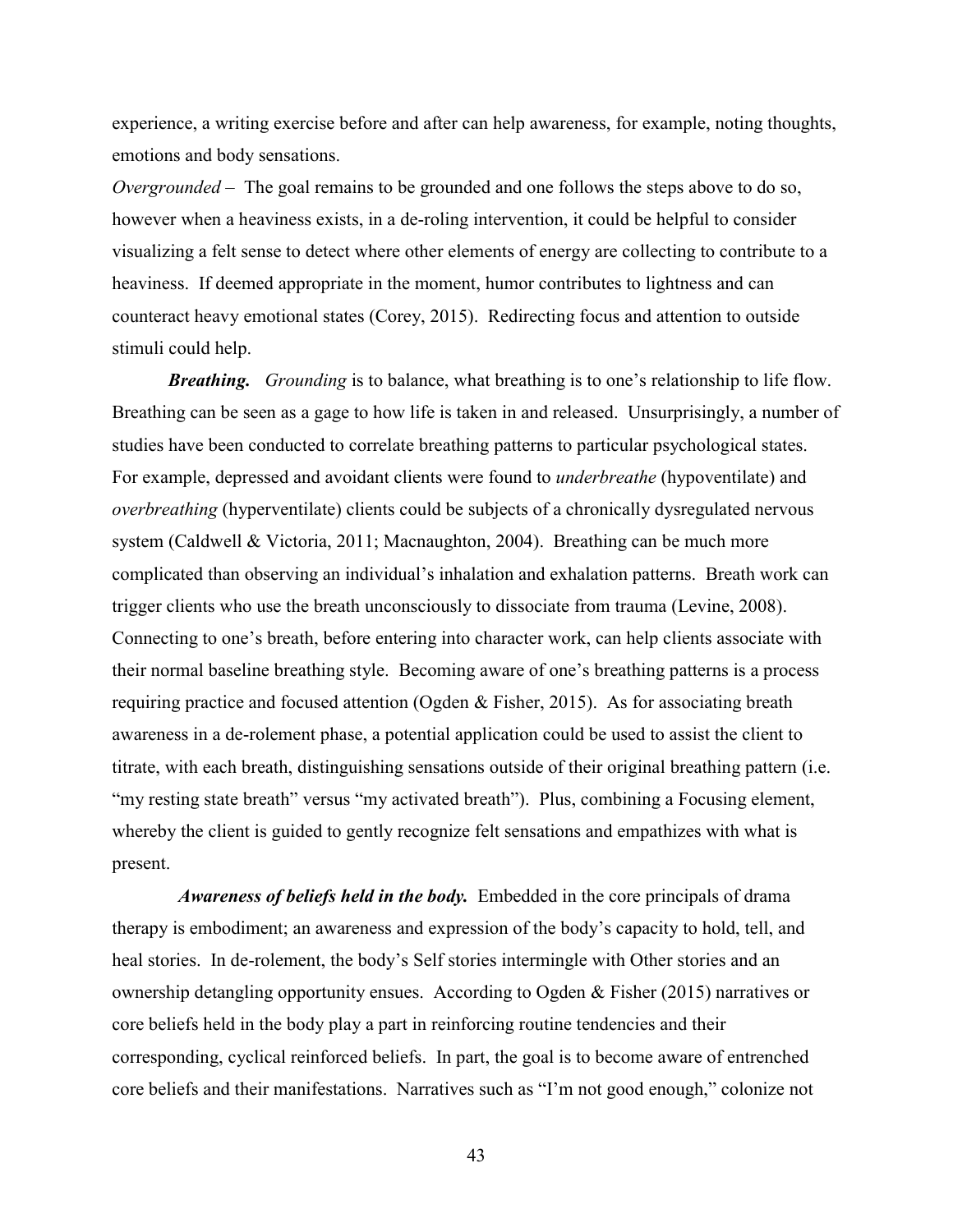only cognitive capacities and patterns but also procedural tendencies or embodied habits. Ogden & Fisher (2015) makes a distinction between trauma and attachment related core beliefs (i.e. trauma states "I'm completely helpless" and attachment states "My needs are not important.") (p. 617). In drama therapy, the client's *body* story is recounted and mapped through playful mediums to provide containment and balance for the release of trauma or attachment patterns. Physical de-rolement activities, as noted in Chapter two, reflect shaking off or brushing off a character, distinguishing characteristics in a two chair exercise or returning to one's original position of enactment. In a de-rolement procedure, holding the character's body posture and describing associated sensations before transitioning back to oneself would provide (1) an integrative mechanism for the character to be internally observed, (2) means to access embodied narratives and (3) awareness of potentially hidden core beliefs. In Pat Ogden and Janine Fisher's form of this procedure they include the following observations to be made: "(1) imitate the posture, then describe your experience of the posture and alignment of the body, (2) what positive or negative beliefs do you think this person has about himself and (3) how do you think he feels about himself?" (p. 619).

Like focusing, somatic experiencing, and sensorimotor psychology, drama therapy works at the client's rhythm and intricately weaves or titrates a balance of empathy and encouragement to expand the client's sense of self-awareness. The aspect of integration in a de-rolement procedure appears to be a key element in building internal awareness and moving forward therapeutically.

# **Boundaries**

Role, in and of itself can be seen as setting a protective boundary, guiding choices and behaviours. Invoking the role of therapist entails setting the stage with specific boundaries, not only contractually agreed upon client/therapist protocol. Boundaries are held within the contract of the therapeutic relationship (e.g. hour, day, length of therapeutic engagement, fees, confidentiality and physical touching). According to Johnson (1992) the therapist holds roles as: the witness or mirror, director, sidecoach, leader, guide, and shaman. Role transition from Self to therapist can be seen as an en-rolement and de-rolement process that sets the stage for creating a central boundary to the therapeutic experience. This section outlines en-roling and de-roling the therapist and navigating a somatic sense of boundaries for client and therapist.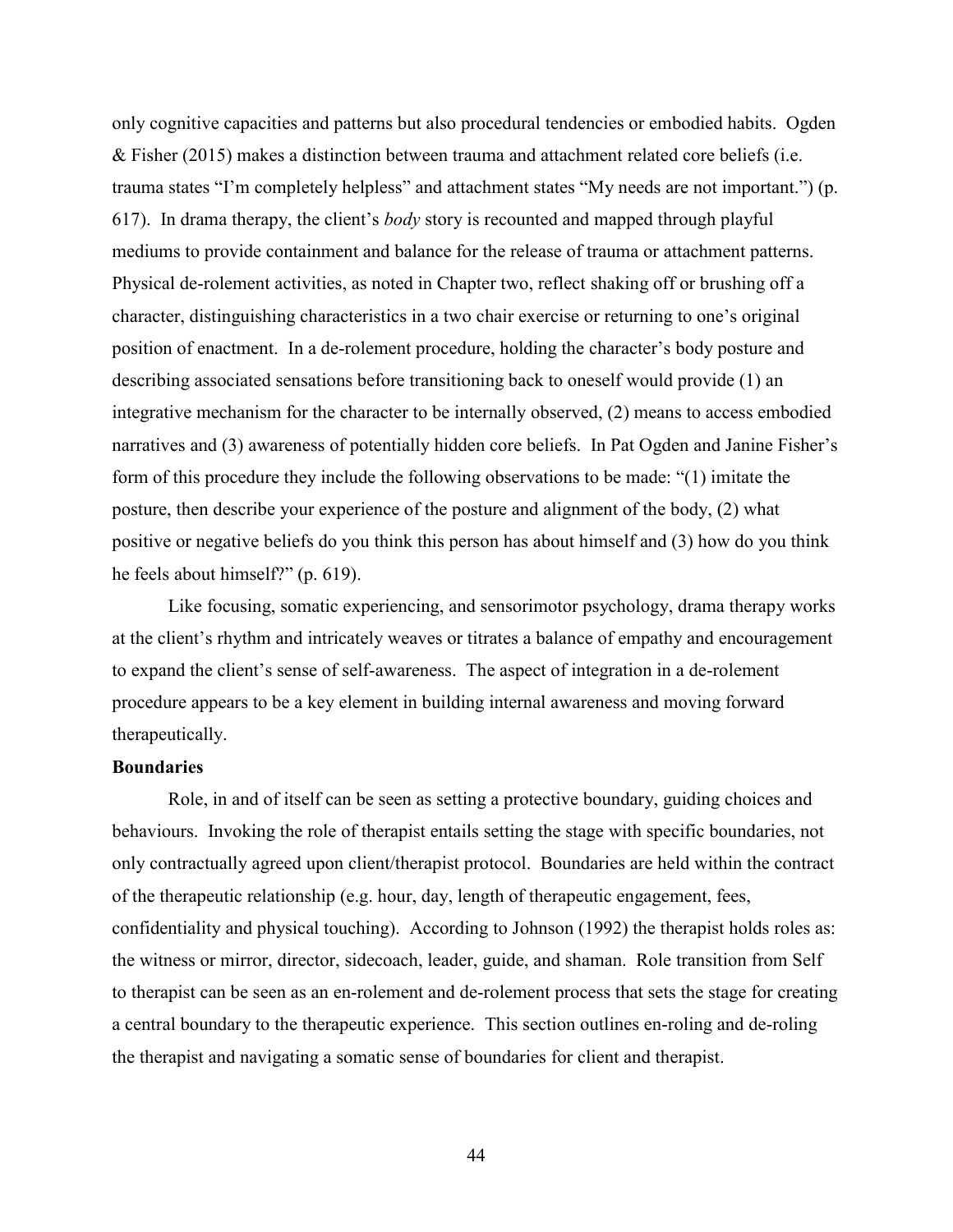**Invoking the Role of Therapist.** The therapeutic relationship or working alliance is a commitment between therapist and client for the purpose of betterment apropos the client. The relationship is focused on fostering trust, confidentiality, objectives, treatment plans, active listening, and healthy boundaries (Chesner, 2012). A client-centered ideology, metaphorically, places the client on centre stage, with the spotlight on them. The spotlight is the therapist's unconditional positive regard, enabling the client to be seen and heard in an empathetic, genuine and respectful light (Rogers, 1992). En-roling as counsellor, takes preparatory steps to embody the position, essentially de-roling roles not belonging to the equation. De-roling, in this context, can be seen as a process taking place before the therapist enters the therapeutic bond; shedding roles held outside of the session. In essence, both client and therapist enter the session with their roles as parent, community member, volunteer, student, son, and daughter being temporarily relinquished; nonetheless the client may bring in these roles to strengthen or address issues.

Procedural methods to transition into the role of therapist may involve playing out specific rituals. In the personal reflection section (Chapter Four), I briefly mention experimenting with taking on the therapist role through "armouring up" with clothing and a prewriting, processing ritual to investigate what I am entering the session with. In acting, taking on a character requires consideration in costume, posture, emotionality, set design, and props. Stepping into the role of therapist requires the same mindful attention as preparing to portray a role or unwinding a role in drama therapeutic work. I found more clarity in sessions and postsession processing when attention was paid to "en-roling/de-roling" actions (i.e. en-roling as therapist/de-roling other Self roles). This extended manner of viewing de-rolement was largely unforeseen. Theoretically, two perspectives relating to role theory came to mind: (1) Sarbin's (1986) notion that role players build narratives and develop a sense of self while engaged in a role and (2) Moreno's idea of every role consisting of two sides, a private and a collective side (Moreno & Fox, 1987). To explain the relationship between these concepts and pre-session enrolement/de-rolement, consider: (1) engaging in the role of therapist predisposes the individual (i.e. the therapist) to develop a sense of self while inhibiting the role and (2) practicing selfawareness and self-empathy pre-session could assist the therapist to be with *private* aspects of the self, which could help counteract an enmeshment with the client's narrative. The *private therapist* could be seen as needing to refuel with self-empathy. Self-empathy is necessary in order to give empathy (Rosenberg & Chopra, 2015). The *collective therapist* role can be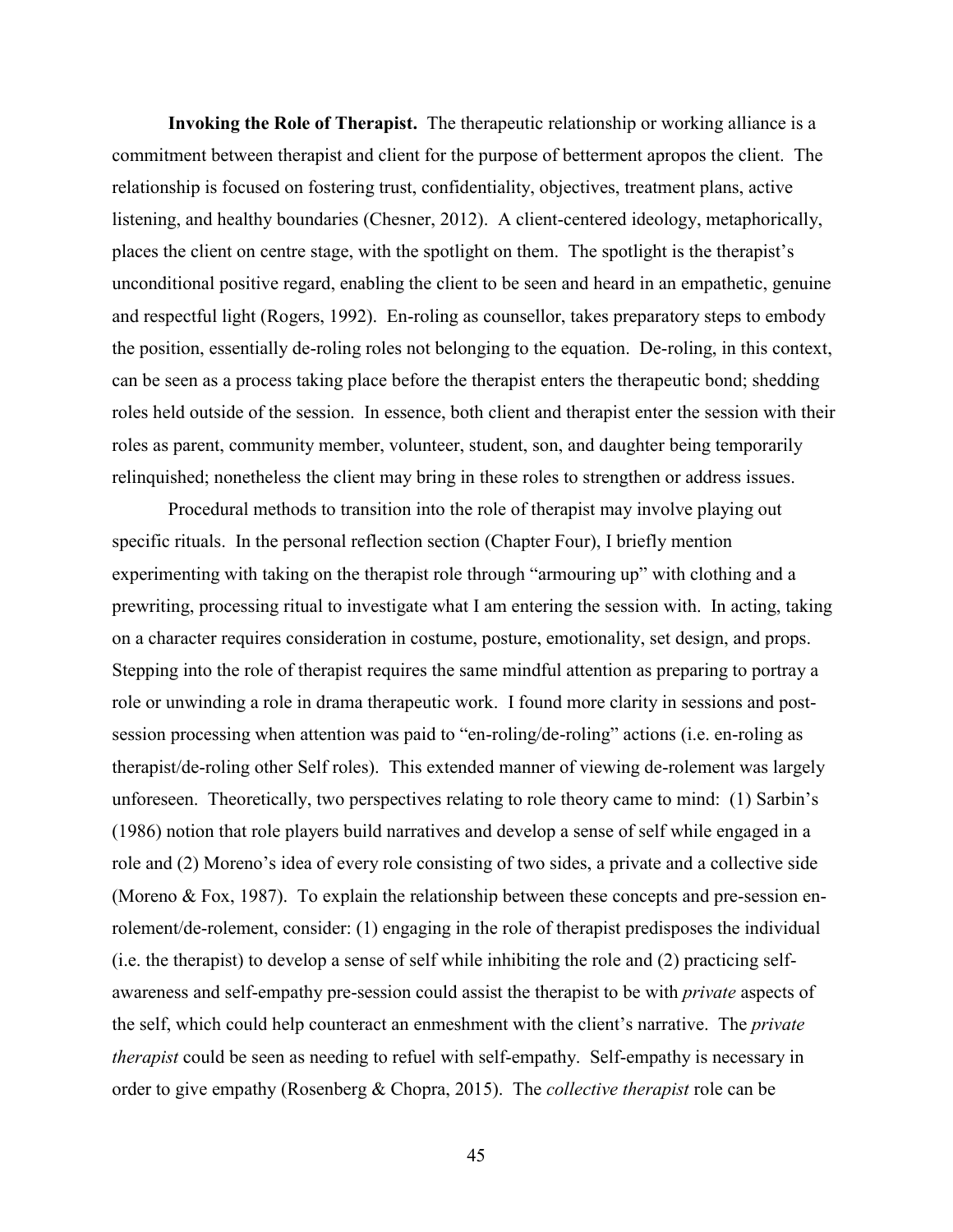perceived as extending empathy when in co-conscious and co-unconscious interactions. In psychodrama, role reversal assists the actor/client to identify with the Other and co-conscious and co-unconscious material is cooperatively produced, reproduced and enacted (Moreno, 1987). Awareness of private and collective therapist roles within therapeutic boundaries could inspire a keener sense of intuitiveness relating to countertransference and transference. Countertransference, the therapist's reaction to their client and transference, the client's interpersonal distortions (Yalom & Leszcz, 2005) can be impacted by this en-rolement/derolement process.

**De-Roling the Therapist.** With clear boundaries maintained by the therapist, clients have the capacity to integrate their chaos (Schattner and Courtney, 1981). Maintaining secure boundaries is a responsibility placed on the therapist (Johnson, 1981) and the therapist's capacity to uphold a safe space is linked to their ability to reflect on countertransference (CT) (Jagarlamuundi, et al., 2012). Post-session processing of CT through a de-roling lens could provide a more complete transition (i.e. enacting de-roling rituals to transition away from therapist role and process CT). Intervention research relating to the subject of examining CT post-session for drama therapists is written by Erin Jade Honce (2014) and titled *Embodied Response Art: An Intervention for Drama Therapist*. Her research stages a comprehensive evaluation of embodied CT interventions and is a helpful guide to integrate awareness in a time of transition, as de-roling is commonly viewed as.

In drama therapy literature, Sue Jennings (1996) refers to de-roling and countertransference in terms of the negative impact a therapist imprints on their client if a derolement aspect was neglected or improperly carried out. She outlines two specific problems, namely when the therapist: (1) is unable to return to neutrality and (2) delves too deeply into the enactment of the client's story. In both scenarios, the therapist neglecting to process could lead to potential harm (Waska, 2008). Exiting the therapeutic space or client interactions with a somatic sense of boundaries is the next area to investigate to assist in the de-rolement of client/therapist roles.

**Creating somatic boundaries for client and therapist.** In the literature, de-roling boundaries for client and therapist can be considered to possess physical and metaphysical elements. For example, physical boundaries are enacted (1) through character choices (i.e. posture, work with props, and space) and (2) creating physical distance to distinguish Self and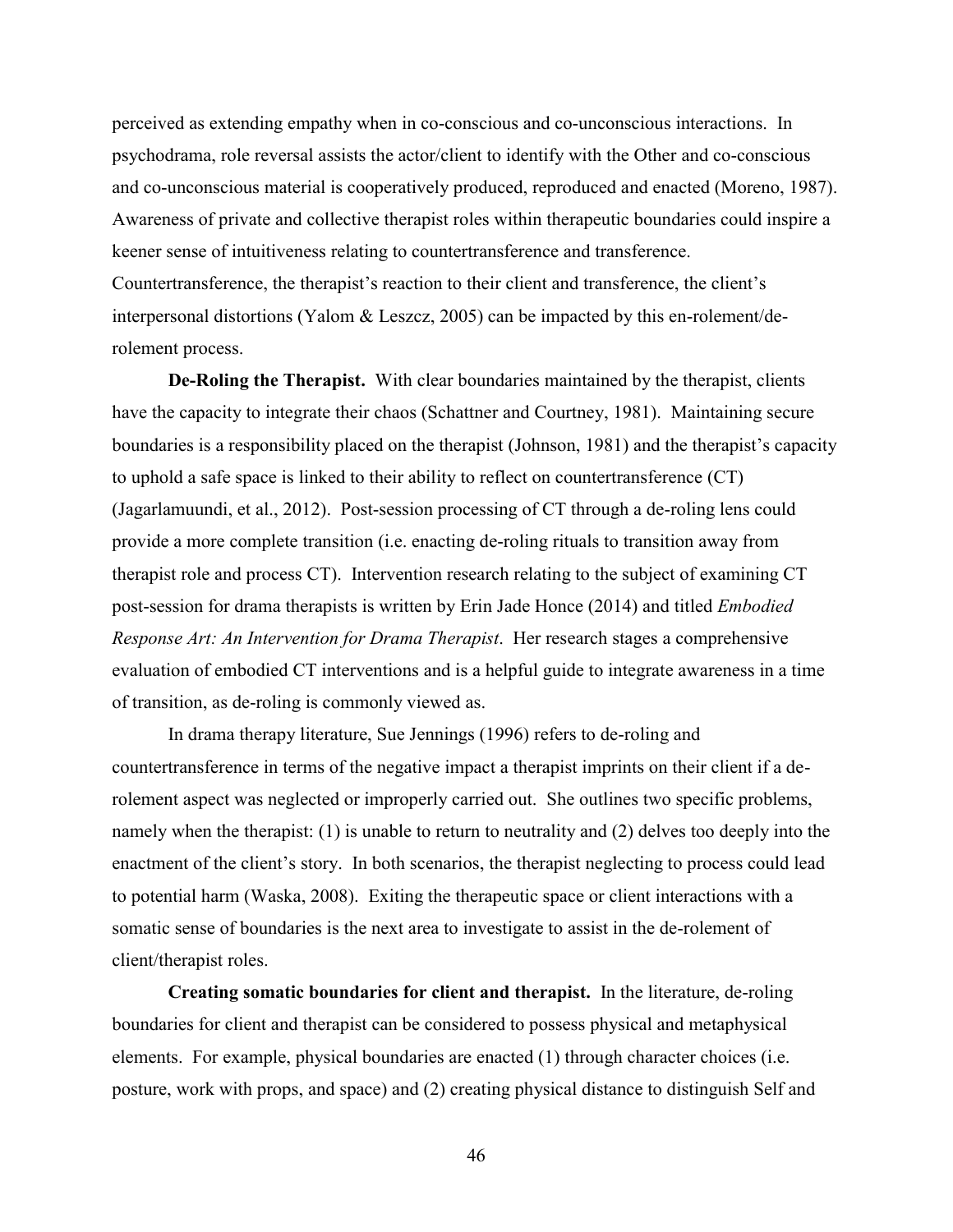Other in a de-roling application. From a metaphysical perspective, boundaries in time and space (i.e. outcomes of the therapeutic contract) create safety for clients to explore roles (Domikles, 2012; Eitzen, 2010; Hart, 2013; Jenkyns, 1996). Fundamental to working in an embodied way is a physical, felt sense of boundaries (Levine & Frederick, 1997; MacNaughton, 2004; Ogden & Fisher, 2015). A complex consideration of verbal, non-verbal, internal, and external cues are considered in defining one's own sense of boundaries. Tuning into and defining boundaries through cognitive, emotional and sensory awareness is helpful. An exercise in sensorimotor psychology title "Setting up a safe space" (Ogden & Fisher, 2015, p. 411) and "Creating a safe space" (B. Guest, personal communication, November 2015) share a resemblance; a combination of the two exercises could be used as a de-roling exercise, for example:

- 1. "Sitting on the floor, encircle your body, using objects, to build a tangible boundary" (Ogden & Fisher, 2015, p. 411). In psychodrama, the objects (e.g. rope, scarves, pillows, small world objects) would be identified for the quality it imbues or represents (i.e. verbally stating, "This scarf represents security"). Additionally, the client may be asked to image a place that is safe and identify with aspects identified in one's safe space.
- 2. "Pay attention to how your body responds to a tangible boundary. Notice your thoughts and emotions (Ogden & Fisher, 2015, p. 411)." In psychodrama changing places with the items in one's safe space can offer up additional messages from the viewpoint of the item. For instance, a pillow noted as a "safe space" item may offer the message "I'll support you."
- 3. "Take time to notice your somatic sense of a tangible boundary. Take a moment to integrate these sensations in your body through deep breathing, an embodied pose. Describe verbally, through writing or art making your experience (Ogden & Fisher, 2015, p. 411)." In the "Creating a Safe Space" exercise in psychodrama, awareness of one's inner sensations is developed through a relationship with details created in the outer surroundings.

Defining and tuning into one's somatic boundaries is a continual process and not simply regulated from one exercise. Engaging in a continual conversation and checking in with bodily felt messages is part of establishing healthy boundaries. At times, the negatively sensed messages create fear and a sense of danger and propulsion to run away from or cut off from such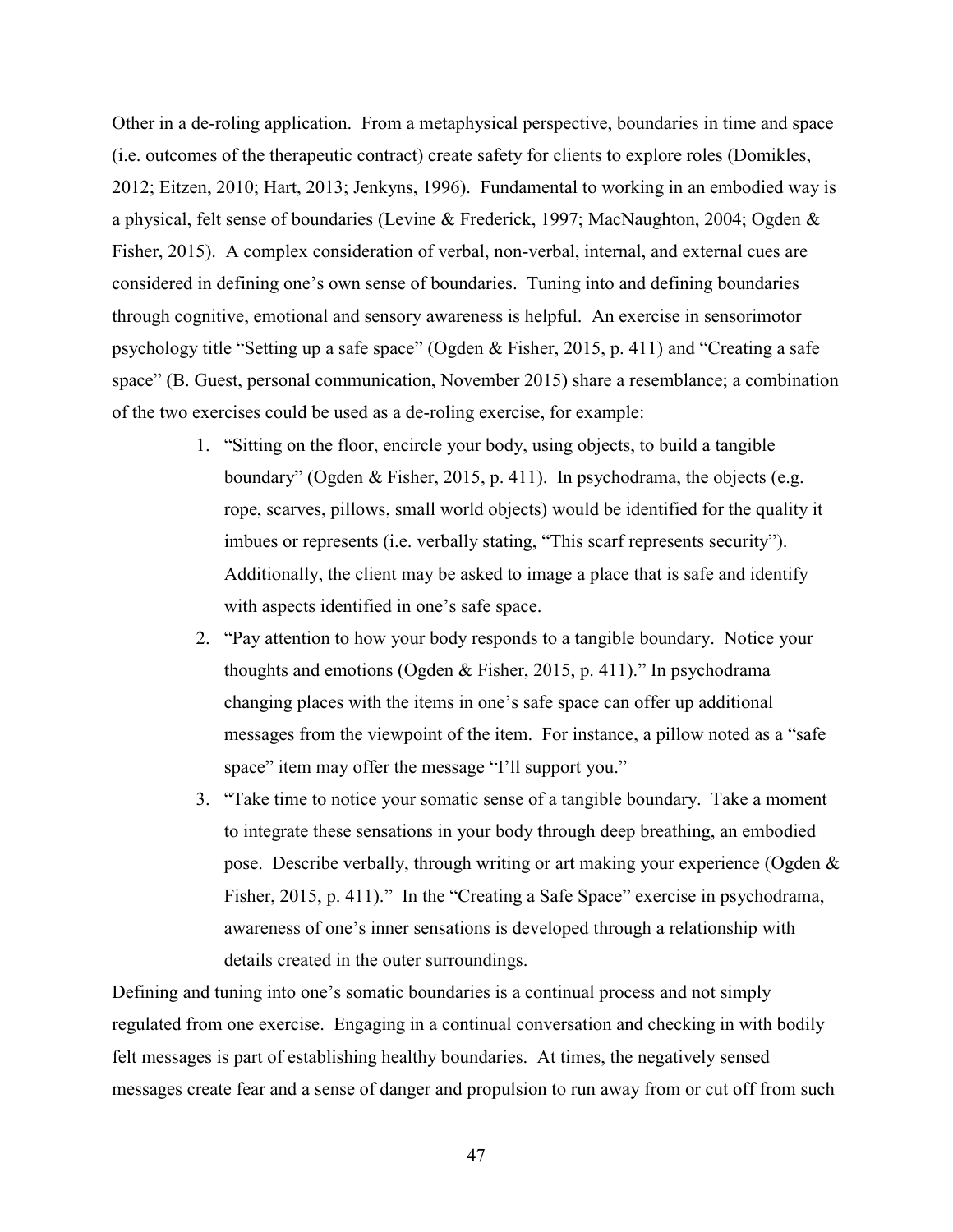sensations. The next section explores the de-roling purpose of letting go of negative characters or feelings.

## **Getting rid of the negative/letting go**

Casting away what does not belong is, conceivably, a culturally unconscious and acceptable method to understand oneself and others. Historically "getting rid of the negative" can be seen as originating from scapegoating and even shamanistic rituals. For example, the concept of scapegoating, which originated from biblical times, refers to a person (or animal) who is cast away carrying the wrong doing of a community (Dictionary.com). In group psychotherapy scapegoating occurs when group members suppress feelings of anger and disappointment (Yalom & Leszcz, 2005). Yalom and Leszcz (2005) provide an example when a group member suppresses their anger towards the group leader and later seek a scapegoat (e.g. another group member, the "psychiatry" profession, or themselves). When the facilitator or group leader openly confronts a scapegoating scenario, this safeguards against continued attacks and communicates the leader's "commitment to authenticity and responsibility in relationships" (Yalom & Leszcz, 2005, Chapter 3, Section 3, para. 12). Yalom and Leszcz (2005) concludes that anger directed at the therapist (the anger's true object) is preferable. In de-roling, the character, at times can be seen as the scapegoat, carrying off exiled, negative feelings. Yet, is the character the object of ill feelings or is there another target to be discovered? This is determined in the therapeutic process, and the temporary relieve from and banishment of the negative provides time and space for investigation.

As drama therapy has been compared to shamanism in scholarly articles (Pendzik, 1988; Snow, 2009), the ritual of "exorcism" came to mind when considering the de-rolement purpose for "getting rid of the negative and letting go". In Snow's (2009) article titled *Ritual/Theatre/Therapy*, he links shamanistic practice to drama therapy and writes specifically about the psychotherapeutic context of exorcism. Historical roots and a comparative analysis relating shamanism and drama therapy will not be discussed here; simply the notion that a shaman aids individuals who have been psychosomatically impacted by *spirit intrusion*. In a deroling exercise where the negative character takes psychosomatic possession of the participant/client, discarding ill feelings could propose a particularly pertinent therapeutic effect.

The therapist's role is to facilitate favourable conditions towards self-expansion; the first consideration in this goal is to assist client's self-exploration of denied feelings and experiences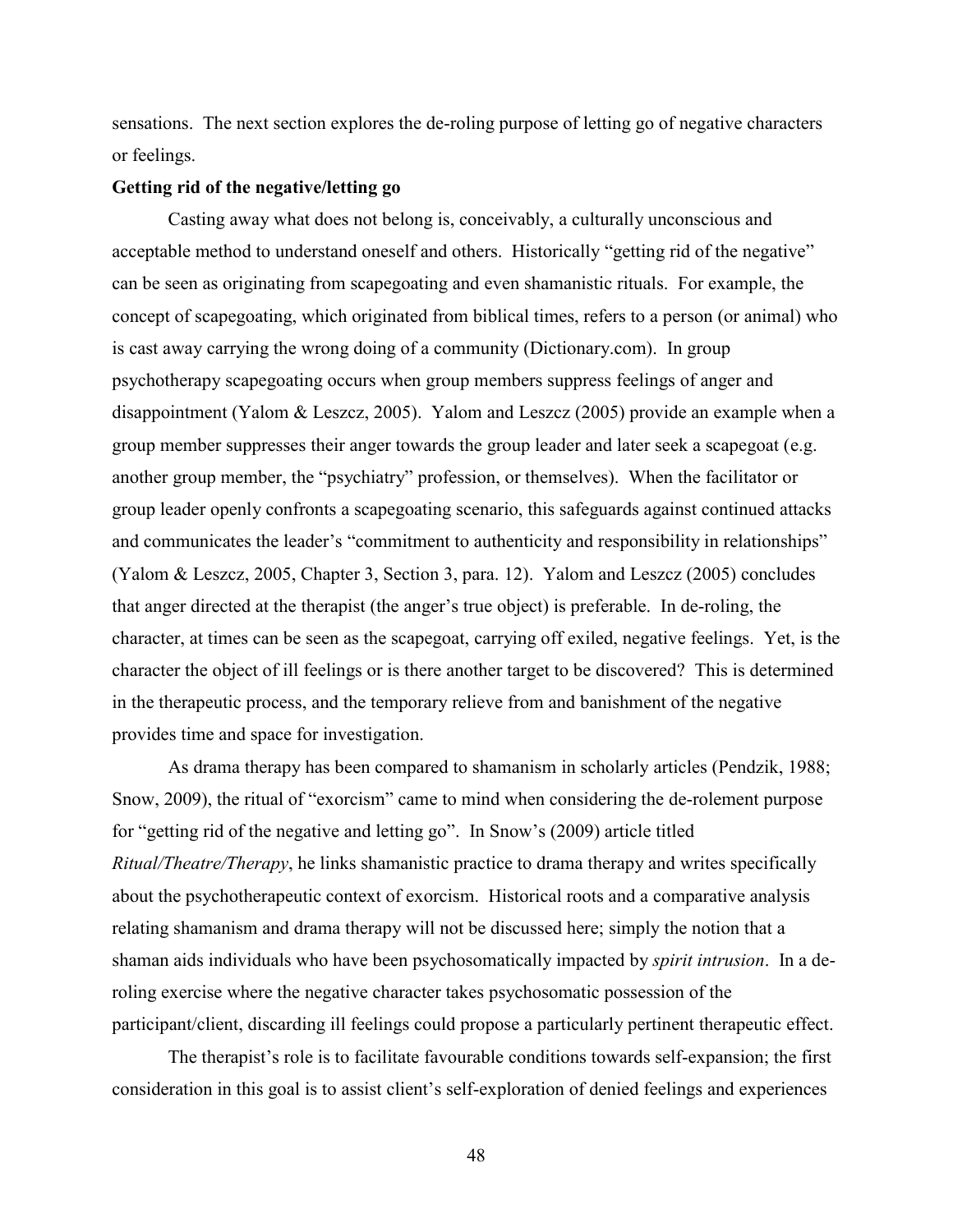(Yalom & Leszcz, 2005). All individuals innately possess a drive towards growth and selffulfillment (Yalom & Leszcz, 2005); it is the therapist's task to assist in removing obstacles obstructing this objective (Horney, 1950). If a de-rolement exercise (i.e. shake it off, creating imaginary trash bins) facilitates the client's self-exploration, removing— whether temporarily or long term—energy captors, the outcome is undoubtedly therapeutic.

## **Sharing/Reflection**

Drama therapy literature indicated a sharing component as the second most pertinent aspect of de-roling. According to van der Kolk (2014) our physiology changes when sharing; the experience of expressing complex feelings and having others listen and identify creates modifications in the limbic brain. The limbic brain is responsible for controlling emotions and instinct (Cozolino, 2010). Sharing of emotional needs is often addressed in the initial states of closure; however switching to intellectual aspects of the session can assist termination (Sternberg & Garcia, 1989). For example, reviewing questions about skills learned during character enactment.

Verbal and physical methods of de-roling were found to be the primary two aspects. *Sharing and reflection* de-roling exercises often include somatic and verbal components and therefore access implicit and explicit memory. Implicit memory relates to the body's stored sensory and emotional memories; explicit or conscious memory relates to processing information, the use of language, and meaning making (Malchiodi & Crenshaw, 2015). As for a de-rolement example embracing both memory systems, imagine an individual who played the role of their abusive aunt; to de-role, the therapist invites the client to first notice somatic sensations relating to being in the role. The client verbalizes experiencing tension in her upper back and legs, relating these present sensations to a past occurrence. The therapist invites the client to (1) notice and acknowledge what is present, (2) describe sensations and images, and (3) emotionally and cognitively move into a processing phase. An active component can take place in any part of these phases and according to Malchiodi & Crenshaw (2015) "action-oriented activities tap the limbic system's sensory memory of the event and may help bridge implicit and explicit memories of it" (p. 16).

## **Transition**

De-rolement is a time of transition. To reiterate Jennings (1992) view of transitional rituals found in the introduction; transitions have three stages (1) separation from one state of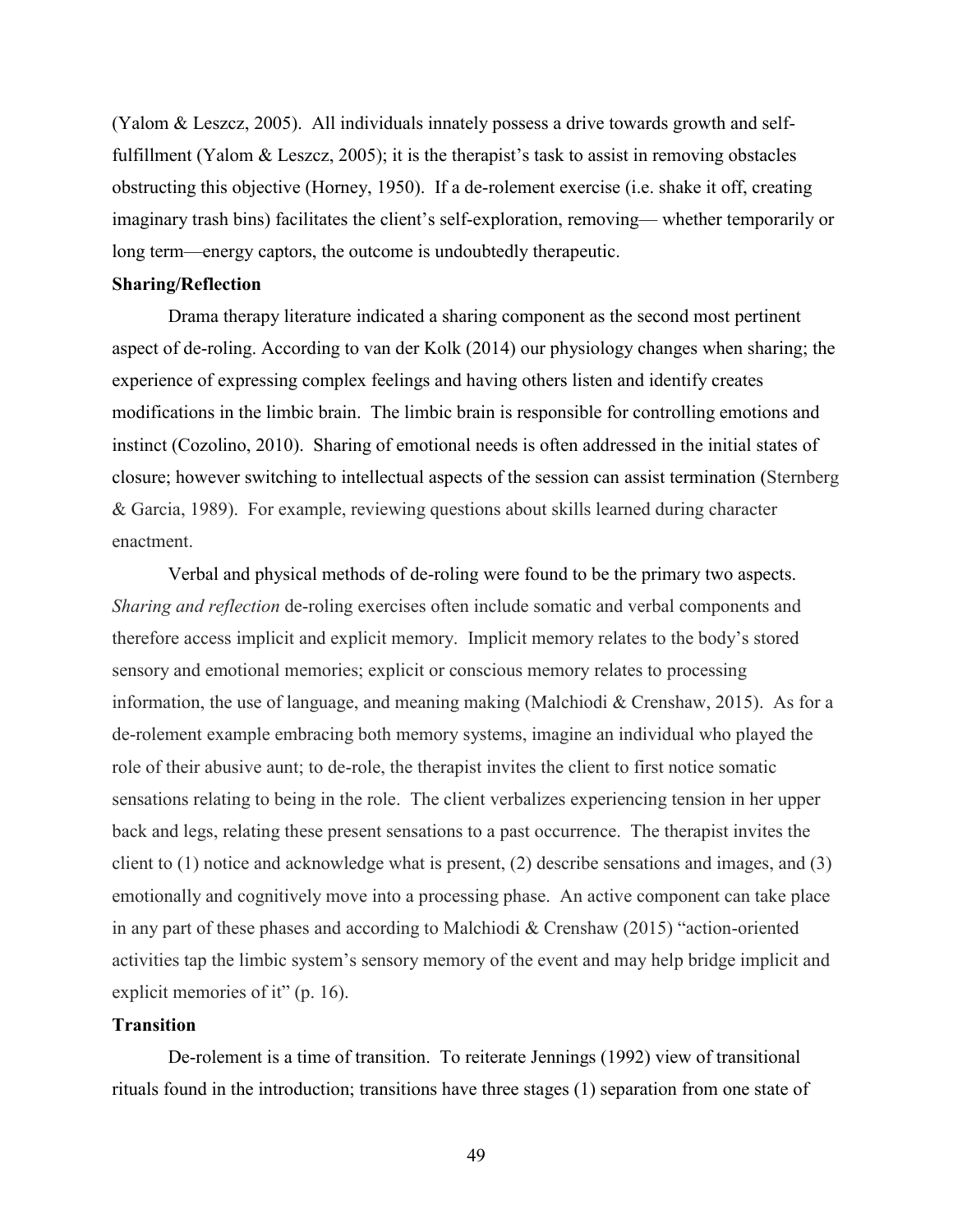being to another, (2) entering a new territory or state of being, and (3) integrating or accommodating new knowledge. De-roling is the *shavasana* of drama therapy. In yoga, the transitional ritual of *shavasana* or *corpse pose* is beneficial and important to assimilate recent experiences and replenish the nervous system (Sharma et al., 2006). *Shavasana* is a pose at the beginning and ending of many yoga sessions; it involves awareness of breath, while lying on the back with arms and legs spread apart. In the therapeutic space, exploring roles in play creates a shift in mind and body requiring an integrative exercise, comparable to shavasana (R. Hart, personal communication, February, 2016). In another example of a transitional ritual viewed as beneficial, Wayne Dyer (2015) in a conference, discusses the importance of transitioning from an awaken state to a sleep state. He spoke of bringing mental, emotional, physical and spiritual awareness into transitional moments. For example, he stated "we are marinating ourselves during eight hours of sleep," (W. Dyer, personal communication, May, 2015) and to bring mindful awareness in these transitional moments. With this view in mind, transition and therefore de-roling can be considered as an opportunity to nourish and impact the next state of being.

Procedurally, de-roling is a moment for the client to step away from the role and find neutrality (Landy, 2009). Neutrality was documented in the literature in three distinctive ways: (1) to re-role as oneself (Bloch, 1996; Landy, 2009), (2) to rebalance the therapist absorbed in a client's emotional work (Jennings, 1996), and (3) to return props back to a neutral or less emotionally charged position (Anderson-Warren & Grainger, 2000, Hart, 2013; Jones, 2007; Oflaz et al., 2011). To be neutral is defined as "to not be engaged on either side" (Neutral, 2014, p. 834). De-roling is transitional space, not engaged in either side of the aesthetic distance equation, rationality/ecstasy, or Moreno's description of the private and collective self. This middle – de-roling – ground, however, is vital, to assimilate new wisdom and welcome paradox.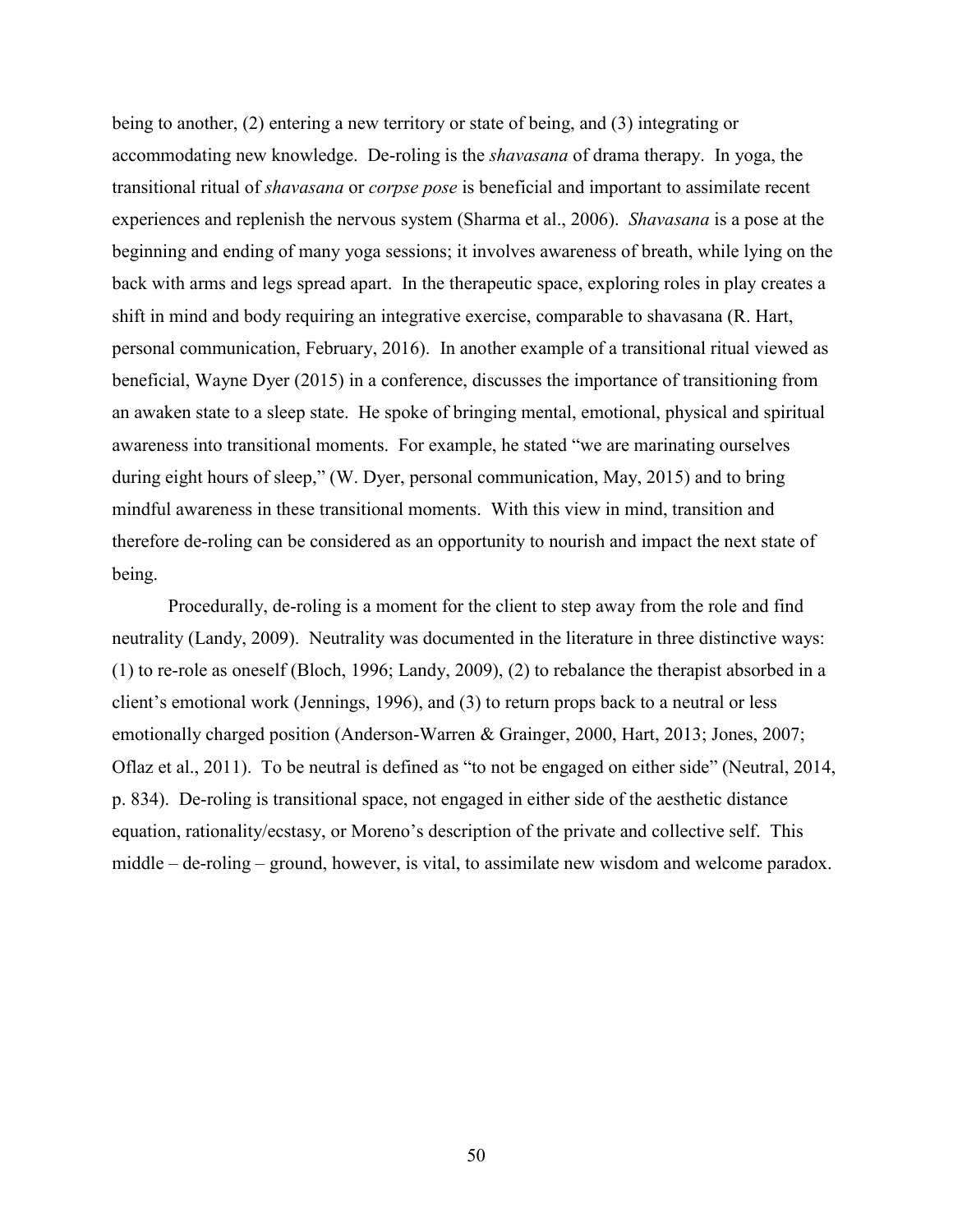#### **Chapter Four: Discussion**

#### **Purpose of Inquiry into De-Roling: Personal Reflections**

Interest in the subject of de-roling arose from personal experiences as an intern in a longterm elderly care centre, a women's prison, and the classroom environment. Various fractured or incomplete de-roling encounters led to my blooming curiosity. I wondered about the philosophy and procedural foundation of de-roling. As an individual who meditates on a fairly regular basis, I am aware of the difference between feeling grounded and the opposite of this – feeling wobbly, off-balance or absorbed by *environmental energetic debris*. I began to question if something could be missing from current practices of de-roling or if it is simply a word to describe a transition in the therapeutic setting. Investigating my personal experiences generated direction for this research.

**Classroom.** Classroom learning provided an opportunity to discover psychotherapeutic theories and put into practice drama therapeutic techniques. In first year, I participated in a simulated, grieving-group where the neglect of a de-roling exercise unknowingly cast a lingering impression of my character's despair. I walked away from the exercise feeling heavy, deeply saddened, only later relating the character's impact. I accept the possibility that the character's emotional state mingled with or awoke my own grief. I went from being in an uplifted and centered disposition, to lethargic and uninspired. This "felt mishap" planted a burgeoning seed related to the subject of de-roling.

In another example, as witness in a psychodrama class, a colleague visibly carried a comportment not typically expressed. She embodied rigidity, fear, and helplessness as she participated in a scene. Her focus was atypical, appearing distant and dissociated. When these attributes were brought to her attention, it became clear that a lack of procedural de-roling occurred the previous day when she participated in a smaller *break out* group session. With the professor's guidance, through de-roling techniques, she re-established her ground and appeared to be more herself. As witness to this experience, it became clear the necessity to detect intricate psychosomatic changes to assist others in therapeutic scenarios.

**Elderly Care Center.** In an elderly care centre, I worked with many clients, often without a transition between sessions. Therapeutic interventions in this environment can often occur back-to-back, in both private and public spaces and without a distinct protocol to de-role from the session itself. On a particular occasion, I received rejection from a client who was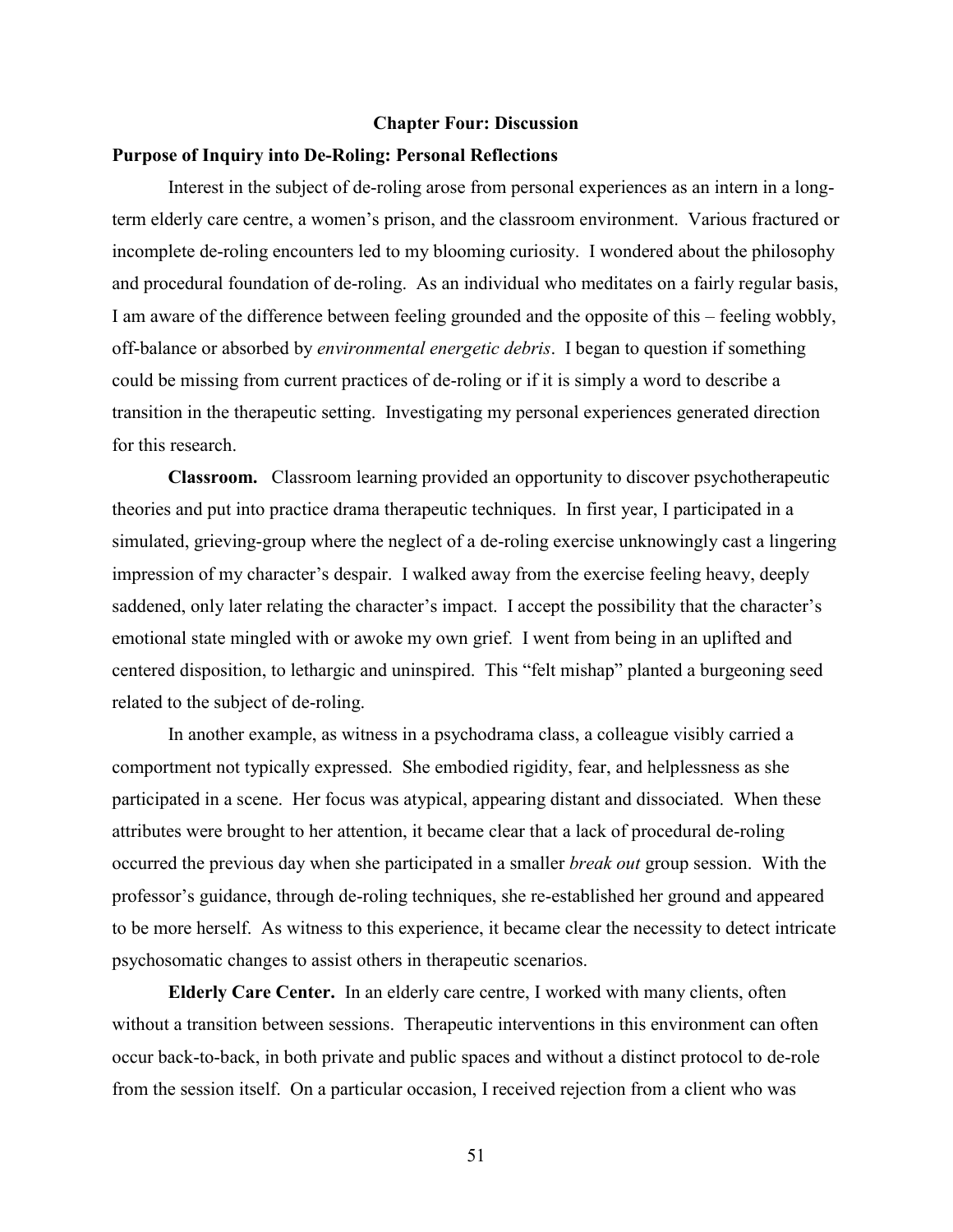typically excited to engage in dramatic play. Rejection is an acceptable response, as clients always have the right to refuse interactions; however this client's reaction made me reflect on what I was bringing into the session. In a supervisor meeting, preceding the client encounter, I felt a sense of rejection as a client mandate I had worked on was rejected. Neglecting to "shake off" or de-role from this meeting before stepping into the role of therapist, my client interactions were contaminated, laced with my own unconsciously held rejection. In the client's infinite wisdom, she noted my invisible cloak of rejection and reflexively invited me to leave it at the door.

**Women's Prison.** In prison, safety, security and trust are preoccupations for the women, guards, educators, and practitioners. As an intern drama therapist, my initial concerns related to fitting into a very different world. I observed the emotional and physical armour or defenses displayed by all involved and I wondered how I would arm and disarm myself. I originally gravitated to putting on my own armour, in the form of a therapeutic costume, to aid the process of stepping into the role of therapist. Corporal uniformity and limitations materialized as a good place to start. I noticed rituals around clothing selection, particularly keeping footwear consistent. Reminded of de-roling, I began to think of how costumes and objects are included in the de-roling process. Taking on the role of therapist with a *costume* was not exactly enough. I adopted other de-roling or processing methods, for example, I wrote process notes before entering work to unload any of my own material or client concerns beforehand. This practice led to feeling more solidly grounded and available.

## **Research Limitations**

Limitations in this research align with (1) possible misinterpretation of data derived from de-roling descriptions, (2) authors potentially using different terms to describe de-roling concepts, and (3) uncategorised or vague statements. Data was categorized using the search words "de-role" and "de-roling" however similar concepts could be held in drama therapeutic sessions and be referred to only as a *closing ritual*. The scope of this work did not allow an examination of all aspects found under the term "closing ritual". Furthermore, Jones (2007) reveals that closure is separate from de-roling and both belong in the completion phase of a drama therapy session. Statements referring to the *importance to de-role after the session* where noted, however not categorized into a subset of data, as it lacked specific procedural information.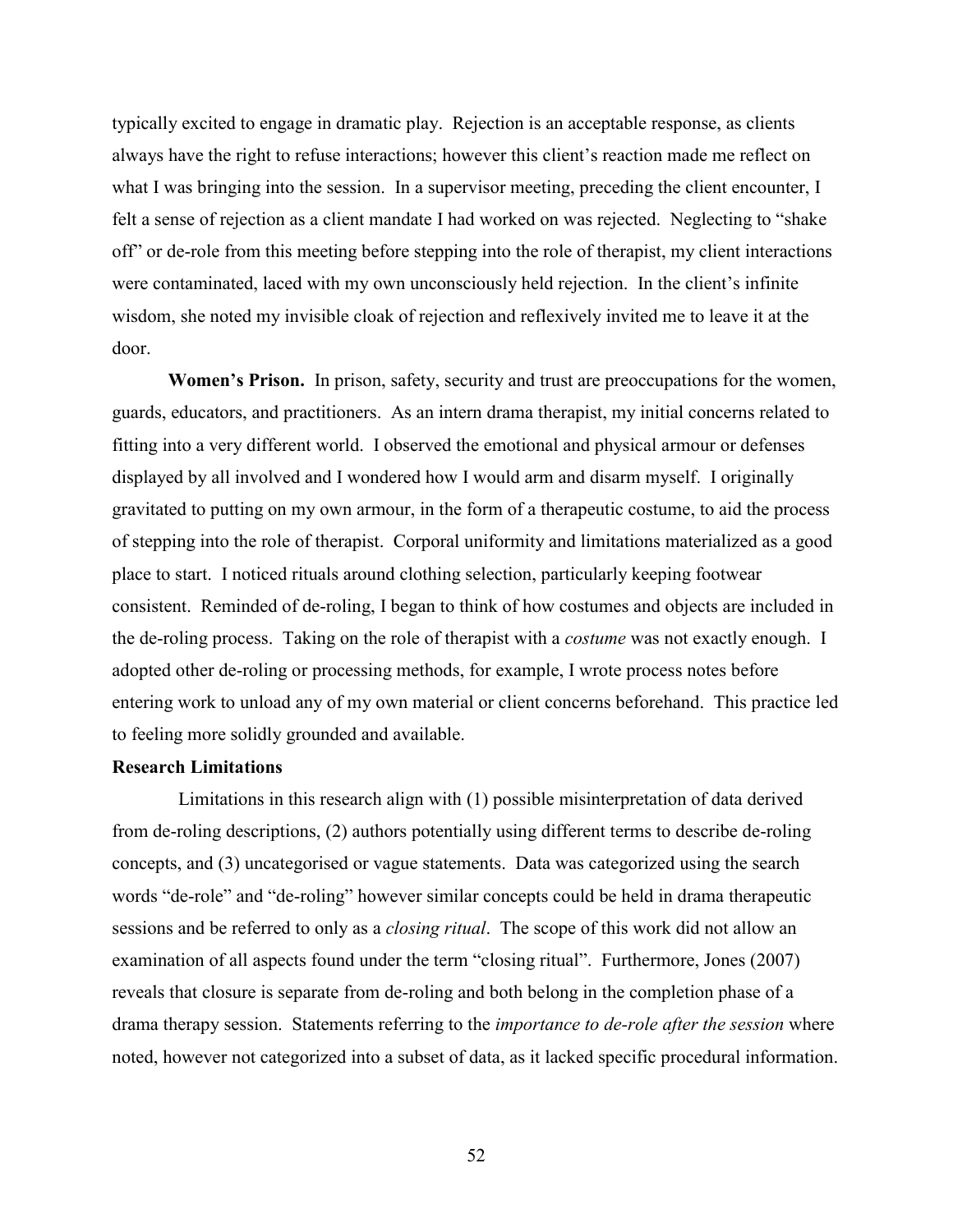These statements are however valid and create curiosity relating to how the phenomenon of deroling is noted as important yet, without a procedural descriptive.

As in any research, limitations arise when the data is made to fit in with predominate categories, with outliers as mentionable. Exclusion criteria for data collection consisted of documents with no mention of a de-roling procedure. Deciphering appropriate thematic categories for some data points took significant consideration, as the language was unclear or contained multiple meanings. For example, in the phrase "Sharing is a way to ground and integrate the protagonist as well as a time for group members to de-role and connect up with each other" (Watersong, 2008, p. 33). The description indicates themes of sharing, integration, reconnecting with group members and de-roling appears to stand a part, as a separate phenomenon. In this example, de-roling data is recorded as having a purpose linked to integration and sharing ("connect up with each other" was considered as having a *sharing* quality). This example denotes the mystery of de-roling and need for clarification of the phenomenon.

Qualitative research facilitates exploration into the human condition, beginning with an inquiry into a "social or human problem" (Creswell, 2013, p. 44) with the purpose of expanding knowledge and evoking change. The phenomenon of de-roling is examined through the voice of professionals in the drama therapy field, (i.e. individuals with exposure to the experience), my personal experience as a student, and the silence voices of the clients are not so audible. Several de-roling examples originated with rich narratives and contextual information relating to the client's clinical path, and for the scope of this project, data was extracted without sharing this information. Nevertheless, a balance was sought through researching (1) if a de-roling technique was applied, (2) what type of technique was used, and (3) if the phenomenon was merely mentioned, negating details.

### **Ethics**

Working with a prescribed limit of published drama therapy articles relating to de-roling poses no ethical issues. Ethical issues can arise from the researchers bias, a lack of ethical reflection in the de-roling procedures itself, and potential harm from the outcome of individuals trying out suggestions from this article.

Researchers are instruments or the medium expressing data and it is therefore the researcher's responsibility to conduct data analysis with their perspectives transparently reported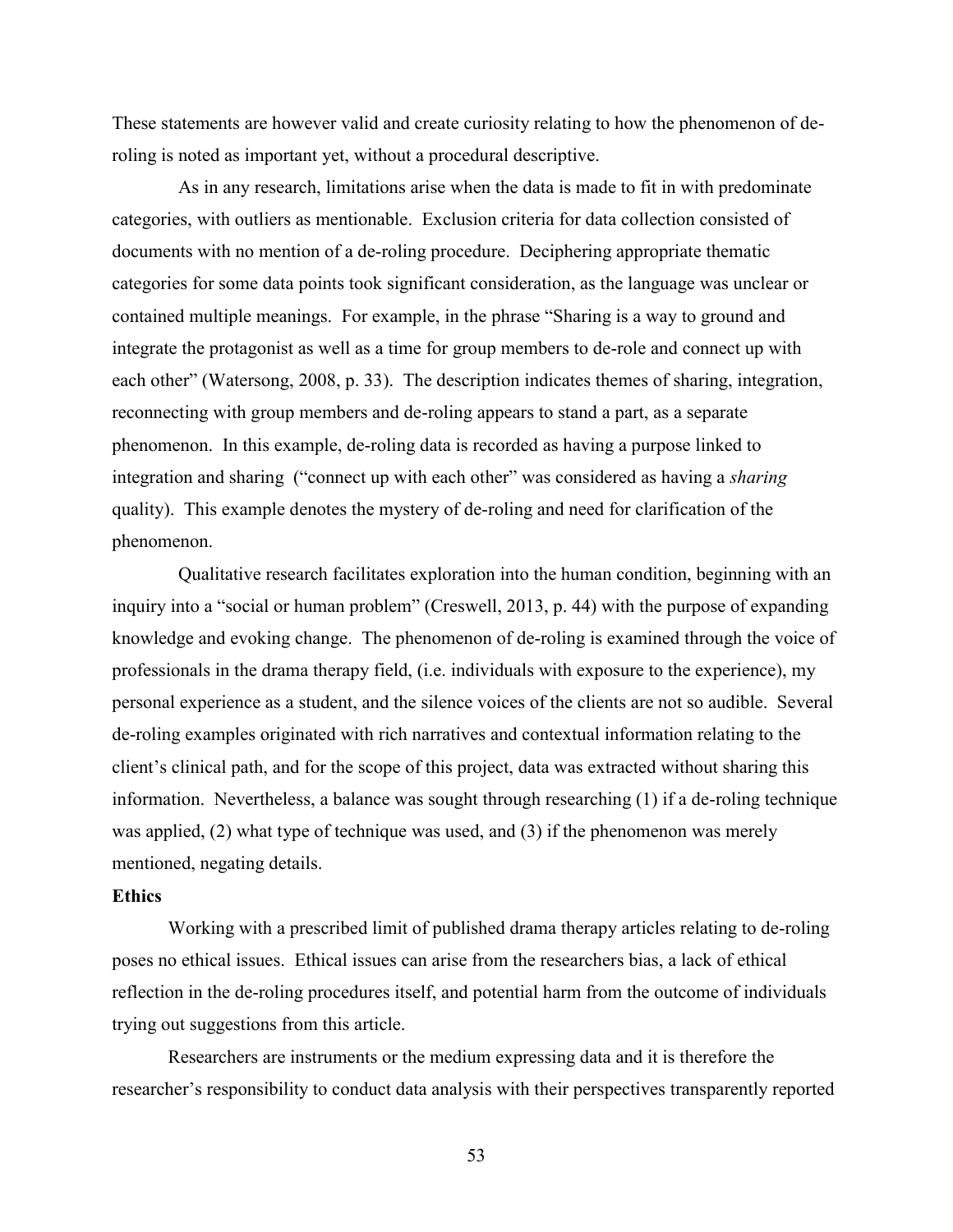(Patton, 1990). My experience with the de-roling phenomenon is acknowledged and transparently accounted for in the *Purpose of Inquiry: Personal Reflections*. An attempt to negate any bias relating to outcome is mitigated from sharing these personal insights.

Equally important is concern for those incurring harm based on trying methods proposed or mentioned in this article. Misunderstanding the suggestions is possible and one should always be guided by the momentary situation rather than following a formulaic strategy. For example, it is necessary to be prepared with a range of de-rolement methods to respond to a variety of scenarios (i.e. time is running short or the "played character" is lingering with the client) and be attentive to what is required in the moment.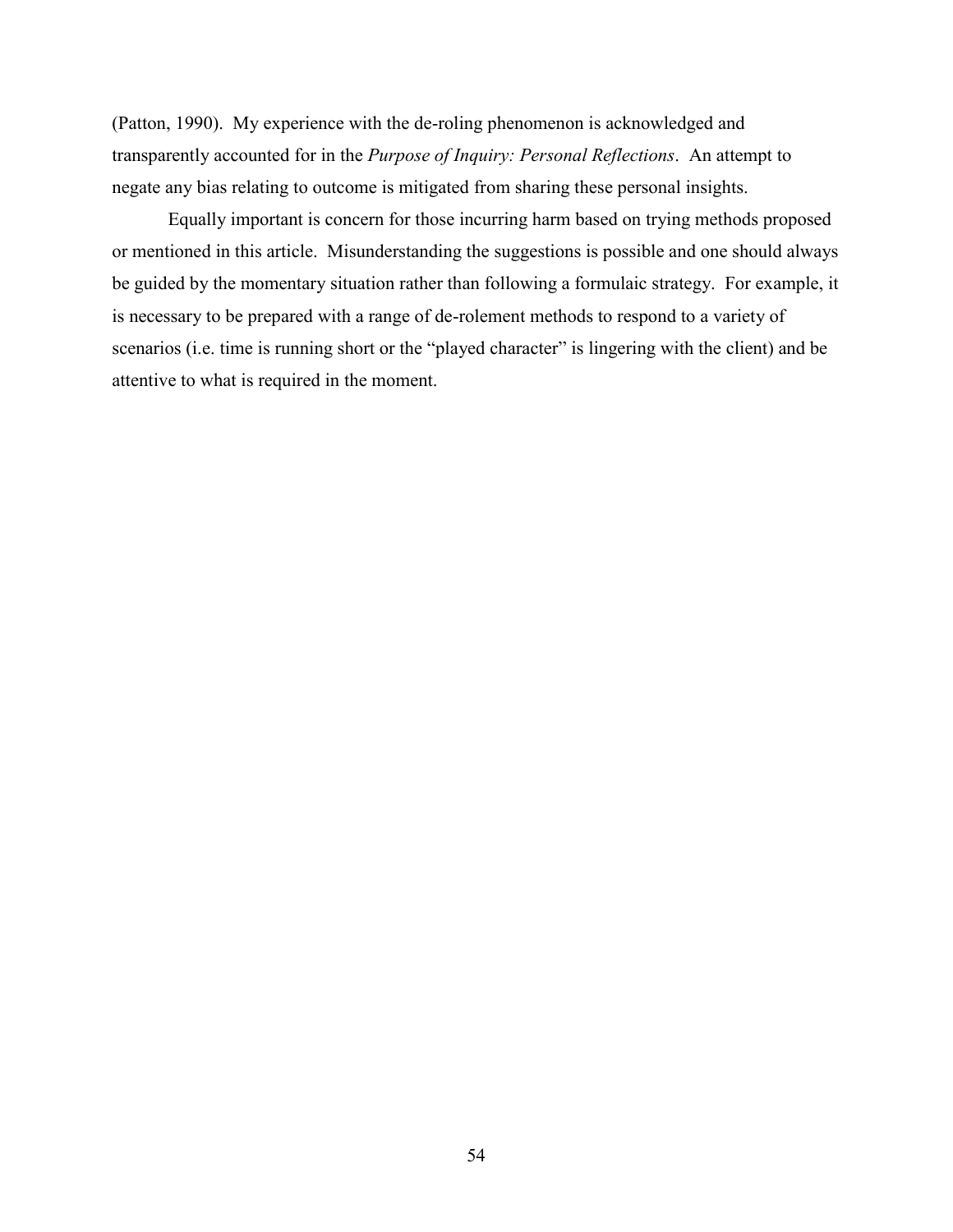### **Chapter Five: Conclusion**

De-rolement is important; it holds an operative key to psychotherapeutic transformation in drama therapy. This research sought to investigate the phenonmenon of de-rolement to understand its purpose and investigate application of this customary technique. Findings from the literature revealed five main purposes, namely transition, sharing, taking off a character (or letting go), boundaries, and integration. De-roling involved process-based events including physical, verbal (cognition), props, space, and costume aspects, often in combination with one another. In the end, it is conceivable that a de-rolement process is anchored in all core purposes mentioned. Imagine concentric circles starting with transitions in the larger, outside circle and integration in the middle. All preceding elements in the concentric circles, namely transition, sharing, boundaries, and letting go are present to arrive at the core implication of a de-rolement technique, which is to integrate and assimulate the newly aquired self. Working outwardly from the circle, from integration, (1) boundaries are necessary to facilitate safety and a sense of time and space, to define what belongs in the "me" equation, (2) sharing is the relationship with others and one's surroundings, and (3) transition is the holding space, creating opportunity towards change. A new, working definition of de-rolement could be interpreted as: de-rolement is a transition or incubation period, which richly holds the posibility of insight gained through separating from a character or another part of oneself for the purpose of introspection and integration.

De-rolement purpose was investigated to grapple with the reason why the protocol exists. Starting with the least commonly interpreted purpose – integration. Unexpectedly, *integration* generated the most amount of inquiry, yet it was found to be the least popular de-rolement function. Examination into an integration purpose perceptively led to research relating to other psychotherapeutic approaches which include a psychosomatic underpinning. Drama therapy largely works from an embodied perspective as it is a profound method for clients to quickly move into hidden material and past trauma (Jones, 1991). Enquiry into en-rolement and derolement of client and therapist in the therapeutic relationship precipitated an extended view of the procedure's impact on boundaries. *Boundaries* in the therapeutic relationship most commonly entail unraveling countertransference post-session. The therapist is the leader in demonstrating and negotiating healthy boundaries (Yalom & Leszcz, 2005), as such, entering into the relationship with a de-rolement procedure would potentially strengthen abilities to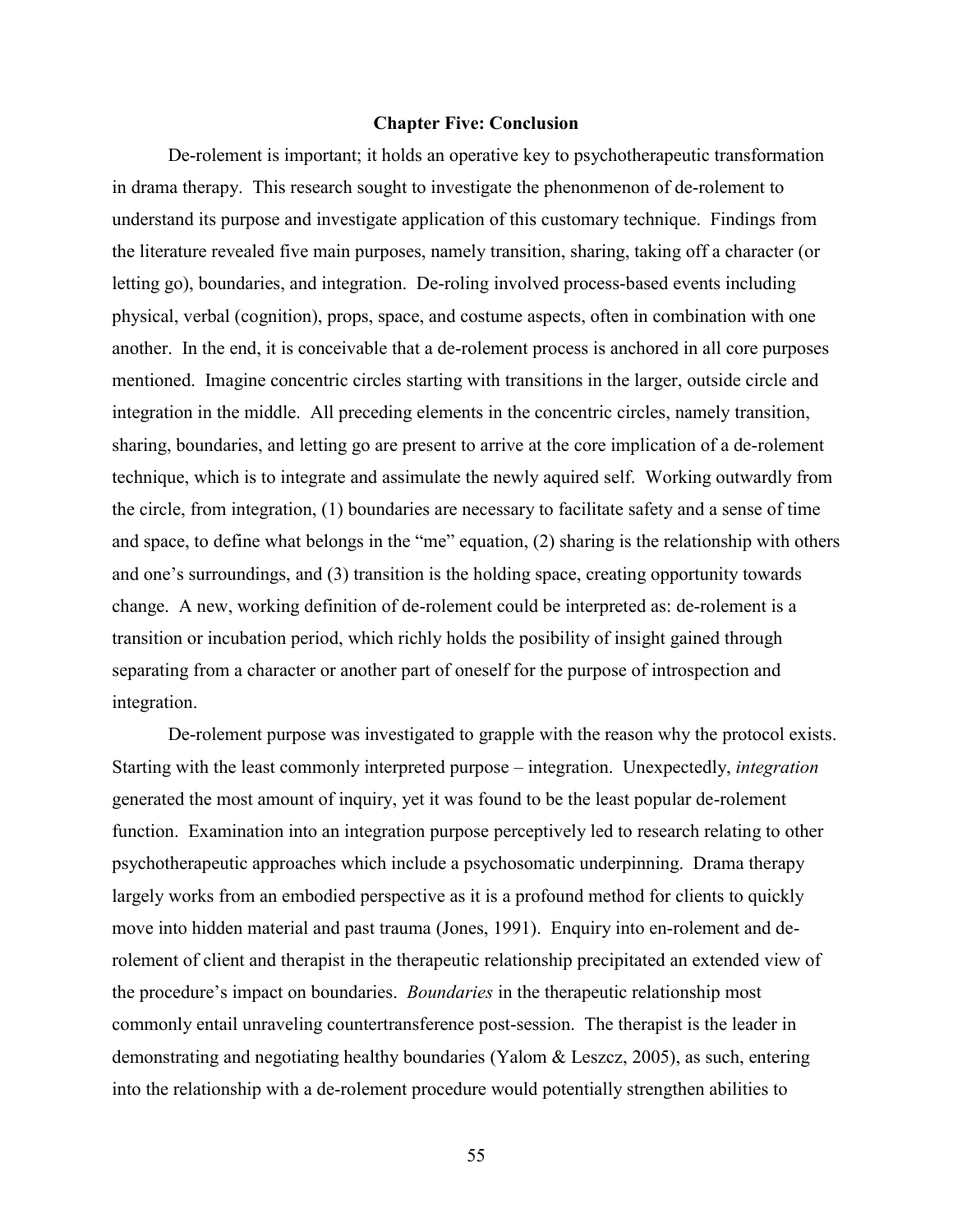uphold and identify boundary breaches. In the beginning, before starting this inquiry, I would have conjectured that a large portion of the research would lend to investigation into the effects of *letting go* and links to attachment theory. An investigation of these topics are not covered in this research. The research led to other priorities and insights, however this could be explored in future work. As for *sharing* in de-rolement, our physiology changes and invites a capacity to use implicit and explicit memory. Finally, de-roling is a *transitional* phase requiring preparatory conditions to facilitate the process.

This investigative research sought to fill a gap in understanding how de-roling was discussed in drama therapy literature. Ambiguity surrounded its meaning and therapeutic application. Conclusively, de-roling is not systematically engineered to unleash the persona non grata, but rather an opportunity to investigate what qualities linger and why. With a base-line theoretical clarification, it is possible to consider future inquires relating to the de-roling phenomenon.

# **Recommendations for Future Work**

In the section relating to *Expanding the Significance and Function of De-Roling*, a framework is discussed to distinguish ways to view de-roling and interpret its purpose in a therapeutic space. Ideally, these notions are tested experientially. Future research could help further define and intricately outline procedural de-rolement methods, for example:

- 1. Research relating to the impact and efficacy of different de-rolement methods used and appropriate timing. For example, quantitatively and qualitatively delving into the procedural method of "shake it off".
- 2. Development of de-rolement training. It is possible that training is not ubiquitous or taught in a similar manner. For example, Leigh et al. (2012) elucidates, "Dramatherapy with its emphasis on the concept of "de-rolement", means that attention is always paid to de-roling and relaxation at the end of the session" (p. 7). Clarifying standards of practice could be beneficial.
- 3. Experimenting with an expanded view of de-roling/en-roling the therapist and the impact on countertransference by including a pre-session procedure.
- 4. Exploring an attachment perspective relating to letting go of character.
- 5. Arts-based research could provide a framework where the intention of de-roling can be witnessed.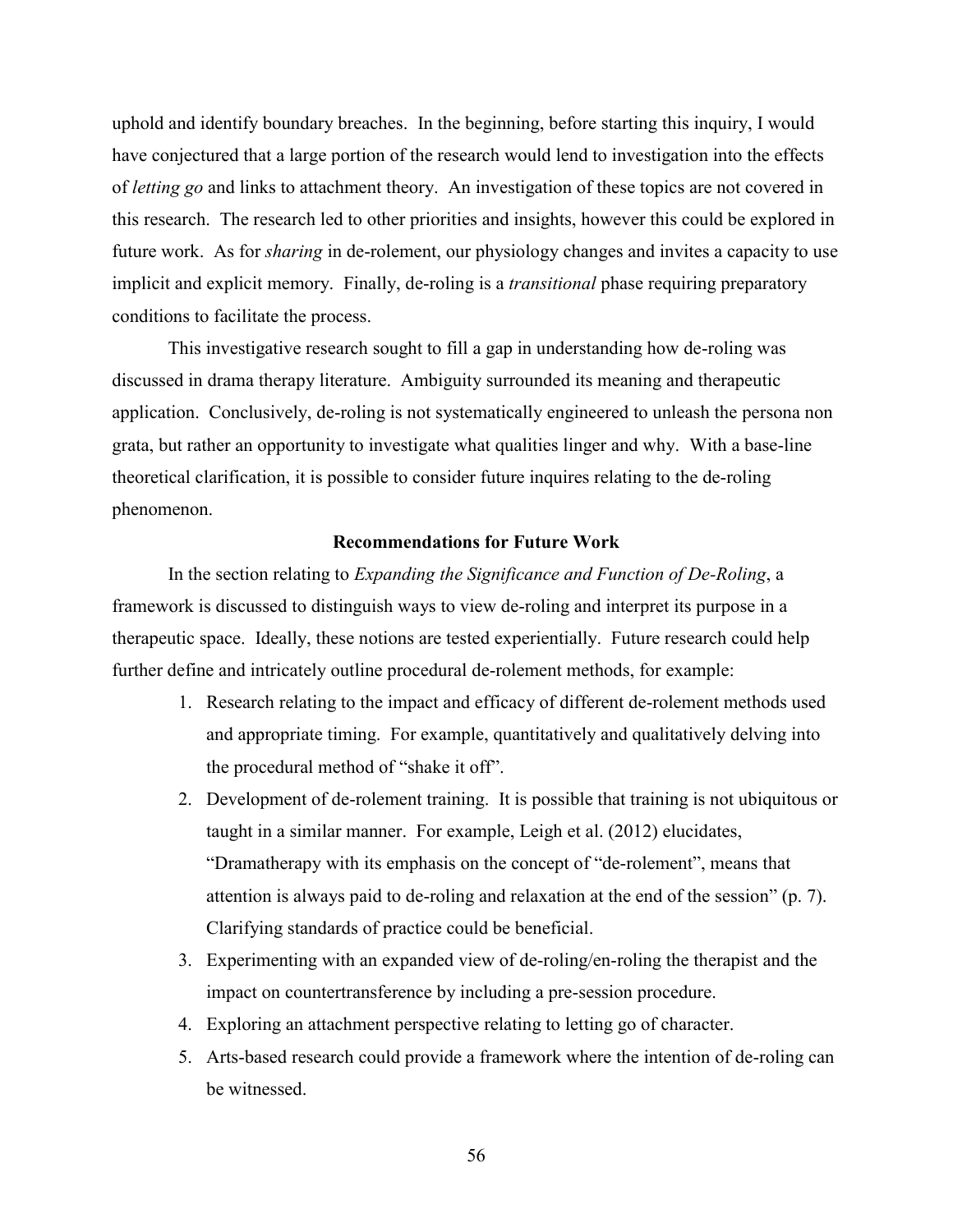6. An intervention research approach could provide a procedural method for testing impact relating to distinctive approach suggestions.

In any of the experimental scenarios, it is critical to keep in mind potential harmful effects, and tender this with awareness.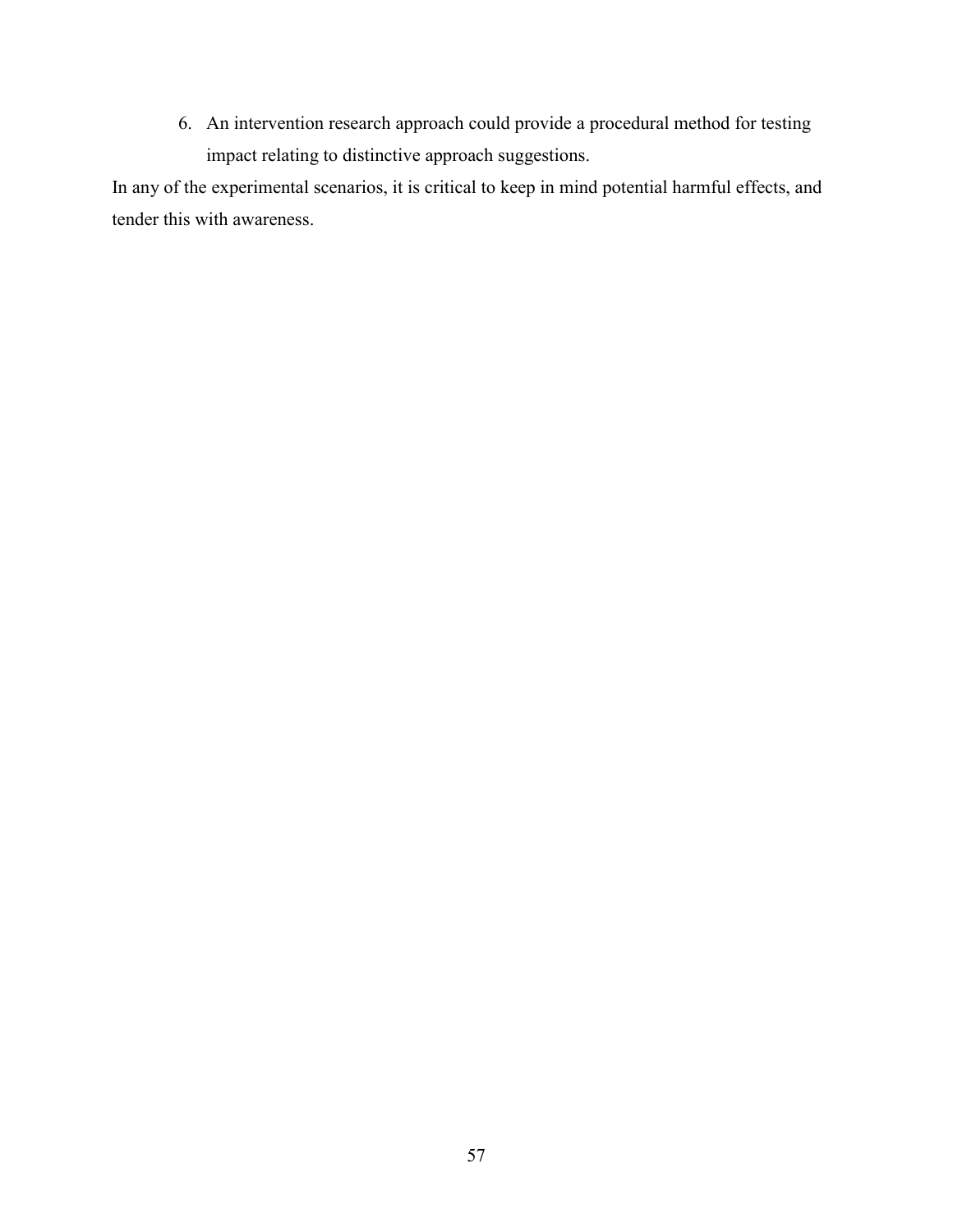### References

- Aaron, S. (2003). Psychodramatic Bodywork® explored, *The British Journal of Psychodrama and Sociodrama, 25*(1), 19-53.
- Andersen-Warren, M., & Grainger, R. (2000). *Practical approaches to dramatherapy: The shield of perseus.* London: Jessica Kingsley Publishers.
- Bagshaw, D., & Lepp, M. (2005). Ethical considerations in drama and conflict resolution research in Swedish and Australian schools. *Conflict Resolution Quarterly, 22*(3), 381-396.
- Bailey, S. & Dickinson, P. (2014). *The importance of safely de-roling*. (Unpublished article). Kansas State University, Kansas, USA.
- Bloch, S. (1993). Alba Emoting: A Psychophysiological Technique to Help Actors Create and Control Real Emotions. *Theatre Topics, 3*(2), 121-138. doi:10.1353/tt.2010.0017
- Blatner, A. (1996). *Acting-in: Practical applications of psychodramatic methods*. New York: Springer Pub.
- Blatner, A. (2000). *Foundations of psychodrama: History, theory, and practice* (3<sup>rd</sup> ed.). New York: Springer Publishing Company.
- Blatner, A. (2006). Enacting the new academy: Sociodrama as a powerful tool in higher education. *ReVision: A Journal of Consciousness and Transformation, 28*(3), 30-35. doi:10.3200/revn.28.3.30-35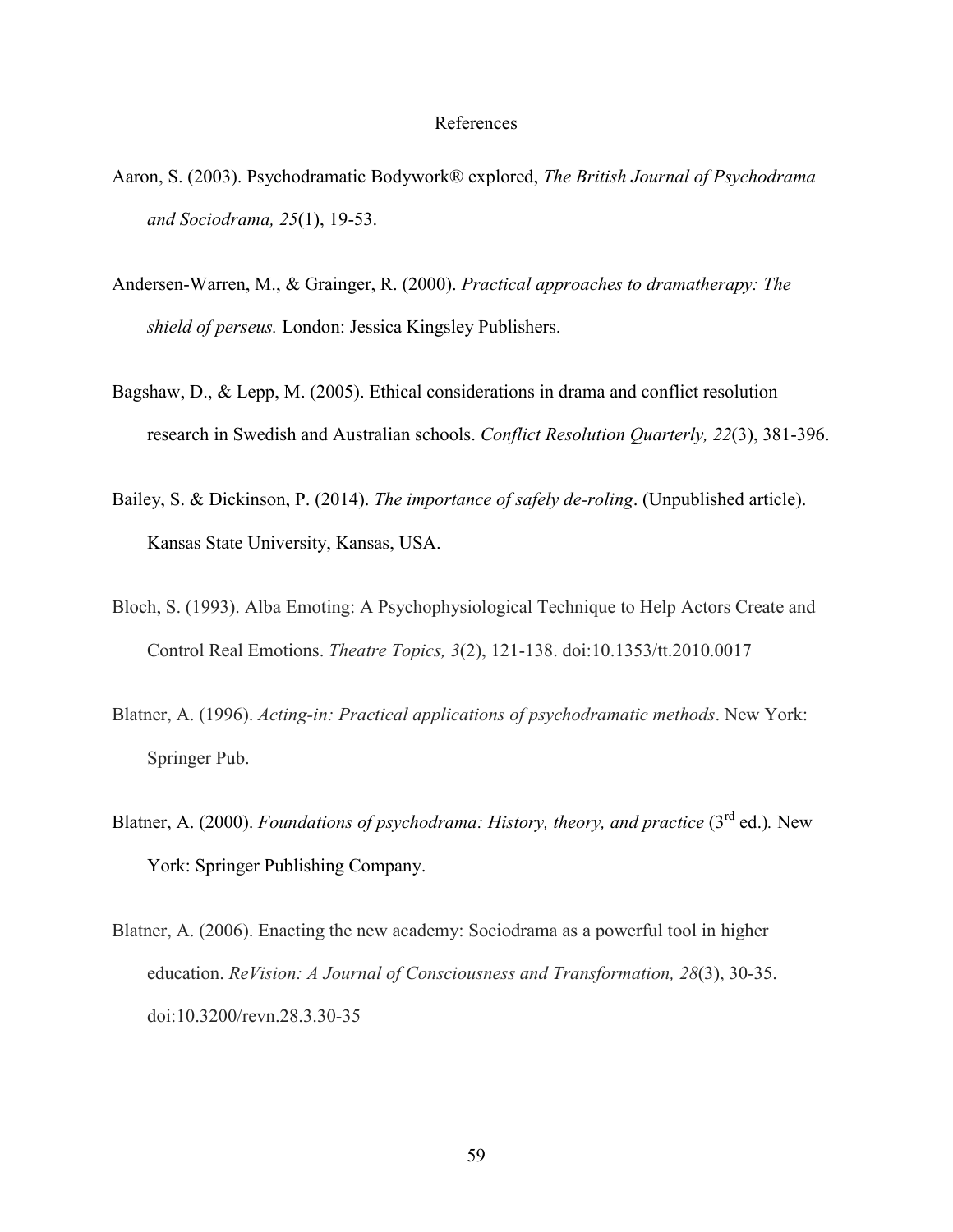- Boal, A. (n.d.). AZQuotes.com. Retrieved April 27, 2016, from AZQuotes.com Web site: http://www.azquotes.com/author/21782-Augusto\_Boal
- Burgoyne, S., Poulin, K. & Rearden, A. (1999). The impact of acting on student actors: Boundary blurring, growth, and emotional distress. *Theatre Topics, 9*(2), 157-17. doi: 10.1353/tt.1999.0011
- Caldwell, C., & Victoria, H. K. (2011). Breathwork in body psychotherapy: Towards a more unified theory and practice. *Body, Movement and Dance in Psychotherapy*, *6*(2), 89-101.
- Carnicke, S. M. (2000). Stanislavsky's system: Pathways for the actor. In A. Hodge (Ed.). *Twentieth century actor training* (pp.11-36). London: Routledge.
- Cattanach, A. (1999). *Process in the arts therapies*. London: Jessica Kingsley.
- Chesner, A. (2012). The use of genogram, spectrogram, and role-reversal in assessment. In D. R. Johnson, S. Pendzik, & S. Snow (Eds.), *Assessment in drama therapy* (p. 223-243). Springfield, IL: Charles C. Thomas Publisher.
- Corey, G. (2009). *Theory and practice of counseling and psychotherapy* (9<sup>th</sup> ed.). Brooks Belmont, CA: Thomson Brooks/Cole.
- Cossa, M. (2006). *Rebels with a cause: Working with adolescents using action techniques*. Jessica Kingsley Publishers.
- Cozolino, L. J. (2010). *The neuroscience of psychotherapy: Healing the social brain*. New York: W.W. Norton & Company.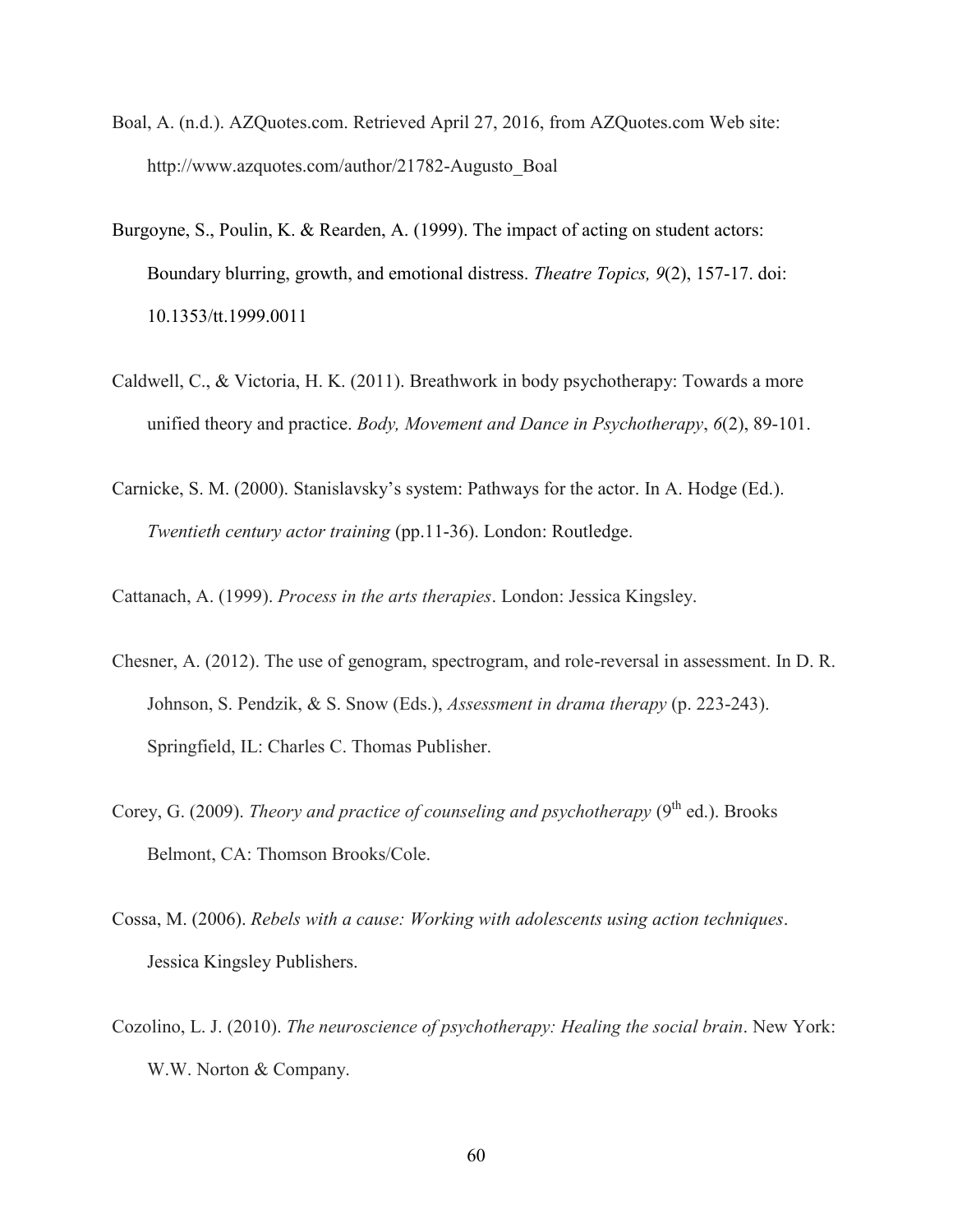- Creswell, J. W. (2013). *Qualitative inquiry and research design: Choosing among five approaches*. Thousand Oaks, CA: Sage Publications.
- Cuddy, A. J. (2015). *Presence: Bringing your boldest self to your biggest challenges.* New York: Little, Brown and Company.
- Damasio, A. R. (1999). *The feeling of what happens: Body and emotion in the making of consciousness*. New York: Houghton Brace.
- Domikles, D. (2012). Violence and laughter: How school based dramatherapy can go beyond behaviour management for boys at risk of exclusion from school. In L. Leigh, I. Gersch, A. Dix & D. Haythorne (Eds.), *Dramatherapy with children, young people and schools: enabling creativity, sociability, communication and learning*. Hove East Sussex: Routledge.

Davis, T. (1991). Dramatherapy and cross dressing. *Dramatherapy, 14*(1), 16-19.

- Dayton, T. (2015). *Neuro-psychodrama in the treatment of relational trauma*. Deerfield Beach, FL: Health Communications, Inc.
- Dishy, A. & Naumer, K. (2010). Puppet intervention in the early childhood classroom*.* In P. Duffy & E. Vettraino (Eds.), *Youth and theatre of the oppressed*. (p. 17-43). New York, NY: Palgrave Macmillan.
- Dokter, D. (1994). *Arts therapies and clients with eating disorders: Fragile board*. London: Jessica Kingsley.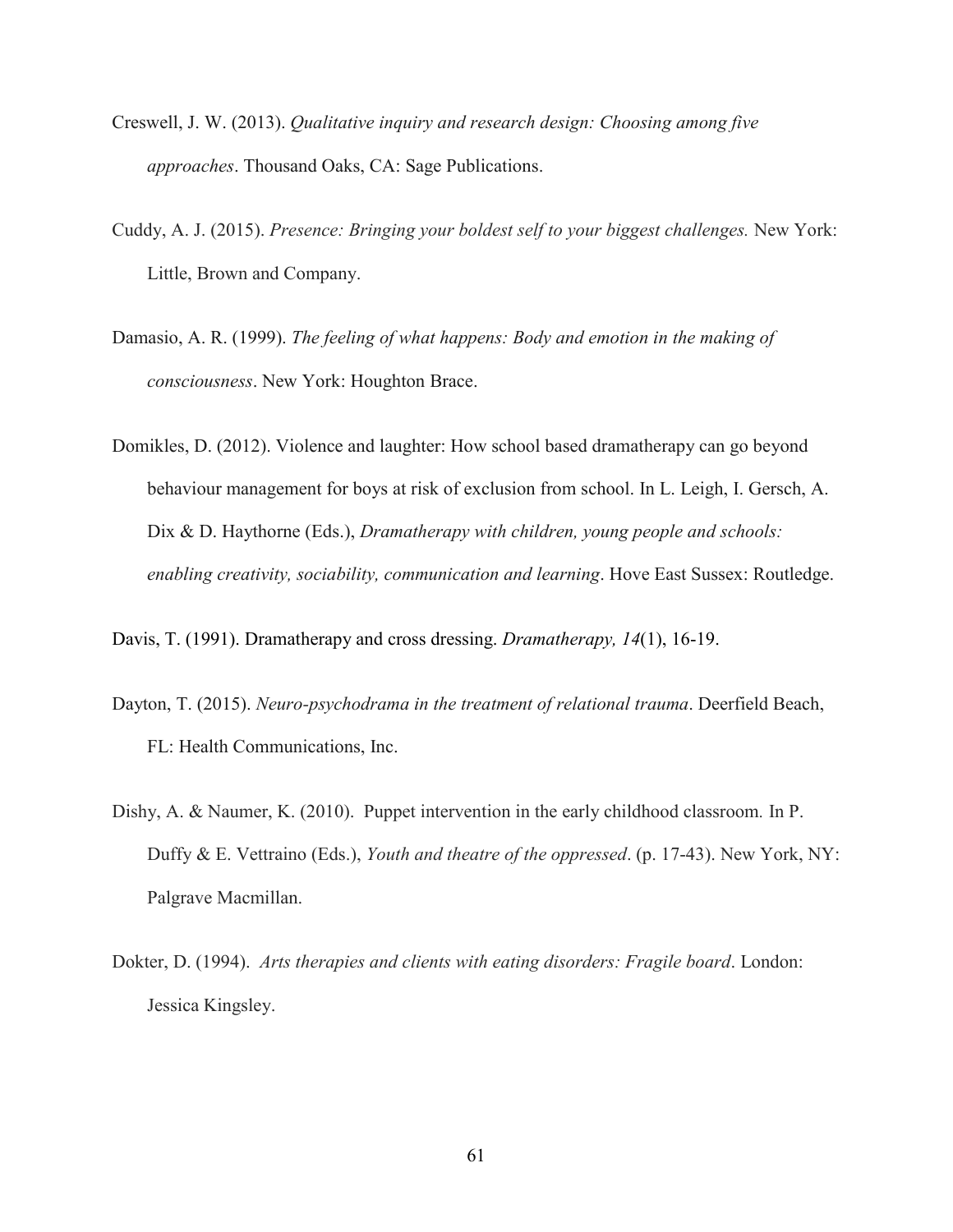- Dyer, W. (2015). "I am light: An afternoon with Wayne Dyer in Montreal". Theatre Maisonneuve, Montréal, QC, 24 May, 2015. Keynote address.
- Eitzen, A. C. (2010). *Learning a language of movement: Laban's effort shape theory linked to drama therapy practices* (Unpublished thesis). Concordia University, Montréal.
- Emunah, R. (1994). *Acting for real: Drama therapy process, technique, and performance*. New York: Routledge, Taylor & Francis Group.
- Feasey, D. (2001). *Good practice in psychodrama: An analytic perspective*. London: Whurr Publishers.
- Galtung, J. (1977). *Methodology and ideology: Theory and methods of social research Volume 1.*  Copenhagen: Christian Ejlers.
- Garfield, S. (2003). Transference in analytic psychodrama. In J. Gershoni (Ed.), *Psychodrama in the 21st Century: Clinical and Educational Applications.* New York: Springer Publications, p. 15-30.
- Gendlin, E. T. (1996). *Focusing-oriented psychotherapy: A manual of the experiential method* (Kindle DX version)*.* Retrieved from Amazon.com
- Gluck, J. (2005). *Insight improvisation in context: Antecedents in meditation, theatre, and therapy; individual and group experience*, (Unpublished thesis). Lesley University, Cambridge, MA.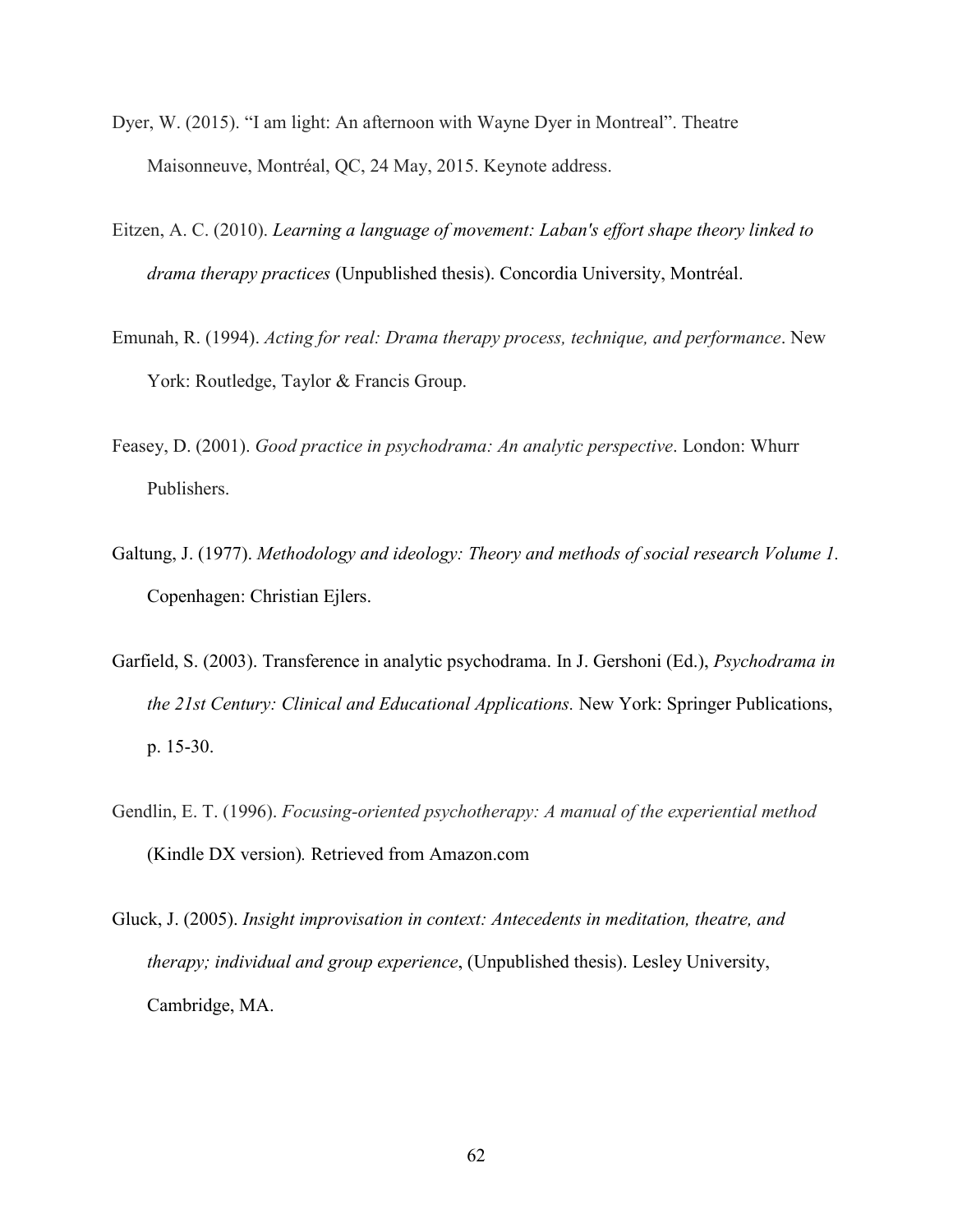- Grootboom, G. A. (2012). *Taking the Face Off The Masks That Separate Us* (Kindle DX version)*.* Retrieved from Amazon.com
- Haen, C. (2011). *Engaging boys in treatment: Creative approaches to the therapy process*. New York: Brunner-Routledge.

Hale, A. (n.d.). *The Process of De-roling,* Retrieved from [http://sociometry.net.](http://sociometry.net/)

- Hart, R. (2013). Widening Circles of Care: Exploring self-care with activists using ecological drama therapy (Unpublished thesis). Concordia University, Montréal.
- Heyward, P. (2010). Emotional engagement through drama: Strategies to assist learning through role-play. *International Journal of Teaching and Learning in Higher Education*, *22*(2), 197-203.
- Hill, C. E. (2009). *Helping skills: Facilitating exploration, insight, and action* (3rd ed.). Washington, DC: American Psychological Association.
- Holmwood, C. & Stavrou, C. (2012). Dramatherapy and drama teaching in school a new perspective: towards a working relationship. In L. Leigh, I. Gersch, A. Dix & D. Haythorne (Eds.), *Dramatherapy with Children, Young People and Schools: enabling creativity, sociability, communication and learning.* Hove East Sussex: Routledge.

Horney, K. (1950). *Neurosis and Human Growth*. New York: Norton.

Hubal, R. C., Kizakevich, P. N., Guinn, C. I., Merino, K. D., & West, S. L. (2000). The virtual standardized patient. In *Medicine Meets Virtual Reality* (pp. 133-138).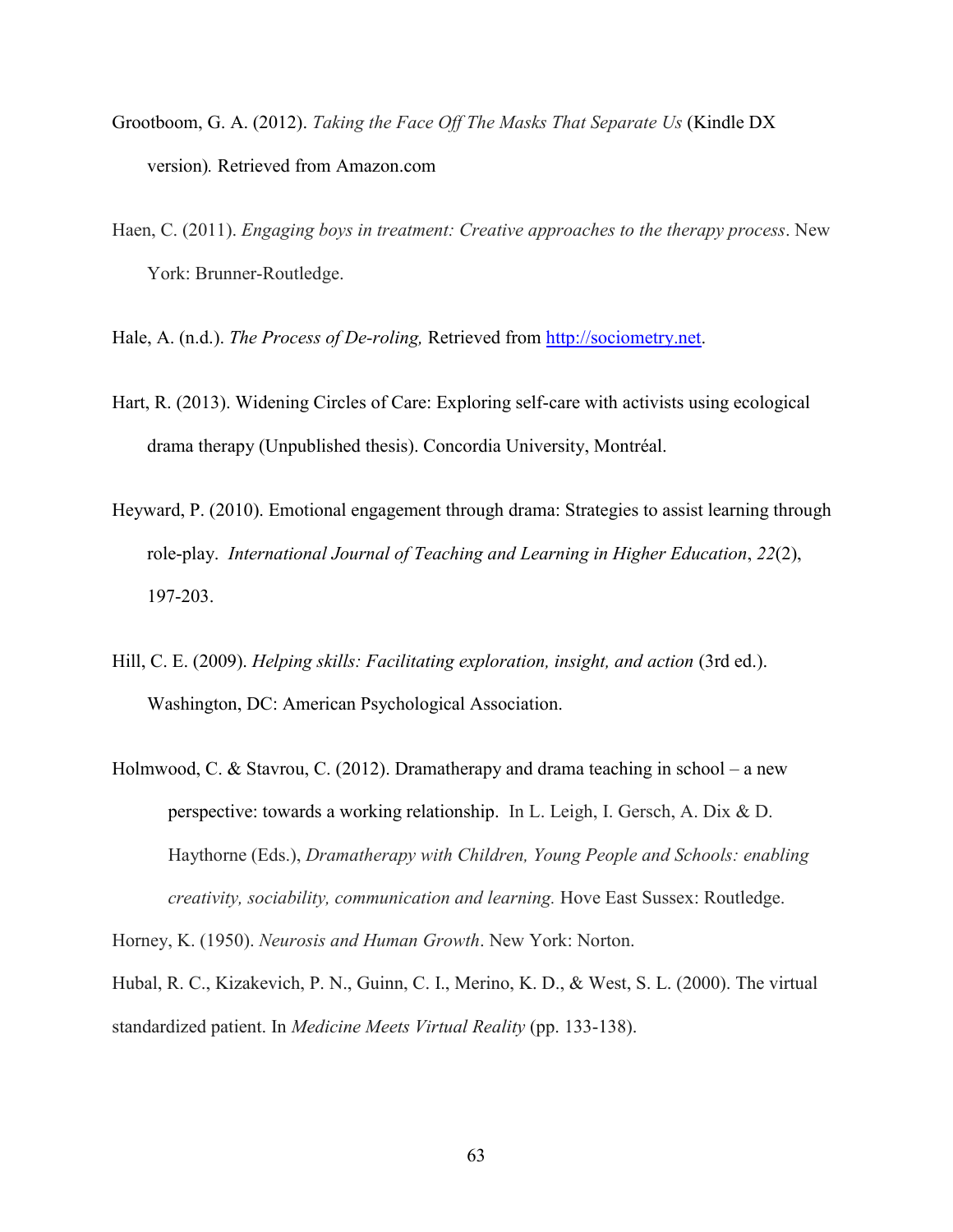- Hudak, G. M. (2010). Afterword Snacking on the Moment. *Youth and Theatre of the Oppressed,* 263-269. doi:10.1057/9780230105966\_15
- Jagarlamundi, K., Portillo, G., & Dubin, W. R. (2012). Countertransference effects in acutely disturbed inpatients. *Journal of Psychiatric Intensive Care, 8*(3), 263-277. doi: 10.1080/13533339708402492
- Jenkyns, M. (1996). *The play's the thing: Exploring text in drama and therapy*. London: Routledge.

Jennings, S. (1992). Dramatherapy: *Theory and Practice* (Vol. 2). London: Routledge.

- Johnson, D. R. (1991). The theory and technique of transformations in drama therapy. *The Arts in Psychotherapy, 18*(4), 285-300. doi:10.1016/0197-4556(91)90068-l
- Johnson, D. R. (2009). Developmental Transformations: Towards the body as presence. In D. R. Johnson & R. Emunah (Eds.), *Current approaches in drama therapy* (Vol. 2, pp. 65-88). Springfield, IL: Charles C. Thomas.
- Jones, G. I. (2012). *Using drama therapy techniques in secondary education*. (Unpublished thesis). The University of Akron, Ohio.
- Jones, P. (1991). Dramatherapy: Five Core Processes. *Dramatherapy, 14*(1), 8-15. doi: 10.1080/02630672.1991.9689804

Jones, P. (1996). *Drama as therapy: Theatre as living*. London: Routledge.

Jones, P. (2007). *Drama as therapy volume 1: Theory, practice and research* Routledge.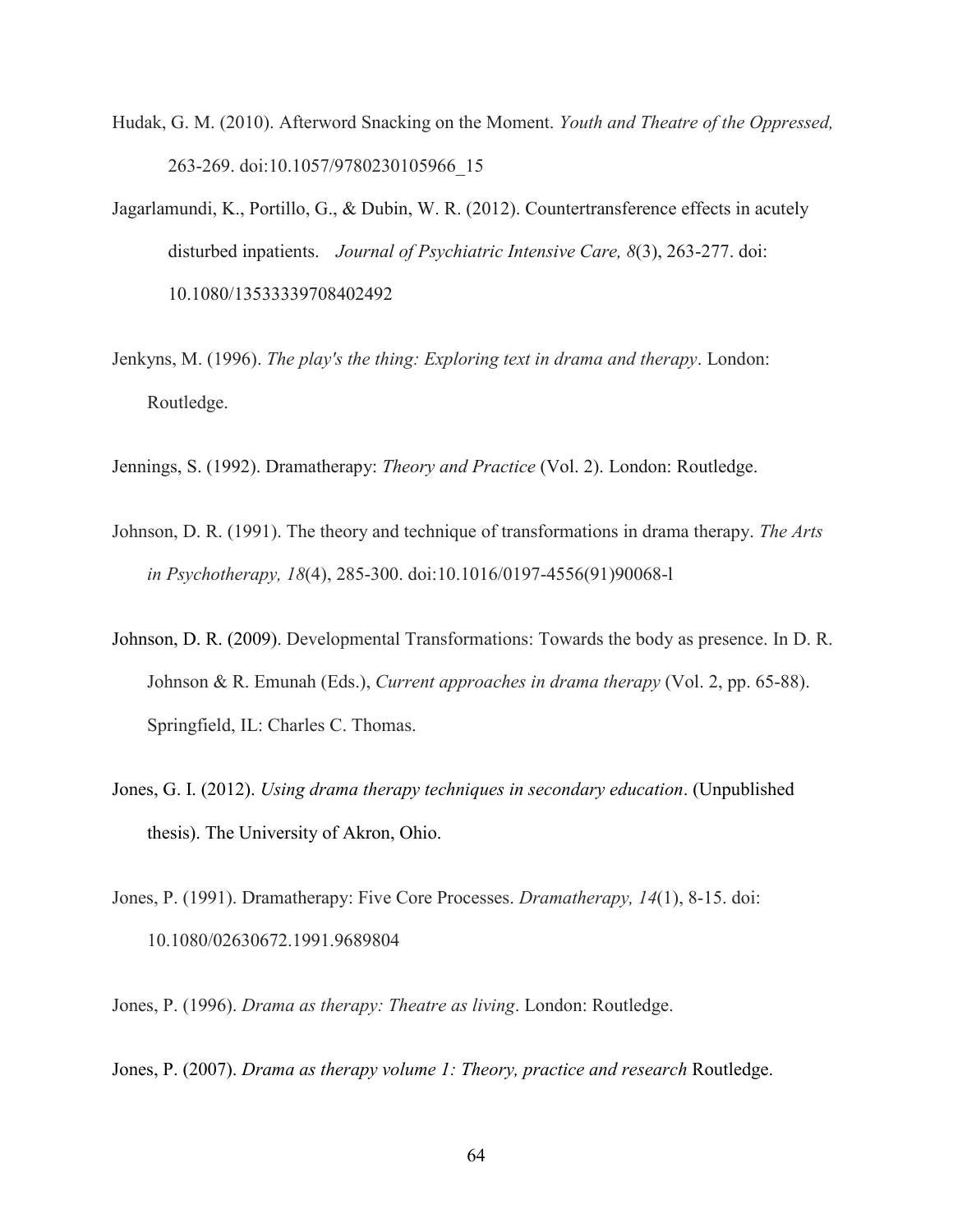- Jones, P. (2010). *Drama as therapy: Clinical work and research into practice*. London: Routledge.
- Krasner, D. (2000). Strasberg, Adler and Meisner: Method acting. In A. Hodge (Ed.) *Twentieth century actor training* (pp. 129-150). London: Routledge.
- Landy, R. J. (1991). The dramatic basis of role theory. *The Arts in Psychotherapy, 18*(1), 29-41. doi:10.1016/0197-4556(91)90005-u
- Landy, R. J. (1993). *Persona and performance: The meaning of role in drama, therapy, and everyday life*. New York: Guilford Press.
- Landy, R. J. (2003). Drama therapy with adults. In C.E. Schaefer (Eds.), *Play Therapy with Adults,* (pp. 15-33). New York: J. Wiley.
- Landy, R. J. (2009). Role theory and the role method of drama therapy. In D. R. Johnson & R. Emunah (Eds.), *Current approaches in drama therapy* (Vol. 2, pp. 65-88). Springfield, IL: Charles C. Thomas.
- Langley, D. (2006). *An introduction to dramatherapy*. London: Sage.
- Leib, J. (2010). Benefits of drama therapy for actors with creative blocks due to fear, anxiety, and depression (Unpublished thesis). Lesley University, Massachusetts.
- Leigh, L., Dix, A., Dokter, D. & Haythorne, D. (2012) The role and relevance of Dramatherapy in schools today. In L. Leigh, I. Gersch, A. Dix & D. Haythorne (Eds.), *Dramatherapy with Children, Young People and Schools: enabling creativity, sociability, communication and learning.* Hove East Sussex: Routledge.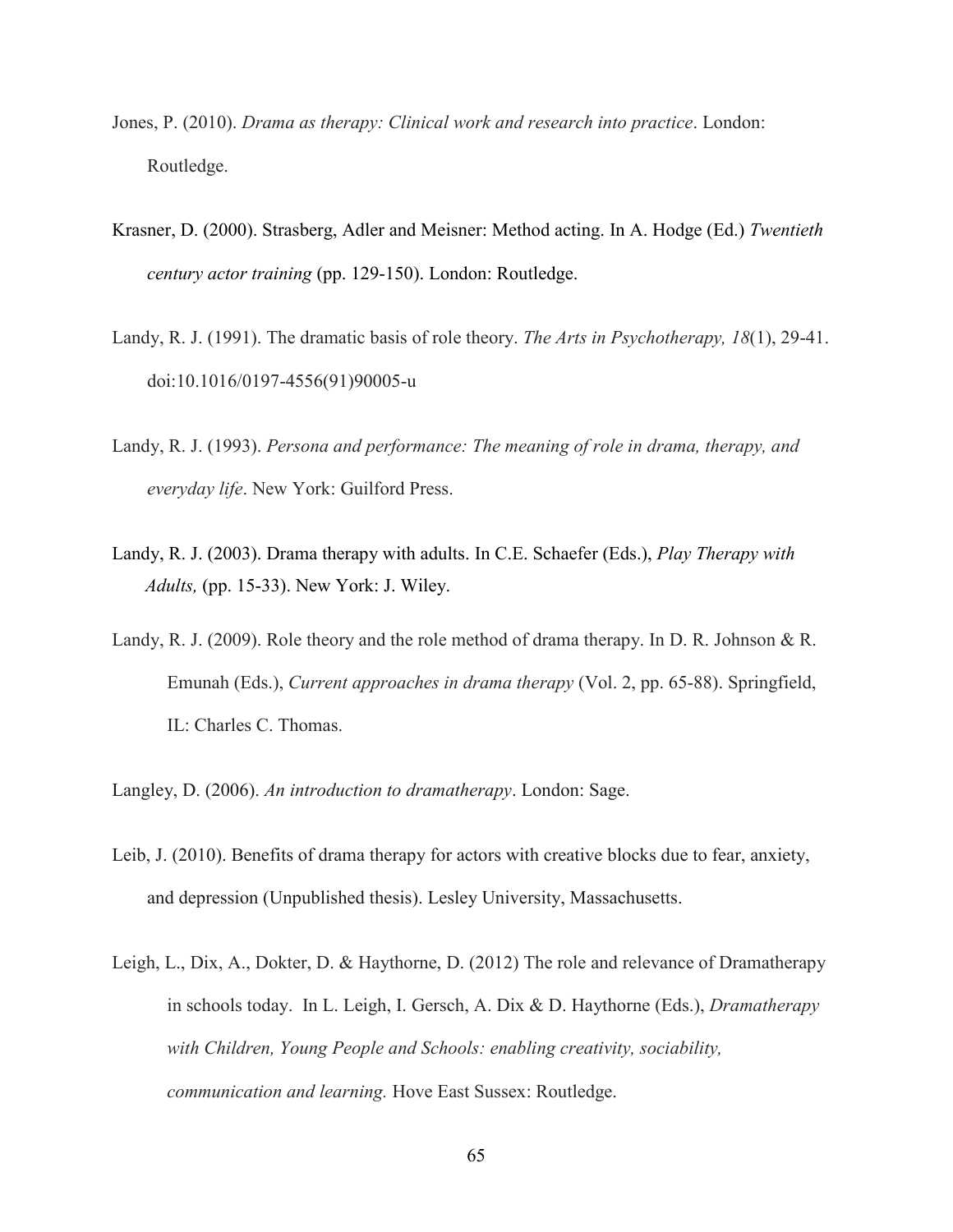- Levine, P., & Frederick, A. (1997). *Waking the tiger: Healing trauma: The innate capacity to transform overwhelming experiences*. Berkeley, CA: North Atlantic Books.
- Levine, P. A. (2008). *Healing trauma: A pioneering program for restoring the wisdom of your body*. Boulder, CO: Sounds True.
- Levine, P. A. (2010). *In an unspoken voice: How the body releases trauma and restores goodness*. Berkeley: North Atlantic Books.
- Macnaughton, I. (2004). Body, breath, and consciousness: A somatics anthology. Berkeley, CA: North Atlantic Books.
- Malchiodi, C. A., & Crenshaw, D. A. (2015). *Creative arts and play therapy for attachment problems.* Guilford Publications.
- Meldrum, B. (1994). A role model of dramatherapy and its application with individuals and groups. *The Handbook of Dramatherapy,* 75-92.
- Meldrum, B. (1999). The theatre process in dramatherapy. *Process in the arts therapies*, 36-53.
- Moran, G. S., & Alon, U. (2011). Playback theatre and recovery in mental health: Preliminary evidence. *The Arts in Psychotherapy*, *38*(5), 318-324.
- Moreno, J. L. (1946). *Psychodrama, Volume One, Beacon*, NY: Beacon House.
- Moreno, J. L. & Fox, J. (1987). *The essential Moreno: Writings on psychodrama, group method, and spontaneity*, NY: Springer Publishing Company.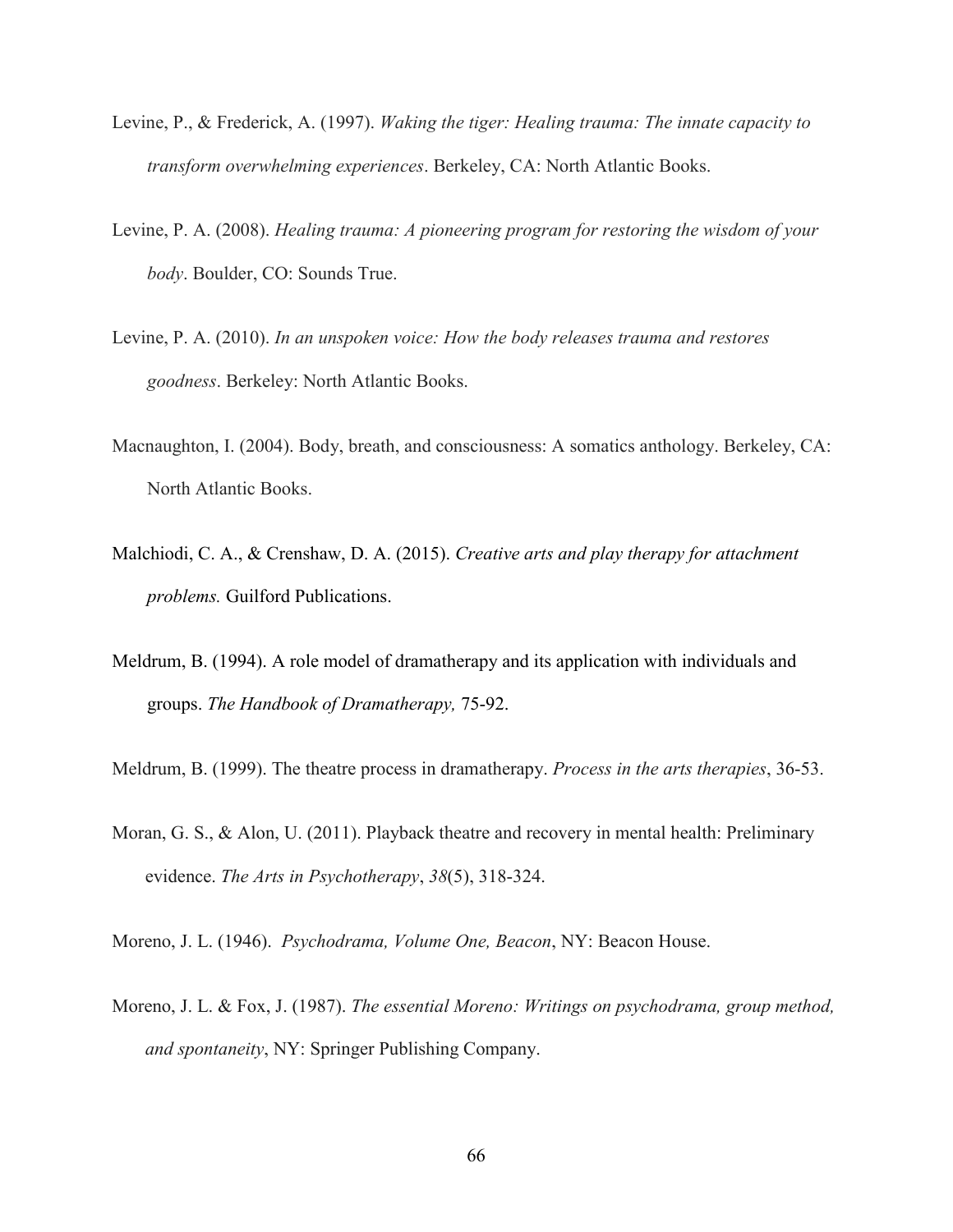- Moreno, Z. T., Blomkvist, L. D., & Rützel, T. (2000). *Psychodrama, surplus reality and the art of healing*. London: Routledge.*Therapies,* , 36-53.
- Napier, A., Dutton, C., Baim, C., Tauvon, K. B., Christey-Casson, J., Chesner, A., ... & Hammond, B. (2014). *Empowering Therapeutic Practice: Integrating Psychodrama Into Other Therapies*. Jessica Kingsley Publishers.
- Neutral. (2014). In *Merriam-Webster's dictionary* (11<sup>th</sup> ed.). Springfield, MA: Merriam-Webster.
- North American Drama Therapy Association (2016). *Where do drama therapists practice?*  Retrieved from<http://www.nadta.org/what-is-drama-therapy/faq.html#FAQ3>
- Oflaz, F., Meriç, M., Yuksel, Ç., & Ozcan, C. (2011). Psychodrama: An innovative way of improving self awareness of nurses. *Journal of Psychiatric and Mental Health Nursing, 18*(7), 569-575.
- Ogden, P., & Fisher, J. (2015). *Sensorimotor psychotherapy: Interventions for trauma and attachment (Norton Series on Interpersonal Neurobiology)*. WW Norton & Company.
- Parker, S. (2009). *The concise human body*. Toronto, Ont.: Dorling Kindersley.
- Pablo Picasso. (n.d.). BrainyQuote.com. Retrieved August 21, 2016, from BrainyQuote.com Web site: http://www.brainyquote.com/quotes/quotes/p/pablopicas102627.html
- Payne, P., Levine, P. A., & Crane-Godreau, M. A. (2015). Somatic experiencing: Using interoception and proprioception as core elements of trauma therapy. *Frontiers in Psychology Front. 6*(93), 1-18.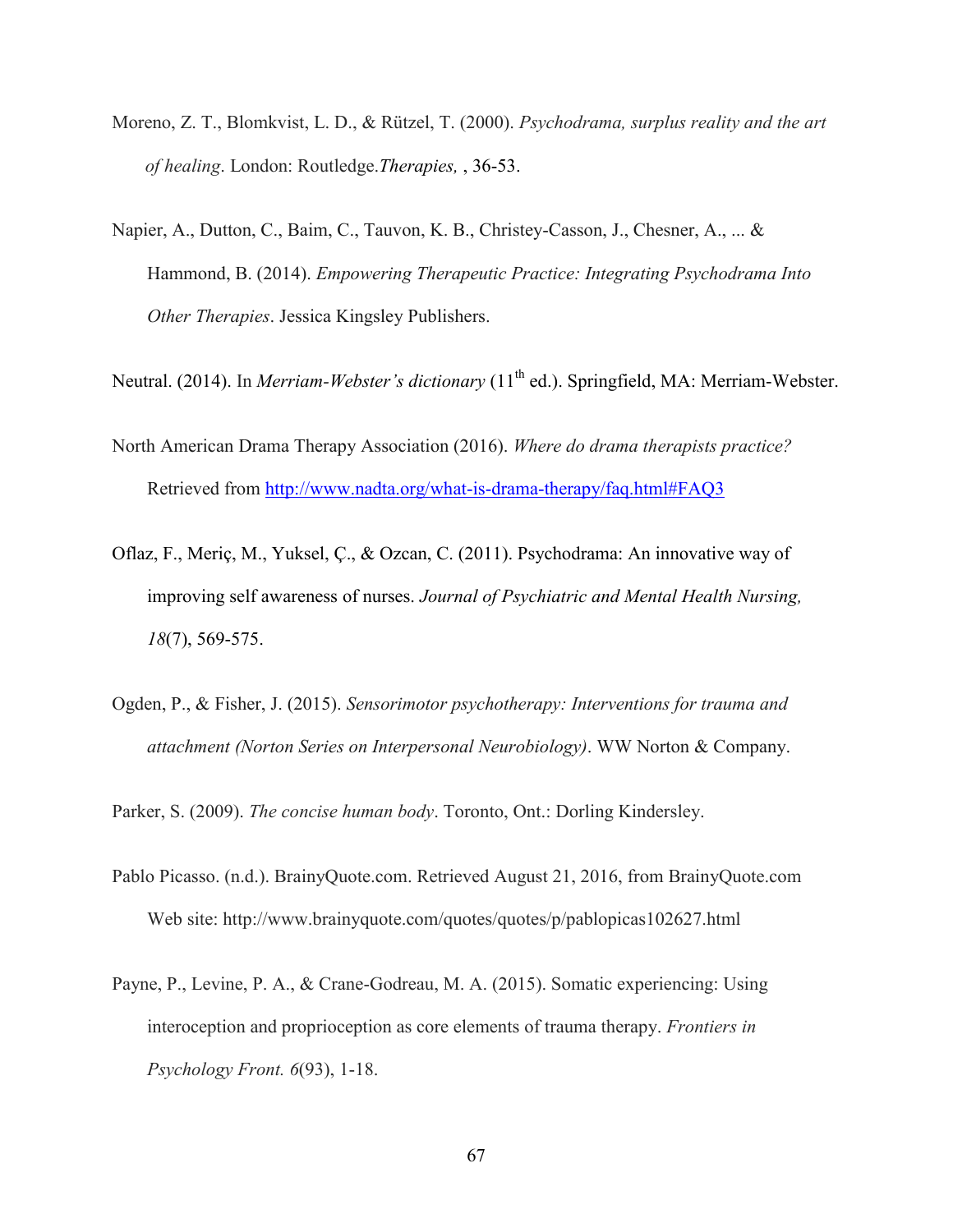- Pendle, A., & Rowe, N. (2010). Beyond dramatic truth: Theatre within the therapeutic encounter. *RiDE: The Journal of Applied Theatre and Performance, 15*(1), 89-102.
- Pendzik, S. (1988). Drama therapy as a form of modern shamanism. *The Journal of Transpersonal Psychology*, *20*(1), 81.
- Pendzik, S., & Raviv, A. (2011). Therapeutic clowning and drama therapy: A family resemblance. *The Arts in Psychotherapy, 38*(4), 267-275.
- Persona non grata. (2014). In *Merriam-Webster's dictionary* (11<sup>th</sup> ed.). Springfield, MA: Merriam-Webster.
- Porges, S. W. (2011). *The polyvagal theory: Neurophysiological foundations of emotions, attachment, communication, and self-regulation*. New York: W.W. Norton.
- Powell, M. (2014). Using the embodiment-projection-role paradigm within drama therapy to develop affective social competence in children (Unpublished thesis). Concordia University, Montréal.
- Radmall, B. (1995). The use of role play in dramatherapy. *Dramatherapy, 17*(1-2), 13-26.
- Rae, K. (2009). Bullying prevention and the drama therapist in schools: A comparison of four drama therapy prevention models, (Unpublished thesis). Concordia University, Montréal.
- Rappaport, L. (2009). *Focusing-Oriented Art Therapy: Accessing the Body's Wisdom and Creative Intelligence.* London: Jessica Kingsley Publishers.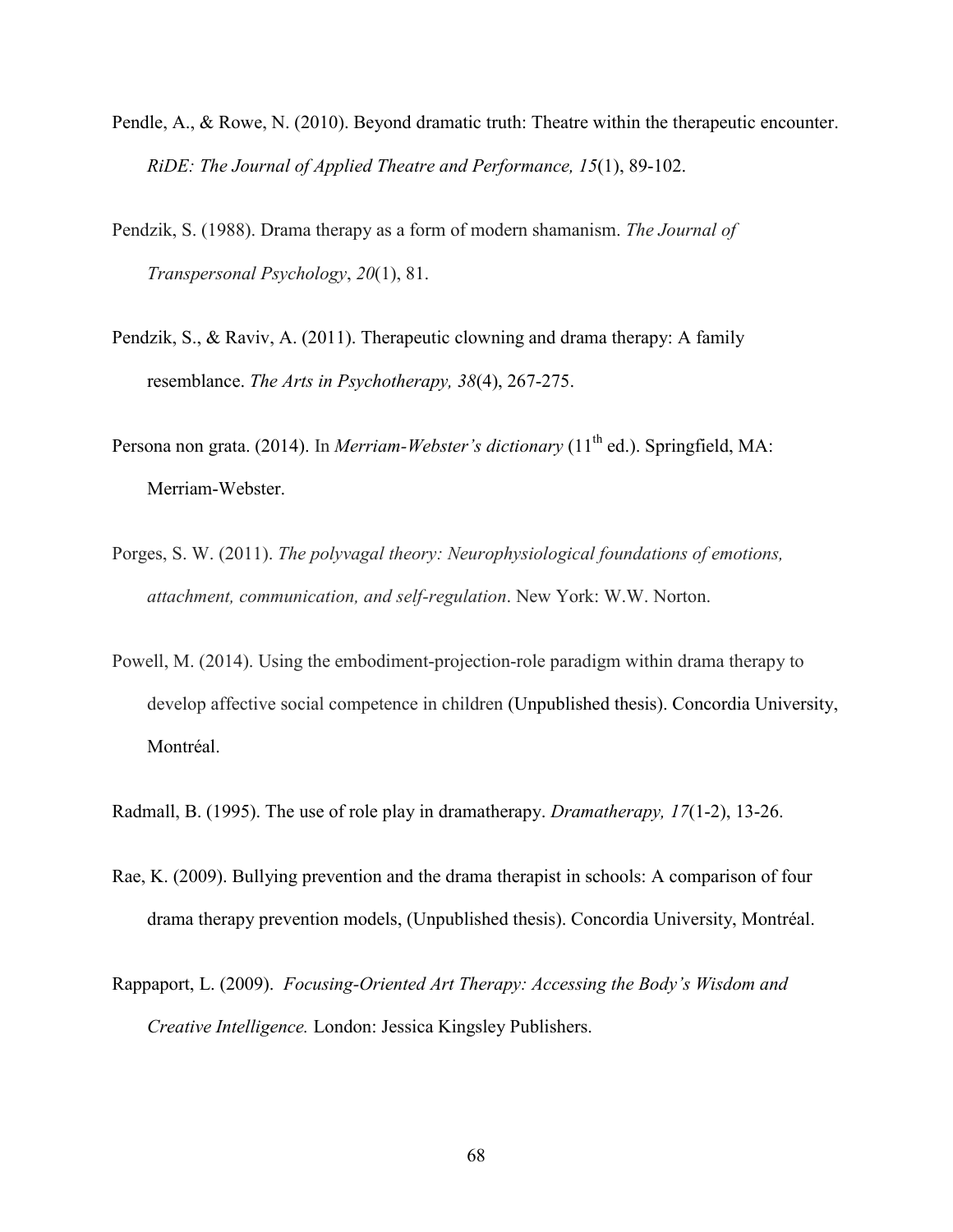- Rogers, C. R. (1992). The necessary and sufficient conditions of therapeutic personality change. *Journal of consulting and clinical psychology*, *60*(6), 827.
- Role. (2014). In *Merriam-Webster's dictionary* (11<sup>th</sup> ed.). Springfield, MA: Merriam-Webster.
- Rosenberg, M., & Chopra, D. (2015). *Nonviolent Communication: A Language of Life: Life-Changing Tools for Healthy Relationships*. PuddleDancer Press.
- Roy, J. (2009). *Clowning within Drama Therapy group sessions: a case study of a unique recovery journey in a psychiatric hospital* (Doctoral dissertation). Concordia University, Montréal.
- Sarbin, T. (1986). *Narrative Psychology*. New York: Praeger. Schafer, R. (1983). *The analytic attitude*. New York: Basic Books.
- Schafer, R. (1983). *The analytic attitude*. Karnac Books.
- Schattner, G., & Courtney, R. (1981). *Drama in therapy*, Vols. 1 & 2. New York: Drama Book Specialists.
- Schore, A. N. (2003). *Affect regulation and the repair of the self*. New York: W.W. Norton & Company.
- Sharma, G., Mahajan, K. K., & Sharma, L. (2006). Shavasana— Relaxation technique to combat stress. *Journal Bodywork and Movement Therapies, 11*, 173-180, doi: 10.1016/j.jbmt.2007.01.002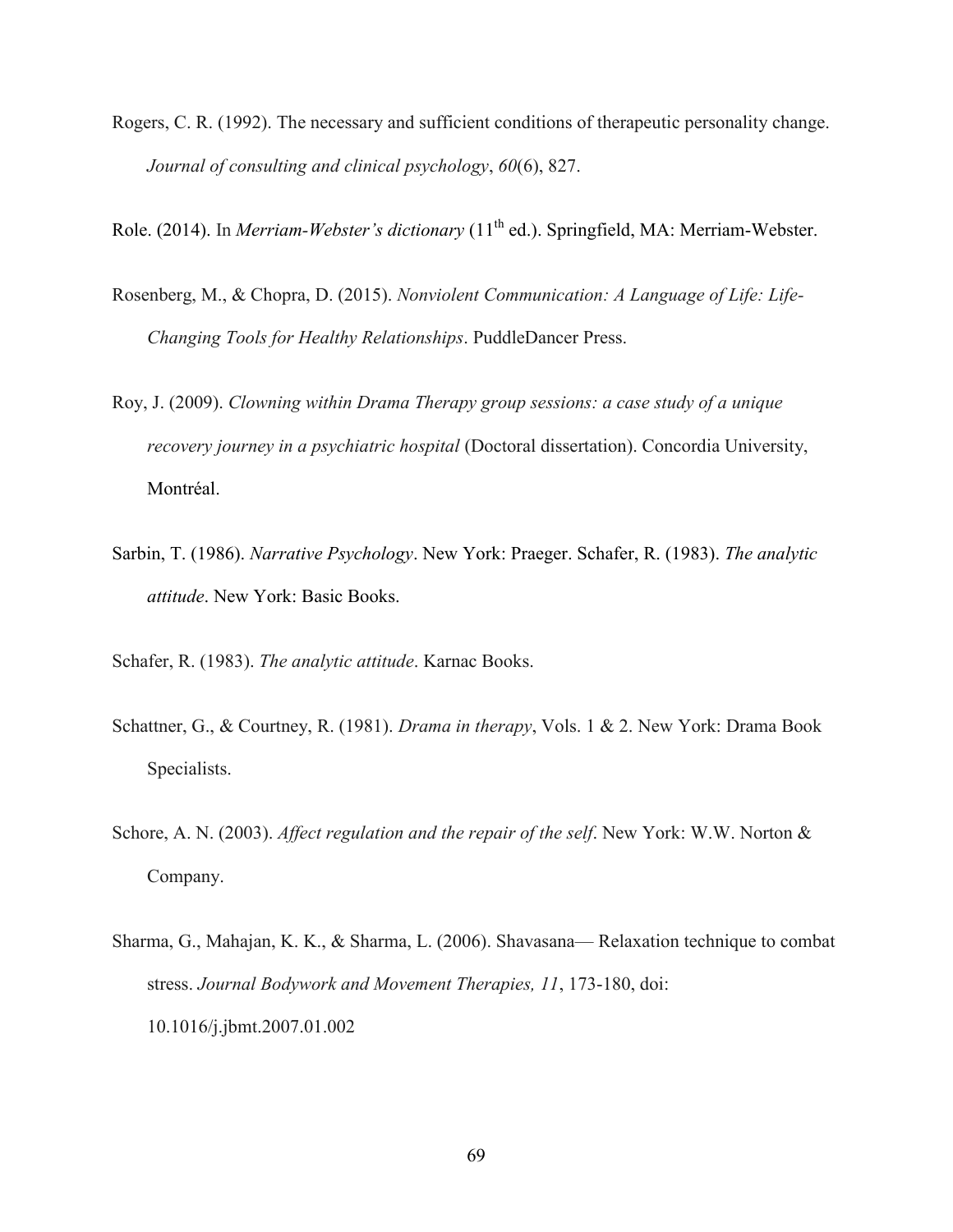Stafford, F. (2005). The significance of de-roling and debriefing in training medical students using simulation to train medical students. *Medical Education, 39*(11), 1083-1085.

Sternberg, P., & Garcia, A. (1989). *Sociodrama: Who's in your shoes?* New York: Praeger.

- Thomas, E. J., & Biddle, B. J. (Eds.). (1966). *Role theory: Concepts and research*. New York: John Wiley & Sons.
- Trustman, M. (2012). Self-harm and safeguarding issues in the school and classroom: a partnership approach. In L. Leigh, I. Gersch, A. Dix & D. Haythorne (Eds.), *Dramatherapy with Children, Young People and Schools: enabling creativity, sociability, communication and learning.* Hove East Sussex: Routledge.
- van Der Kolk, B. (2014). *The body keeps the score. Brain, mind, and body in the healing of trauma.* New York: Penguin Group.
- Volkas, A. (2009). Healing the wounds of history: Drama therapy in collective trauma and intercultural conflict resolution. In D. R. Johnson & R. Emunah (Eds.), *Current approaches in drama therapy*, 145-171.
- Waska, R. (2008). Using countertransference: Analytic contact, projective identification, and transference phantasy states. *American Journal of Psychotherapy, 62*(4), 333-351. Retrieved from http://www.ajp.org
- Wasylko, Y., & Stickley, T. (2007). Promoting Emotional Development Through Using Drama in Mental Health Education1. *Teaching Mental Health*, 297-309.